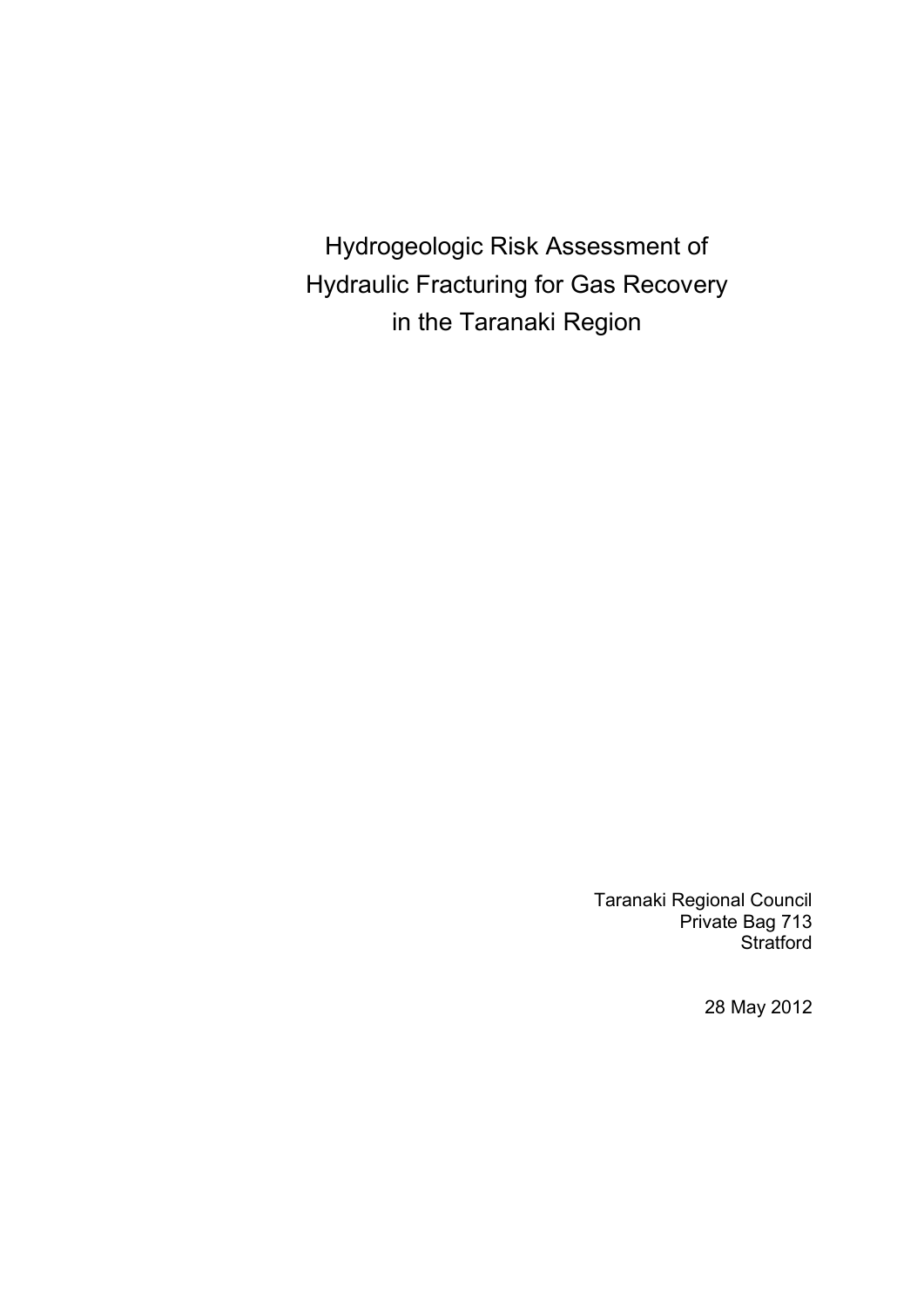Disclaimer: The hydraulic fracturing and geologic information in this report has largely been supplied by oil and gas companies in the region and is believed to be accurate and reliable. However, no liability is accepted for any opinions expressed or for any errors or omissions in the information supplied.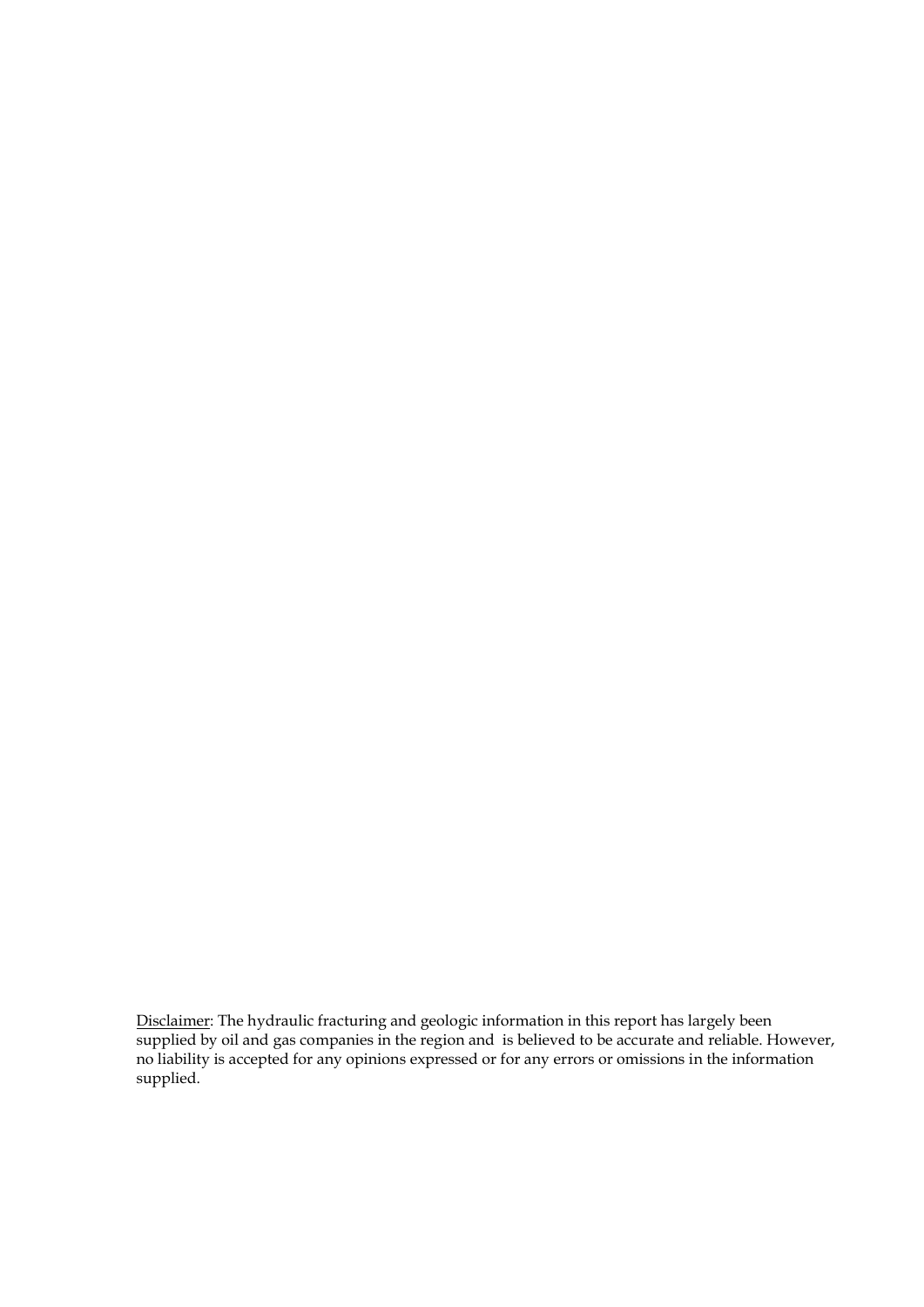# **Executive summary**

An assessment of the hydrogeologic risks associated with the practice of hydraulic fracturing of hydrocarbon reservoirs in Taranaki up to mid-2011 has been undertaken by the Council. The report was originally released in November 2011, with data from the period 2000 to mid-2011, but updated in February and May 2012 (see Table 5 footnote) to include an assessment of all hydraulic fracturing data. The assessment has been peer reviewed by a Senior Hydrogeologist with the Institute of Geological and Nuclear Sciences Ltd (GNS Science). This GNS Science peer review supports the assessment and conclusions of the Council.

The key findings of the Council's assessment are as follows:

- Oil and gas companies or their successors operating in the Taranaki Region that have undertaken hydraulic fracturing operations up to mid-2011 provided data for this investigation and assessment. The first hydraulic fracture operation was in 1989.
- The data provided shows that during the period 1989 to mid-2011 a total of 65 hydraulic fracturing events were undertaken in 39 wells accessing oil and gas reservoirs that are up to 4 km underground, with the majority deeper than 2.4 km. The shallowest fracturing that has occurred is at 1.15 km at the Manutahi well sites, at 1.36 km at the Kaimiro well sites, at 1.56 km at the Ngatoro well sites, and at 1.75 km at the Cheal well sites. These relatively shallow activities are assessed in more detail in this report.
- Most of the ingredients used in fracture fluids are found within products that are widely used in society, including in products used in homes. While most of the additives used in fracturing in their concentrated (pure) product form are toxic, as shown by the MSDS sheets attached to this report, they are diluted before use by the water carrier and, therefore, are present when injected into the environment in only relatively low concentrations. However, care is needed for some of these products even in low concentrations to avoid any potential for impacts on human health. Therefore, regulation of their use and disposal is appropriate. The typical percentage of additives in the fracture fluid is 2 % with the water carrier drawn from municipal supplies or consented river sources.
- If hydraulic fracturing operations are carried out properly, it is unlikely that contaminants will reach overlying freshwater aquifers in the Taranaki region. However, although unlikely it is not impossible. There are four potential routes for that to occur: (1) leakage from the hydraulic fracturing well casing due to defective installation or cementing; (2) leakage through the geology overlying the hydrocarbon reservoir; (3) leakage from improper handling of chemicals used in the process and from hydraulic fracturing wastewaters ( i.e., flow back or produced water from the formation) brought back to the surface at the well site; or (4) a well blowout resulting in underground leakage into aquifers or surface recharge via spillage. The probability of a well blowout is very small, but cannot be completely discounted and has occurred during hydraulic fracturing operations in other countries.
- This review of the hydraulic fracturing operations which have been conducted in the Taranaki Region from 1989 to mid-2011 has not found any evidence of related environmental problems. Figures 8 (page 14) and 11 (page 29 and below) summarize the likely reasons for this by showing the general case of substantial thicknesses of low permeability geologic seals separating the petroleum hydrocarbon reservoirs from freshwater aquifers.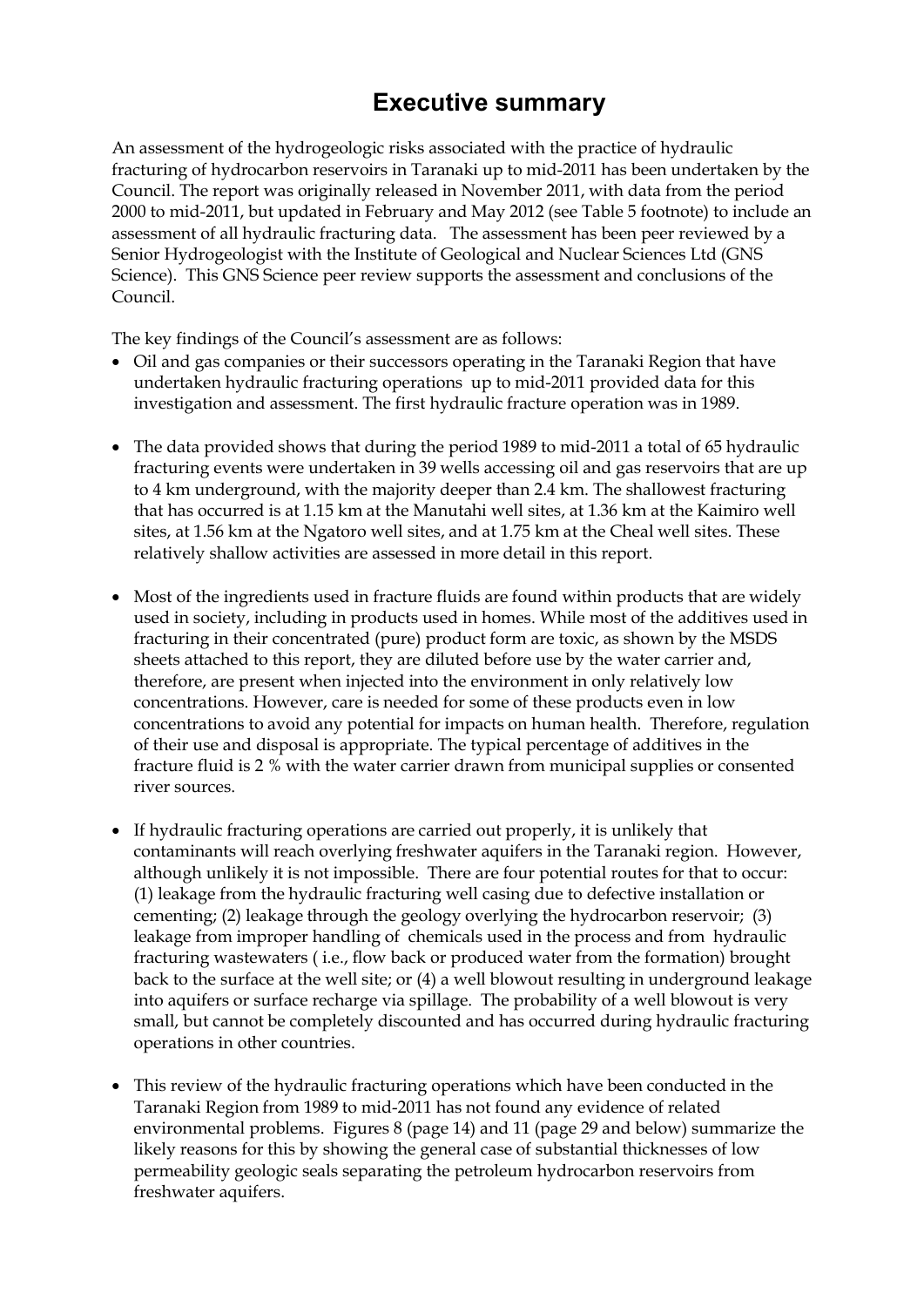- The report concludes that there is little risk to freshwater aquifers from properly conducted hydraulic fracturing operations in the Taranaki Region. This assumes a combination of natural geologic factors, the use of good practices by industry, and regulation by the Council as follows:
	- (i) Satisfactory methods for well design, installation, and operation are used by the petroleum hydrocarbon industry as well as quality control checks to ensure well installation integrity;
	- (ii) Hydraulic fracturing occurs at relatively deep depths below freshwater aquifers (i.e., at thousands of metres below ground level, in comparison to freshwater depths which are in the order of hundreds of metres in many cases and less than approximately 1,000 m below ground level in all cases);
	- (iii) The existence of natural petroleum hydrocarbon reservoir seals that trap the hydrocarbons in place;
	- (iv) Substantial thicknesses and multiple layers of relatively low permeability geologic seals between the petroleum hydrocarbon reservoir and any freshwater aquifers; and
	- (v) Operational management and monitoring by the petroleum hydrocarbon industry and regulation and monitoring (including sampling and auditing operational data) by the Council.
- Although the risk that properly conducted hydraulic fracturing operations could adversely affect freshwater aquifers is very low, the level of risk is greater when hydraulic fracturing is carried out at relatively shallow depths below freshwater aquifers. In such case, a more stringent regulatory oversight is called for.
- The Council has decided to require resource consents, from July 2011, for all subsurface fracturing discharges to land beneath the region and will process these in accordance with the requirements of the Resource Management Act 1991. Compliance monitoring of the discharges will be undertaken and reported to the community.



*Hydrogeological summary of hydraulic fracture activities described in this report*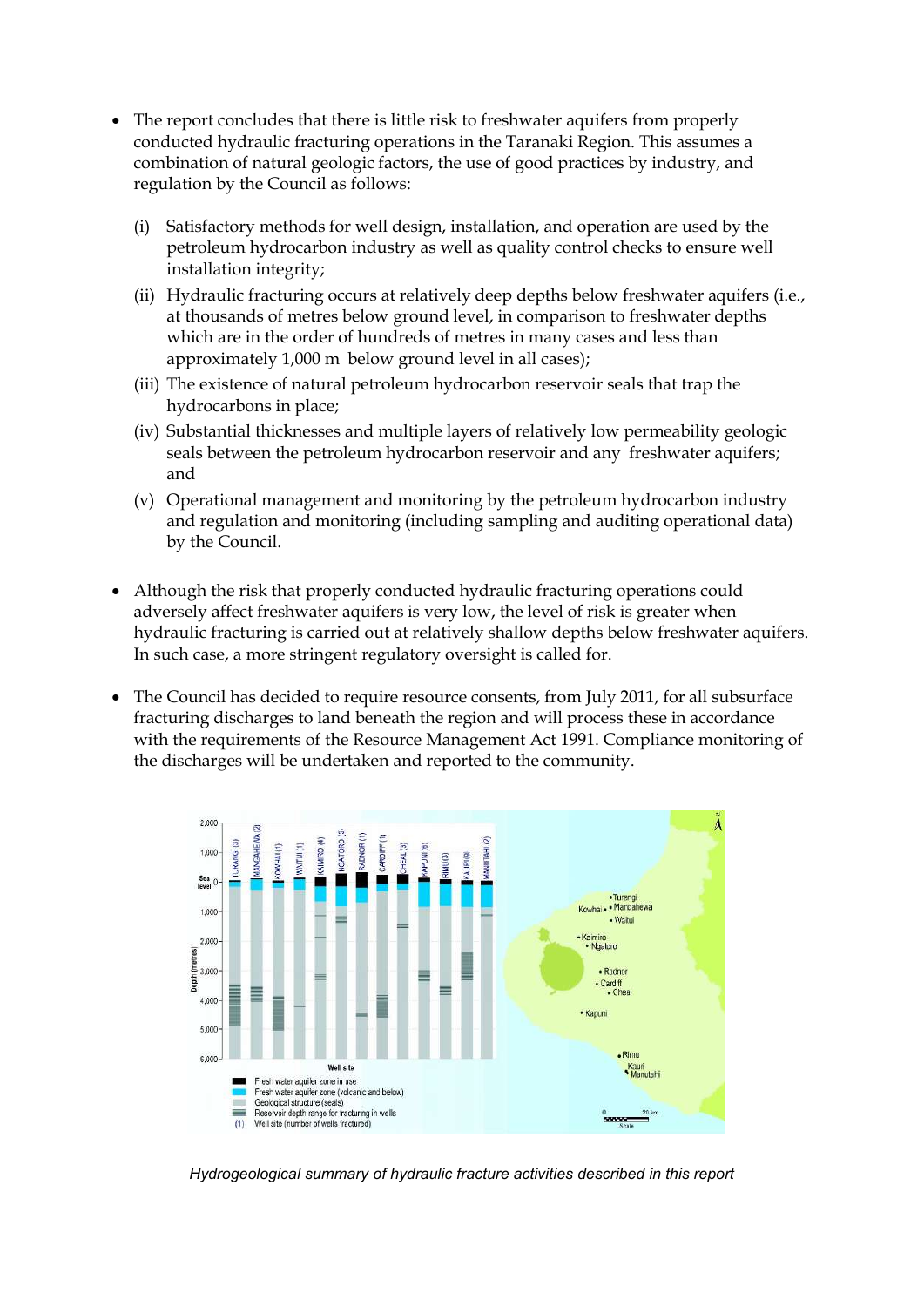# **Table of contents**

|    |     |                                                                | Page    |
|----|-----|----------------------------------------------------------------|---------|
| 1. |     | Introduction                                                   | 1       |
| 2. |     | Description of hydraulic fracturing                            | 3       |
| 3. |     | Taranaki hydrogeology                                          | 8       |
|    | 3.1 | General overview                                               | $\,8\,$ |
|    | 3.2 | Taranaki Volcanics aquifers                                    | 9       |
|    | 3.3 | Marine Terrace aquifers                                        | 10      |
|    | 3.4 | Whenuakura aquifers                                            | 10      |
|    | 3.5 | Matemateaonga aquifers                                         | 11      |
|    | 3.6 | Groundwater quality                                            | 13      |
|    |     | General groundwater quality indicators<br>3.6.1                | 13      |
|    |     | 3.6.2<br>Methane in groundwater                                | 14      |
|    | 3.7 | Groundwater use and management in Taranaki                     | 15      |
| 4. |     | Hydraulic fracturing undertaken in the region                  | 16      |
| 5. |     | Hydrogeologic risk assessment                                  | 24      |
|    | 5.1 | Leakage due to defective well installation/operation           | 24      |
|    | 5.2 | Leakage Through Geologic Media                                 | 25      |
|    | 5.3 | Leakage or Improper Handling of Chemicals and Wastewaters      | 27      |
|    | 5.4 | Well blowouts                                                  | 29      |
| 6. |     | Regulation of fracturing under the Resource Management Act     | 30      |
| 7. |     | Conclusions                                                    | 32      |
|    |     | Appendix I Material Safety Data Sheets For Fracturing Products |         |
|    |     | Appendix II Fracturing additives/chemicals common uses         |         |

Appendix III Laboratory Analyses- Drilling and Fracture Fluids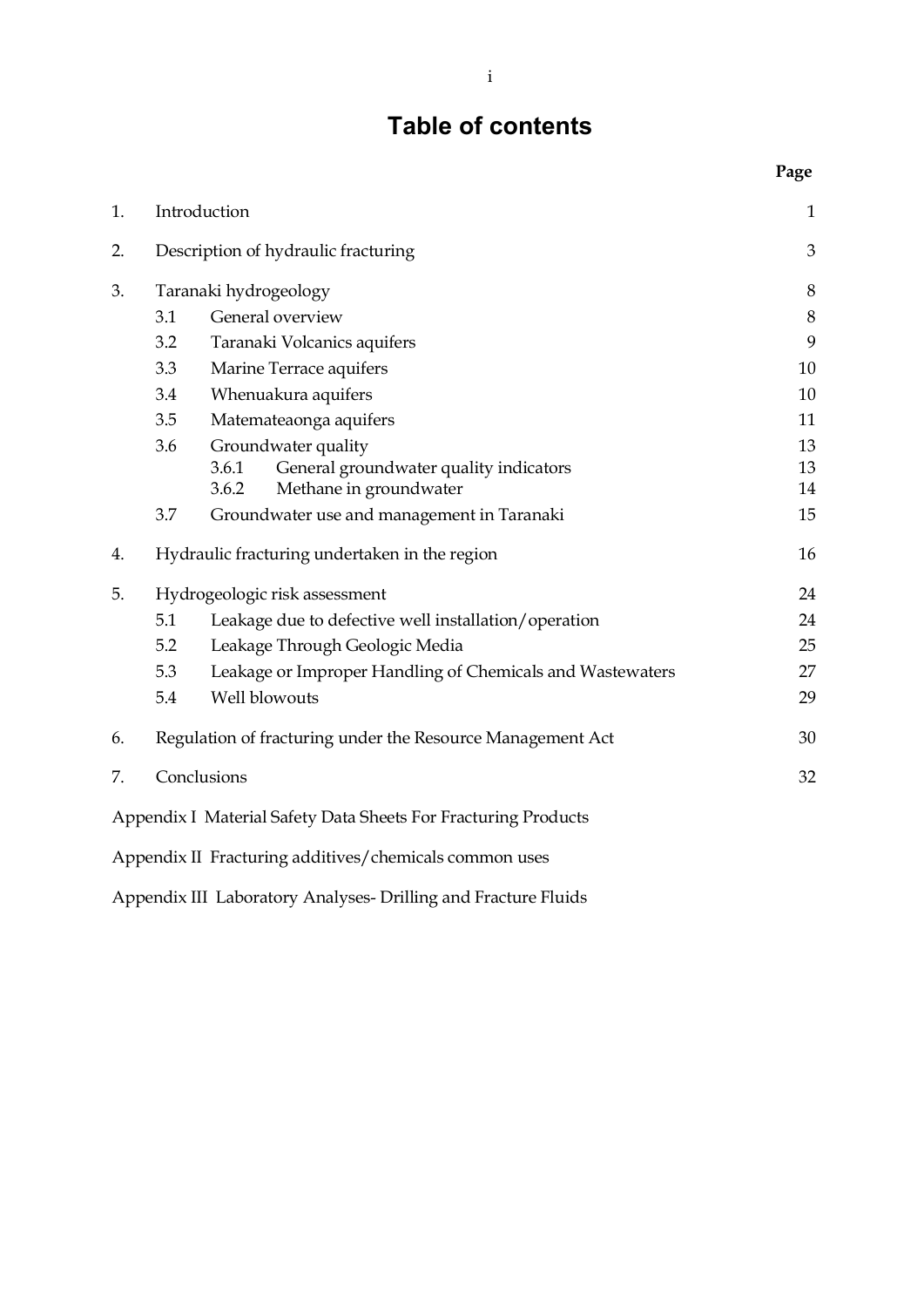# **List of tables**

| Table 1      | Todd Energy Ltd supplied hydraulic fracturing data for North Taranaki      |    |
|--------------|----------------------------------------------------------------------------|----|
|              | well sites (Figure 11)                                                     | 16 |
| Table 2      | Shell Todd Oil Services Ltd supplied hydraulic fracturing data for Kapuni  |    |
|              | well sites (Figure 11)                                                     | 16 |
| Table 3      | Swift Energy hydraulic fracturing data for South Taranaki well sites       |    |
|              | (Figure 11) supplied by Origin Energy NZ Ltd who purchased Swift in        |    |
|              | 2008                                                                       | 17 |
| Table 4      | TAG Oil Ltd supplied hydraulic fracturing data for Central Taranaki well   |    |
|              | sites (Figure 11)                                                          | 17 |
| Table $4(a)$ | Austral Pacific fracturing data for the Cardiff Central Taranaki well site |    |
|              | (Figure 11)                                                                | 18 |
| Table 5      | Greymouth Petroleum and subsidiary company supplied fracturing data        |    |
|              | for Central and North Taranaki well sites (Figure 11)                      | 18 |
|              |                                                                            |    |

# **List of figures**

| Figure 1  | Map illustrating the location of the oil and gas fields, and production<br>facilities in Taranaki. | 1              |
|-----------|----------------------------------------------------------------------------------------------------|----------------|
| Figure 2  | Bowland Shale Well Schematic (Cuadrilla Resources Holdings Ltd,                                    |                |
|           | 2011)                                                                                              | 3              |
| Figure 3  | Example of a horizontal and vertical well (API, 2009).                                             | 4              |
| Figure 4  | Well perforation process (API, 2009).                                                              | $\overline{4}$ |
| Figure 5  | Illustration of a fractured and non-fractured well completion (API, 2009).                         | 5              |
| Figure 6  | Schematic of the geological formations that contain freshwater aquifers in                         |                |
|           | Taranaki (Stevens, 2001)                                                                           | 12             |
| Figure 7  | Matemateaonga aquifer potentiometric map showing groundwater flow                                  |                |
|           | direction (TRC, 1996).                                                                             | 13             |
| Figure 8  | Kaimiro-1 well lithological, production levels, gas levels and other data.                         |                |
|           | Well drilled in July 1982 (MED, 2004).                                                             | 14             |
| Figure 9  | Bore locations in the Taranaki region (TRC, 1996)                                                  | 15             |
| Figure 10 | Well hydraulic fracture events per year 1989 to mid-2011                                           | 19             |
| Figure 11 | Hydrogeological summary of hydraulic fracture activities described in                              |                |
|           | Tables 1-5.                                                                                        | 28             |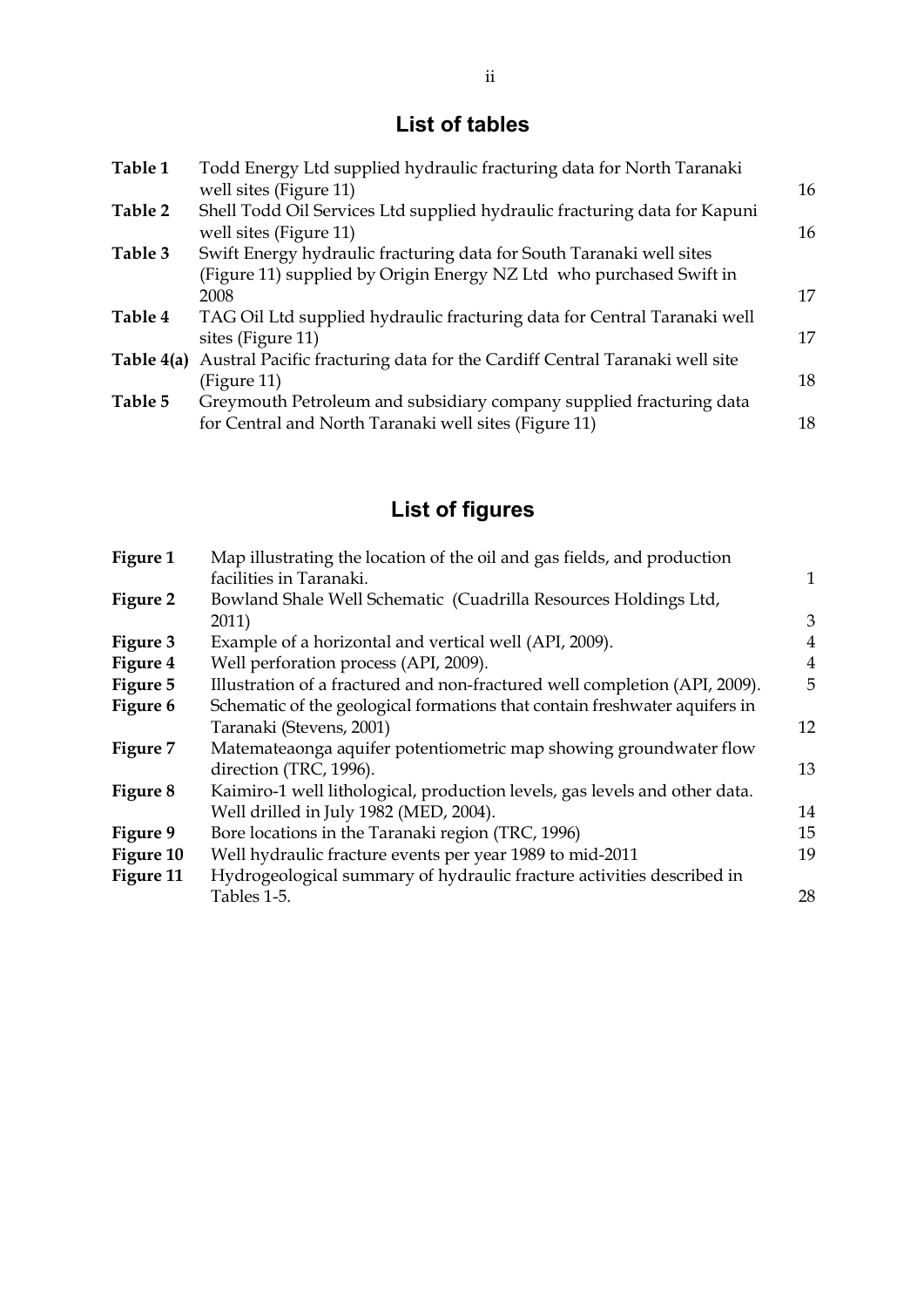## **1. Introduction**

The purpose of this report is to provide a hydrogeologic risk assessment of the practice of hydraulic fracturing as performed in the Taranaki Region up to mid-2011. The report was originally released in November 2011, with data from the period 2000 to mid-2011, but updated in February and May to include an assessment of all hydraulic fracturing data. The first hydraulic fracture operation occurred in 1989.

Hydraulic fracturing is commonly referred to as fraccing, fracking, or hydrofraccing. The practice is used to enhance petroleum hydrocarbon (i.e., oil and/or natural gas) recovery from subsurface geologic formations (i.e., petroleum reservoirs). As currently practiced in the Taranaki Region and many other parts of the world, hydraulic fracturing is used for the purpose of facilitating natural gas recovery from relatively low permeability formations. It has attracted media attention because adverse environmental impacts on groundwater aquifers have occurred in some limited cases and concern over the potential for those impacts to occur in the Taranaki Region. This report seeks to present an objective view of the risks associated with the hydraulic fracturing in the Taranaki Region by looking at past and proposed hydraulic fracturing activities specific to the Taranaki Region. The organization of this assessment after a brief introduction is as follows:

- 1. Section 2 of this report describes the practice of hydraulic fracturing and how it is used to enhance recovery of natural gas from reservoirs, including examples of relatively shallow fractured reservoir formations.
- 2. Section 3 of this report provides an overview of hydrogeology in the Taranaki Region with specific attention to the depths involved for both groundwater aquifers used for drinking water supplies and petroleum hydrocarbon reservoirs.
- 3. Section 4 of this report describes all historical hydraulic fracturing operations undertaken in the Taranaki Region (1989 to mid-2011).
- 4. Section 5 of this report undertakes an assessment of the hydrogeologic risk posed by the practice based on the above information.
- 5. Section 6 of this report discusses the regulation of hydraulic fracturing under the Resource Management Act 1991.



**Figure 1** Map illustrating the location of the oil and gas fields, and production facilities in Taranaki.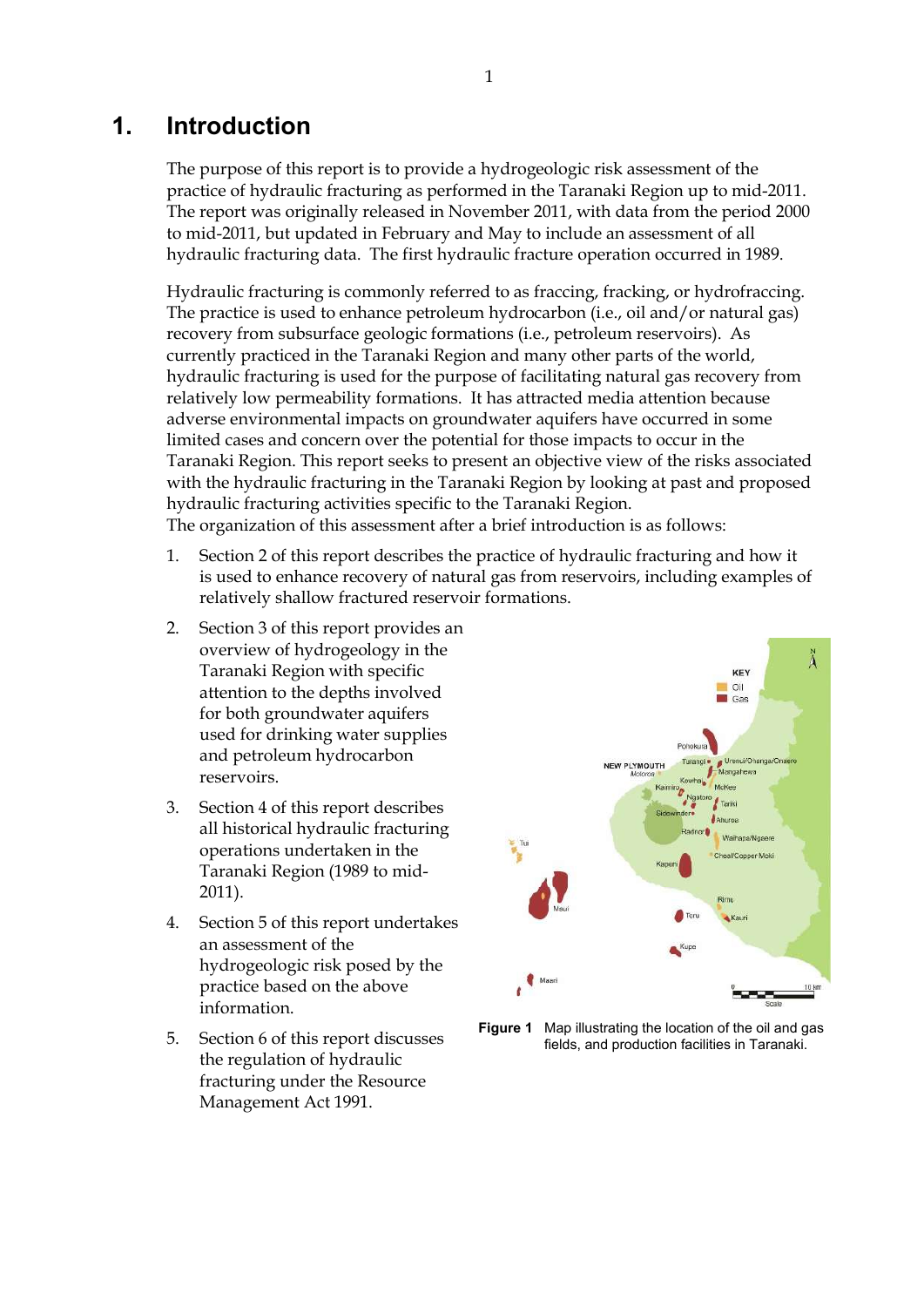6. Section 7 of this report provides a conclusion on the hydrogeologic risk posed by hydraulic fracturing to enhance natural gas recovery in the Taranaki Region and includes a statement from the Institute of Geological and Nuclear Sciences Ltd (GNS Science). A Senior Hydrogeologist from GNS Science performed a peer review of this risk assessment.

The major producing oil and gas reservoirs in Taranaki are shown in Figure 1.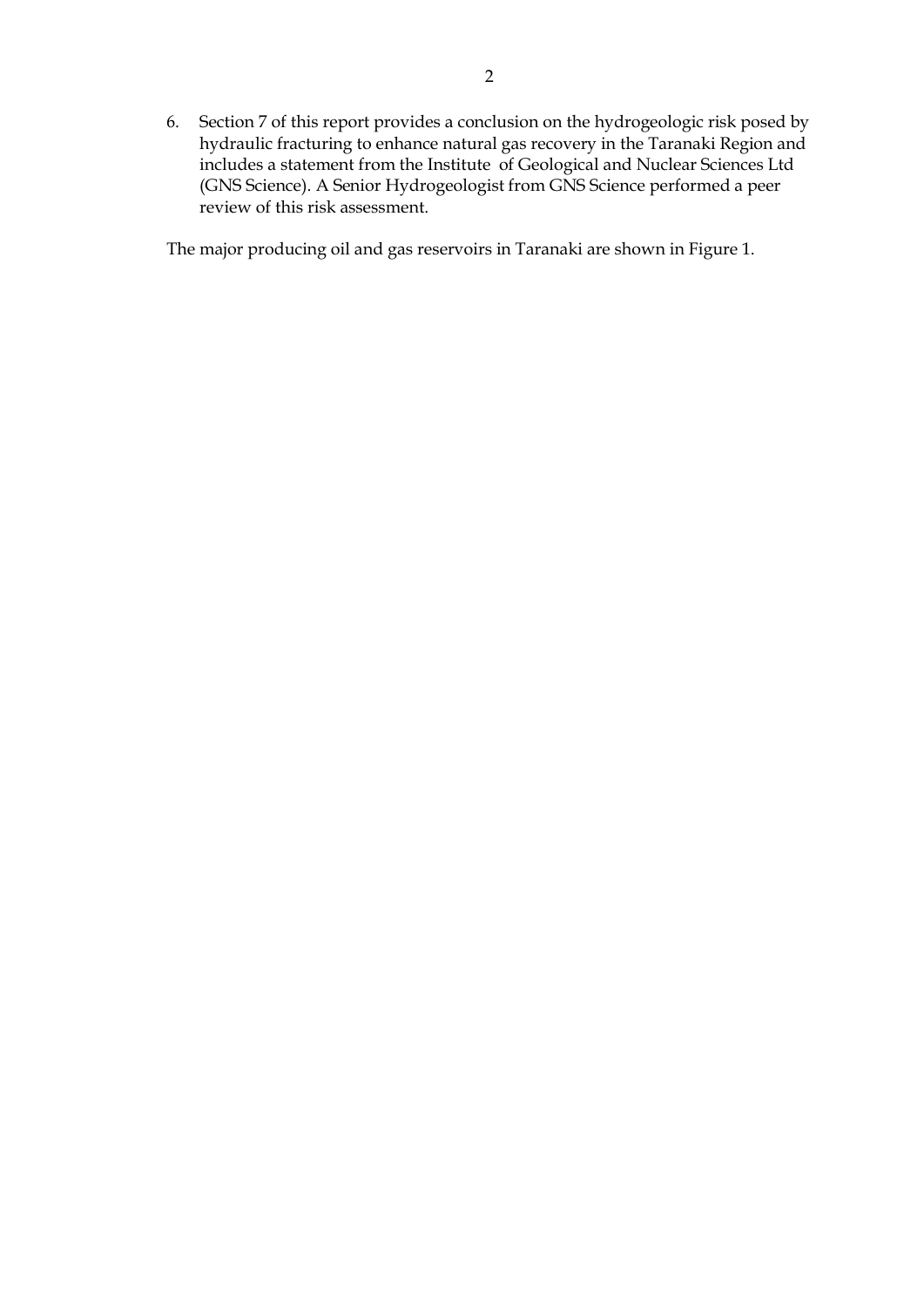# **2. Description of hydraulic fracturing**

The practice of hydraulic fracturing has occurred in oil and gas reservoirs for more than 50 years worldwide, and in Taranaki since May 1989 with increased activity since 2007. Petrocorp Exploration Ltd first used the technique in the Kaimiro-2 well on 11 May 1989 (MED, 2012).

Hydraulic fracturing is increasingly being used to extract gas from shale deposits overseas and is being evaluated for use in New Zealand (L &M Energy, 2011). The gas in such deposits overseas is described as 'unconventional' gas and its successful extraction has caused a revolution in world energy industries, promising to transform not only the supply and productivity prospects of the gas industry, but of

world energy trade, geopolitics and climate change (Ridley, 2011). Hydraulic fracturing is also being used to extract methane from coal beds. A useful introduction to hydraulic fracturing and its environmental effects and regulation in the USA for shale gas is provided by U.S. Department of Energy (2009) and for coal bed methane by EPA (2004). There are no similar publications specific to New Zealand. Concerns regarding the potential impacts of hydraulic fracturing on drinking water resources are the subject of current research undertaken by the U.S. Environmental Protection Agency (USEPA). Initial results from this research are not expected until 2012, with the full study not scheduled for completion until 2014 (Swackhammer and Dzombak, 2011).

Hydraulic fracturing is a process that results in the creation of very small fractures in reservoir rocks to enhance hydrocarbon recovery. Access to subsurface zones for hydraulic fracturing is via a well (Figure 2). A well is drilled and



**Figure 2** Bowland Shale Well Schematic (Cuadrilla Resources Holdings Ltd, 2011)

lined with steel casing. The steel casing is held in place with cement and is installed as a succession of tubular sections, each section screwed into the next. The steel casing is secured to the hole walls with cement sealing the entire outer annulus (API, 2009). Production tubing is located in the innermost casing.

Wells may be drilled entirely vertically, or with a horizontal end section penetrating hydrocarbon reservoirs. Horizontal wells improve production performance for certain types of formations (API, 2009). Examples of a horizontal and vertical well are shown in Figure 3.

Stated simply, the hydraulic fracturing process involves perforating the steel casing at the target depth (i.e., within the reservoir at depth) (Figures 3 and 4) and then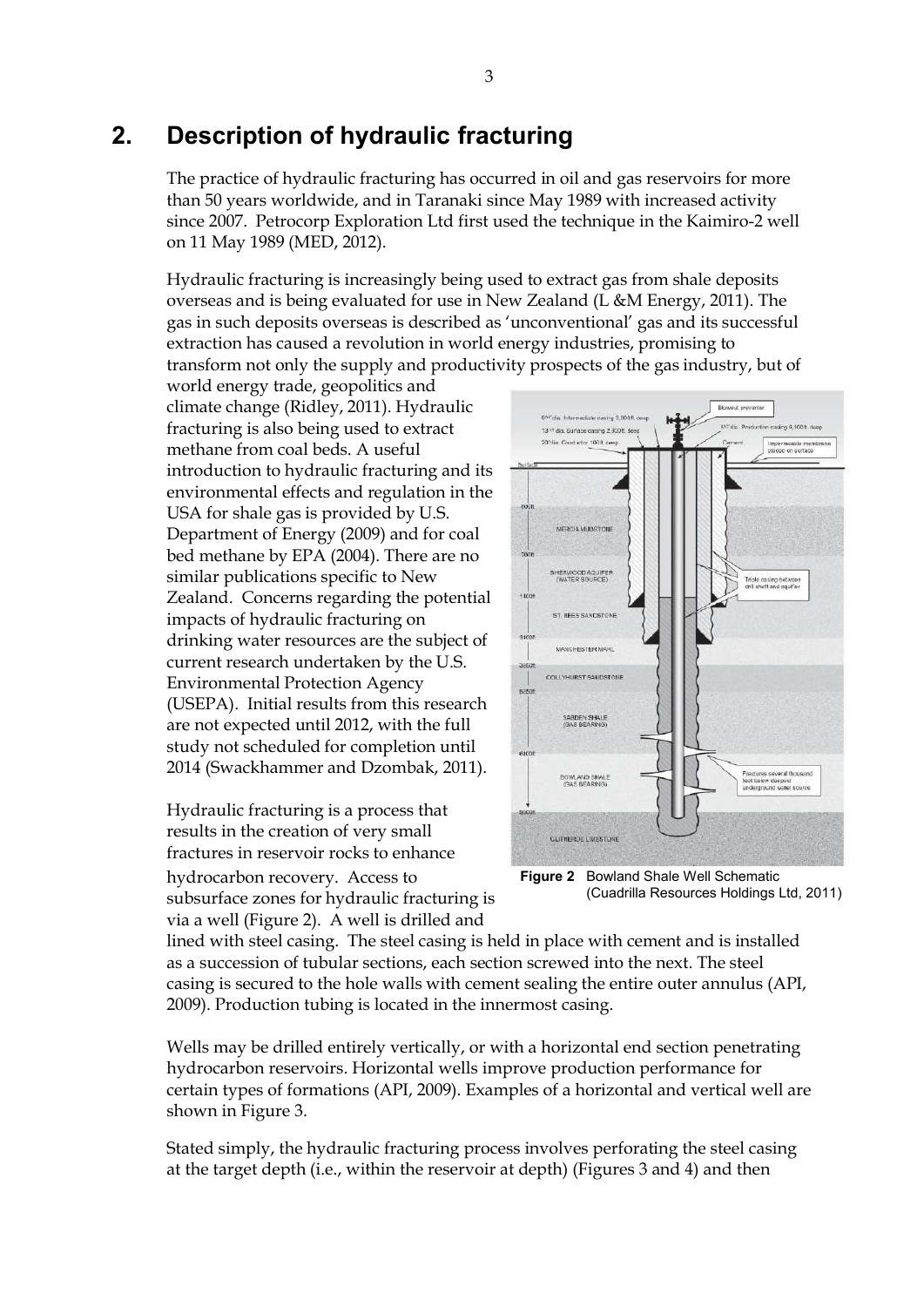pumping fluids consisting of freshwater, fracture chemicals and a medium, called proppant (usually some kind of medium-grained sand or small ceramic pellets that are wedged into the fractures under pressure and prevent the fractures from closing when the injection is stopped) at high pressure down the well through the perforated casing and into the reservoir to exceed the fracture strength of the reservoir rock and cause an artificial hydraulic fracture to form only in the receiving formation, but without penetrating the overlaying geological seals that define the hydrocarbon reservoir. The fracture fluid is maintained under pressure for a short period of time determined by the fracture design engineer (Todd Taranaki, 2011).



**Figure 3** Example of a horizontal and vertical well (API, 2009).

Once a fracture has been initiated, fracture fluid and proppant are carried into the fracture. The types of fractures produced depend on the formation but are generally in the order of millimetres wide and metres to tens of metres long. The proppant is

used to keep the fracture open when pumping is stopped and the fracture fluid withdrawn. The placement of proppant in the fractures is assisted by the use of cross-linked gels. These are solutions, which are liquid at the surface but, when mixed, form long-chain polymer bonds and thus become like gels that transport the proppant into the formation. Once in the formation these gels 'break' back to a liquid state so that they can be flowed back to the surface in return fluids without disturbing the proppant trapped in the hydraulic fracture. With continued flow, formation hydrocarbon fluids and residual fracture fluids are drawn into the fracture, through the perforations into the wellbore and thence to the surface (Todd Taranaki, 2011).



**Figure 4** Well perforation process (API, 2009).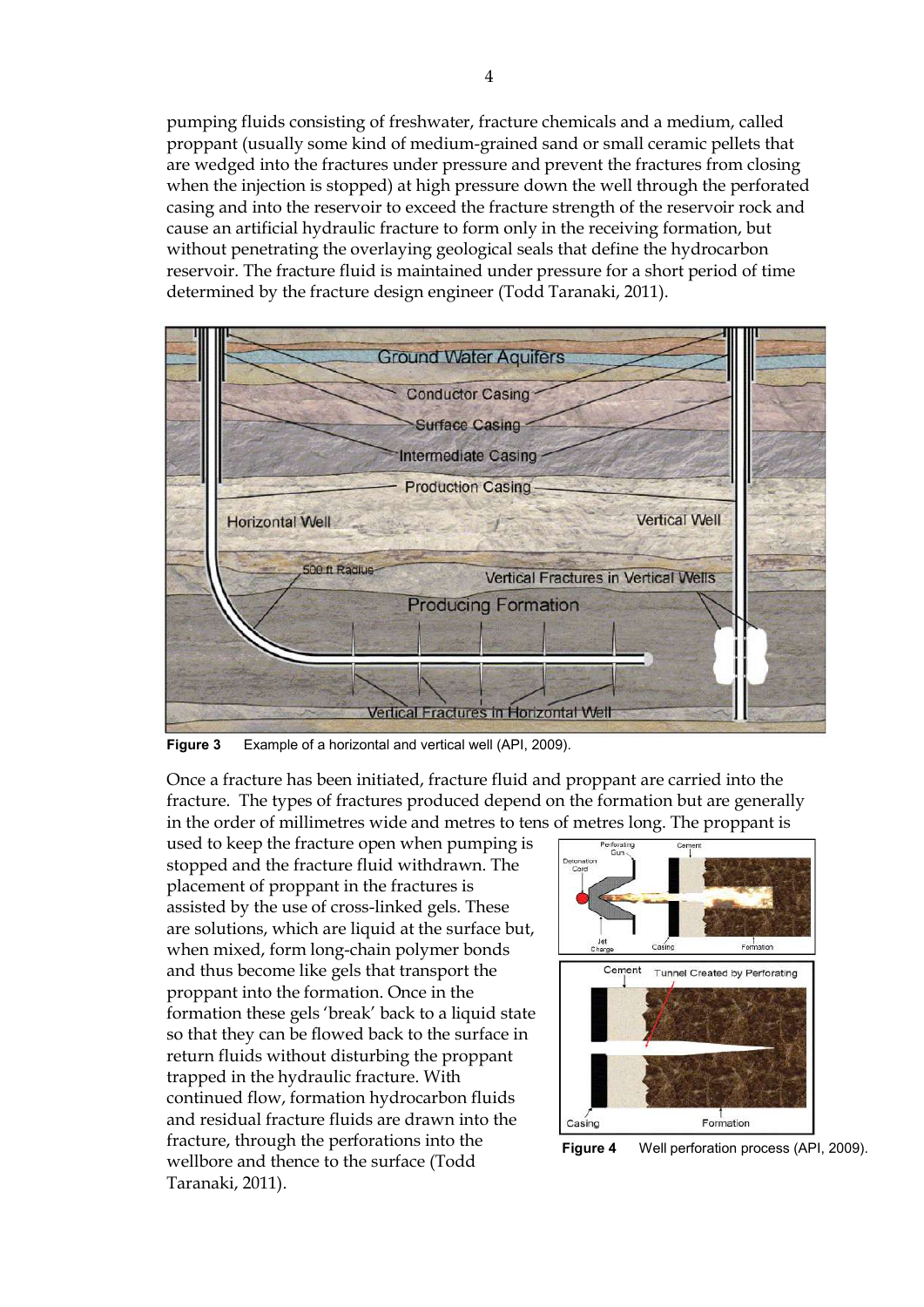

**Figure 5** Illustration of a fractured and non-fractured well completion (API, 2009).

Figure 5 shows a non-fractured wellbore and a hydraulic fracture completion and the flow paths towards the well (API, 2009).

When the pressure is released some of the residual fracture fluid is driven by high pressure in the reservoir up the well and is collected at the surface for disposal. The returned fluids (also known as flow back fluids) constitute about 30-80 % of what was injected, depending on formation properties. The remaining fluids stay in the reservoir but some of these are gradually "leached" out with the hydrocarbon flow.

Water and oil based fracture techniques are available, with the former the most common in Taranaki (Tables 1- 5). Oil based fracturing uses petroleum based medium such as diesel oil or condensate. Diesel oil has been used by Swift Energy in the past (Table 3). Diesel oil, which, contains a mixture of organic compounds including benzene, ethylbenzene, toluene, and xylenes (BTEX), within the specifications provided for New Zealand by regulations, poses a greater potential environmental hazard than water-based fracture fluids if not managed correctly. Benzene, for example, is considered carcinogenic and is found in household products such as adhesives, asphalts, lighters, and gasoline.

Details of a hydraulic fracturing operation by Todd Energy Ltd in 2010 using water with chemicals/additives are presented below as an example. Todd Energy Ltd supplied the following data on a volume weighted average basis for the four formation zones fractured (refer section 4, Table 1). There were minor variations between the four treatments:

Mangahewa-6 well in North Taranaki at the Mangahewa-C well site

- Injection interval 3887- 4190 m total vertical depth
- Maximum surface pressure used 10,400 psi
- 1500 cubic metres water used sourced from a municipal supply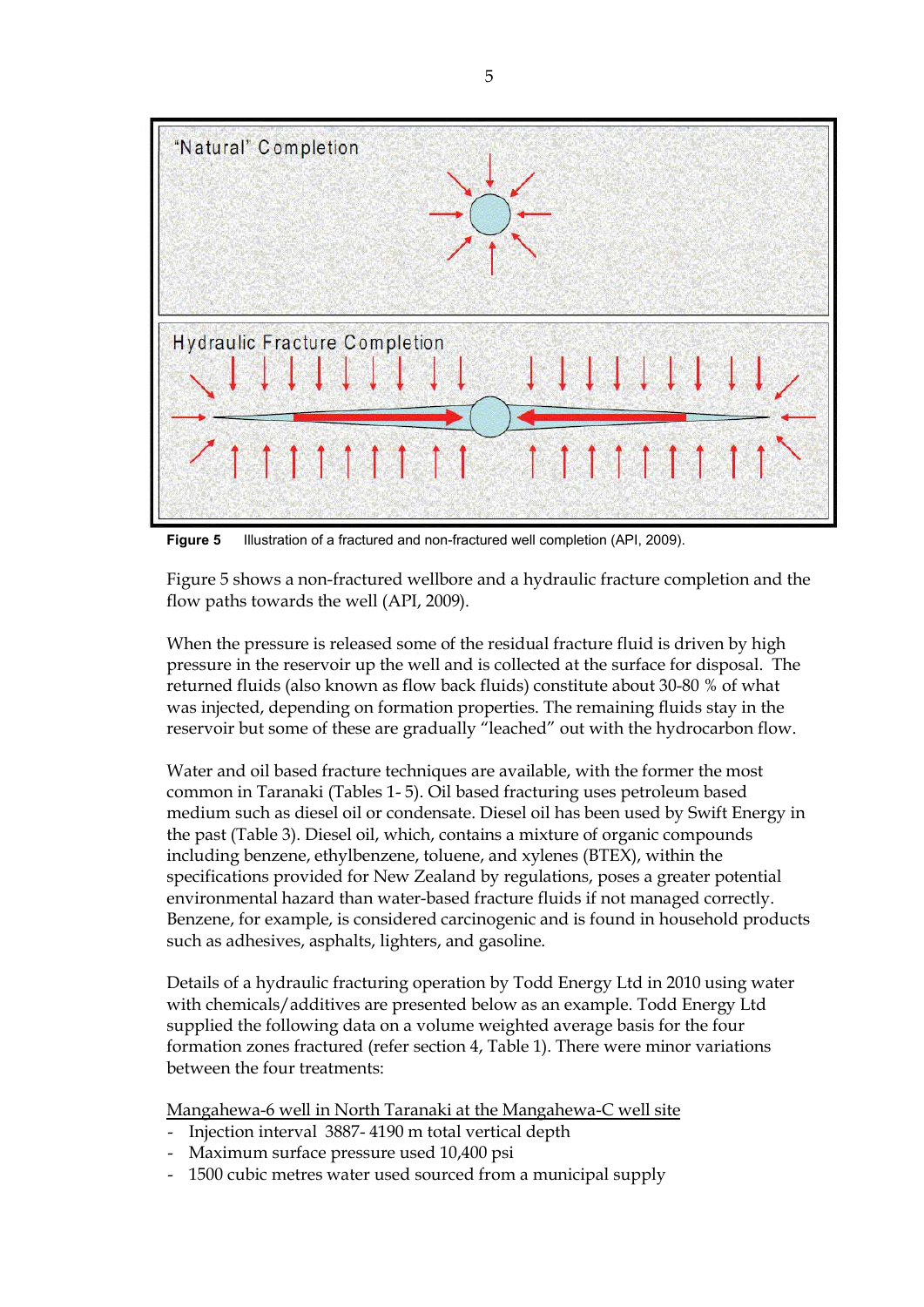- Ceramic proppant- 117 tonnes
- 600 cubic metres return fluids (estimate)
- 35 cubic metres of chemicals/additives, including the following (2.5 % of total by volume) :
	- Xcide 102 this is a biocide to prevent bacterial action underground interfering with the gel management system (0.1 %)
	- Claytrol this is a clay stabiliser to prevent any clay minerals in the reservoir rock expanding on contact with water and plugging the reservoir (0.16 %)
	- GS-1 sodium thiosulfate which is a gel stabiliser  $(0.02 \%)$
	- GLFC-1b this is a gelling agent to hold the sand in suspension: natural guar gum (0.86 %)
	- Inflo-150 contains ethylene glycol (antifreeze), methanol, and other compounds which serve as a friction reducer to ease pumping and evacuation of fluid (0.14 %)
	- $\bullet$  BF-7LD this is a buffer fluid (potassium carbonate) (0.53 %)
	- XLW-56 this is a crosslinking agent  $(0.43\%)$
	- GBW-41L this is a gel breaker (hydrogen peroxide)  $(0.16\%)$
	- GBW-12cd this is an enzyme (hemicellulase enzyme) (0.11 %)
	- GBW-5 this is a gel breaker (ammonium persulphate) (0.001 %).

It is important to note that the information presented in the MSDS sheets is for pure product. Each of the products is significantly diluted prior to injection. For the above fracture fluid 97.5% and 2.5% by volume were water and chemicals/additives, respectively. This is a typical ratio for Taranaki fracture fluids.

The gel management system allows the proppant to be moved into fissures. The gel is weakened later to allow the fluid to come back out followed by the hydrocarbons. Appendix I contain the MSDS (Material Safety Data Sheets) for a number of commonly used additives in hydraulic fracturing in Taranaki, including those used in the above fracture operation.

Most of the ingredients used in fracture fluids are found within products that are commonly used in homes and are listed and compared in Appendix II. The role of each ingredient in the fracture process is also explained in layman's terms. While most of the additives used in fracturing in their concentrated (pure) product form are extremely toxic, as shown by the MSDS sheets (Appendix I), they are diluted by the water carrier and, therefore, are present in relatively low concentrations. However, even in low concentrations care is needed for the use of some products in the environment to avoid any potential for impacts on human health. When used properly in hydraulic fracturing operations and not introduced into overlying groundwater or other sensitive environments, these additives are unlikely to be harmful.

The additives that are needed for the fracturing process to work are required to be named and explained to, and approved by the Environmental Protection Agency (EPA). Information on the additives used by Origin Energy in coal seam gas extraction in Australia is available on the PEPANZ website<sup>1</sup> as examples of the type of products used in hydraulic fracturing in New Zealand.

 $\ddot{\phantom{a}}$ 

<sup>1</sup> NZ resource sector position paper: Fraccing on www.pepanz.org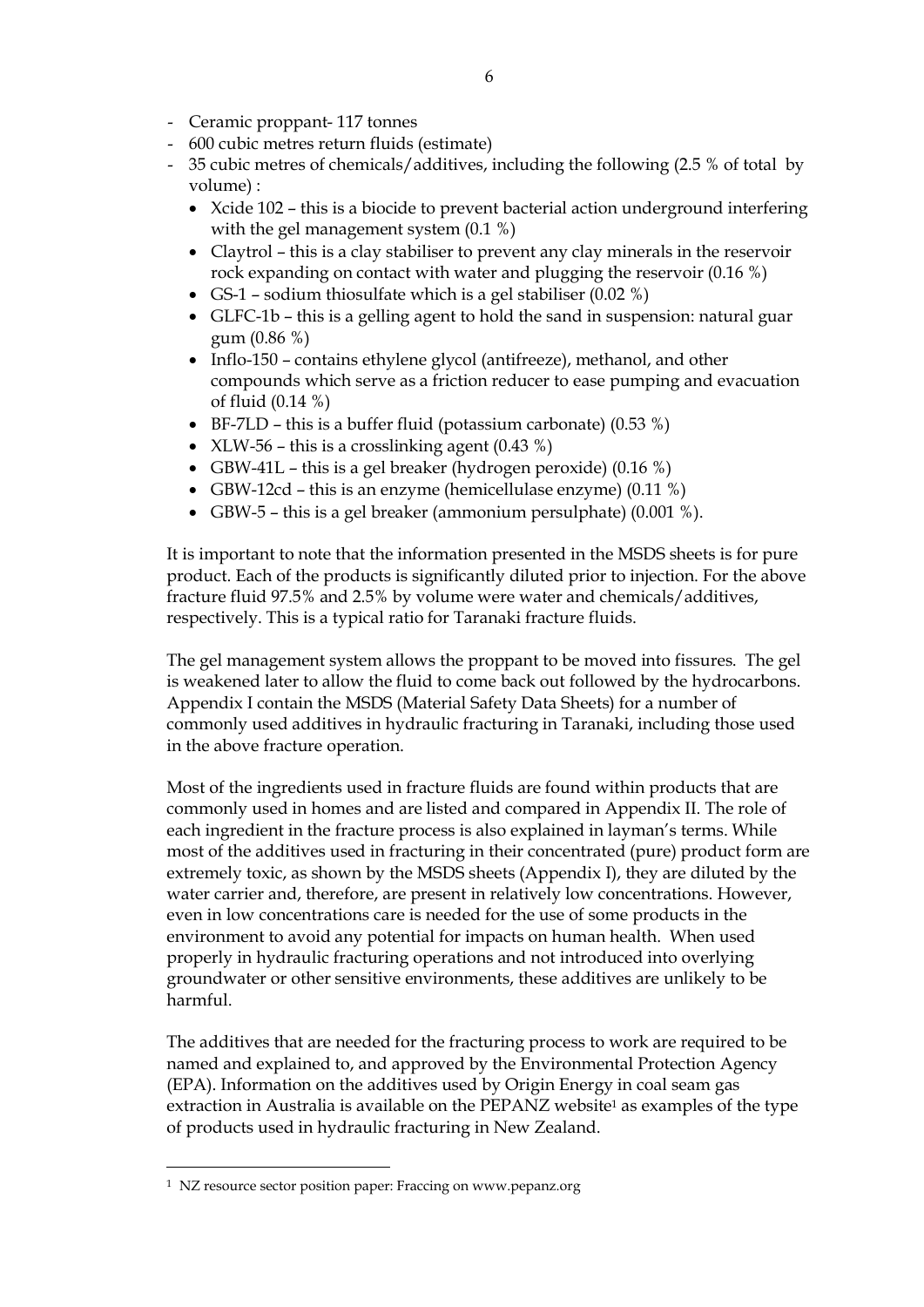Water used in fracture operations is generally sourced from municipal supplies in Taranaki. Even though this is high quality water, biocides are added to prevent the possibility of bacterial action interfering with the gel management system discussed above.

During the process of fracturing, some of the chemicals are sorbed by the geologic media (e.g., clay stabilisers). Process design provides for some chemical degradation due to pressure, temperature, and physical-chemical reactions (e.g., biocide and gel breakers) (Bay, 2011).

Generally, much of the fracturing fluid remaining behind from the initial clean-up period is due to gas breakthrough (i.e., enough fracture fluid has been produced that gas production commences). Additional fracture fluid is then entrained as part of the mixed well stream over time until as much as can be recovered has been removed. This is evidenced by the chemical composition of the produced fluid slowly changing from that of primarily fracturing fluid to primarily in situ formation fluid (e.g., hydrocarbons and some salty water). How long it takes to essentially recover the fracture fluids depends on several factors, primarily the overall production flow rate (higher is better), the producing gas/fluid ratio, and nature of the geologic materials.

The volume of fracture fluid that is recovered in initial return flow, and then subsequently over time in the well bore flow, depends on the fracture operation itself and the properties of the formation being fractured. For example, in the Managahewa-6 hydraulic fracturing described above an estimated 40 % of fracture fluids were initially recovered in return fluids. It is possible that most of the fracturing fluid injected will be recovered and that only a relatively minor fraction remaining within the hydrocarbon reservoir is totally unrecoverable, mainly the amount that is retained on the proppant due to capillary action. Fracturing fluids that are returned to the surface in return flow may contain naturally occurring hydrocarbon (e.g., BTEX). These contaminants are usually present in low concentrations (less than 8 ppm for Waitui-1 well return fluids) but still require careful management to avoid adverse environmental effects. An analysis of drilling fluids that also contain some return fluids is presented in Appendix III for the Todd Taranaki Ltd Waitui-1 well. An analysis of fracturing fluids from a Greymouth Petroleum Ltd deepwell injection consent application is also shown in Appendix III.

Hence there is a subsurface discharge of contaminants (energy, chemicals, water and sand/ small ceramic pellets) to land at considerable depth which produces relatively minor changes to the physical and chemical condition of the land (i.e., the reservoir) in a way that does not affect other foreseeable users of the land resource.

The fluids returned to the surface also need to be properly managed and regulated to avoid potential for adverse environmental effects. Fluids may be deepwell injected or land farmed with appropriate environmental standards in place.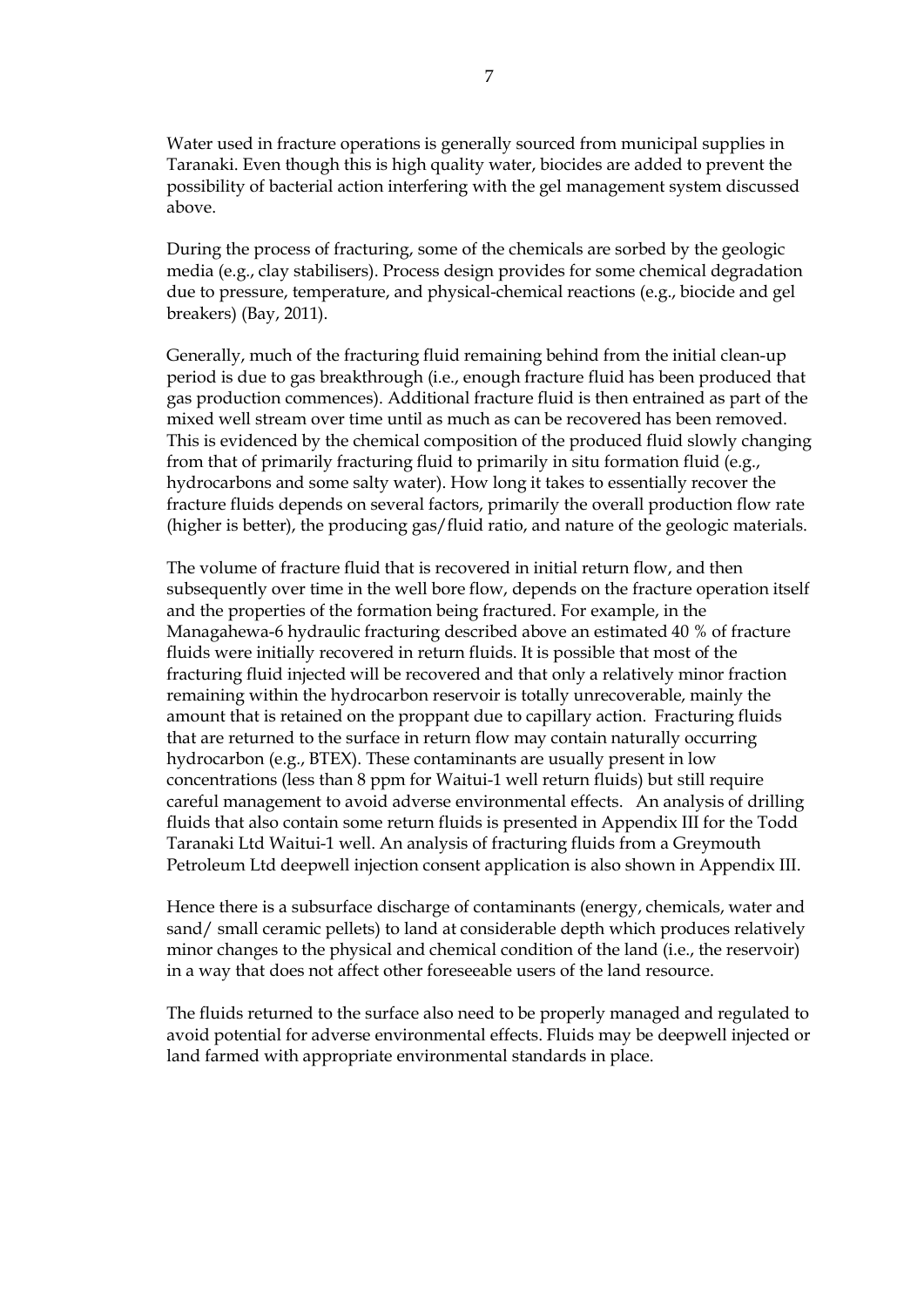## **3. Taranaki hydrogeology**

Freshwater aquifers suitable for water supply purposes are found within various relatively shallow Quaternary and Tertiary formations. As indicated below in this section, 85% of groundwater use comes from wells drilled into the Quaternary volcanic materials that unconformably overlie most of the area to depths of 100 to 200 m below ground level (BGL). The remaining wells are scattered throughout shallow Quaternary marine terrace deposits or the deeper Whenuakura and Matemateonga Tertiary formations. The deeper Tertiary formations utilized are generally less than 500 m BGL while groundwater in the Taranaki Region generally becomes too saline for use by the 600 to 850 m depth BGL range (if not shallower). Unless otherwise noted, technical information on the hydrogeology of the Taranaki region presented in this section is from TRC (1996) and/or Stevens (2001).

## **3.1 General overview**

Knowledge of the climate, landforms, and geology is required to understand a region's hydrogeology.

Taranaki's rainfall patterns are closely related to elevation and exposure to the main rain-bearing northerly to westerly winds. Rainfalls averaging less than 1,600 mm/year occur only in the southern part of the region and on a narrow coastal strip of north Taranaki. Most of North Taranaki has in excess of 2,000 mm/year (Thompson 1981). There is a strong gradient on Mt Taranaki/Egmont where rainfall at the summit is about 8,000 mm/year. The high regular rainfalls on the mountain provide water for the numerous waterways that radiate from it and are an important source of groundwater recharge.

The dominant features of the Taranaki landscape are the andesitic cone of Mt Taranaki/Egmont (2,518 m) and its surrounding volcanic ring plain. The region extends into the dissected hill country to the east, and to the marine terrace formations to the south and, to a lesser extent, the north.

Quaternary Taranaki volcanic sediments cover most of the Taranaki Peninsula while Quaternary marine terraces cover the remaining coastal fringe to the north and south. They lay uncomformably over a thick Tertiary sedimentary succession (sands, silt and mudstones, shell bells) which comprises about 5% of the total area of the Taranaki Basin at its north-eastern edge (Kings and Thrasher, 1996). Most of the freshwater aquifers used in the Region are found within the volcanic and marine terrace formations. Tertiary freshwater aquifers underlie the volcanic and marine terrace aquifers. In order of increasing depth, these are the Whenuakura and Matemateaonga formations. The deeper Mount Messenger Tertiary formation, while out cropping in the far north of the region, generally is too deep under much of the region to be of any practical use as a groundwater supply.

Figure 6 (page 11) shows a schematic geological map and stratigraphic cross-sections of the Taranaki region.

The north-south trending Taranaki Boundary Fault Zone essentially marks the boundary between the Taranaki basin to the west and the up-thrown Tertiary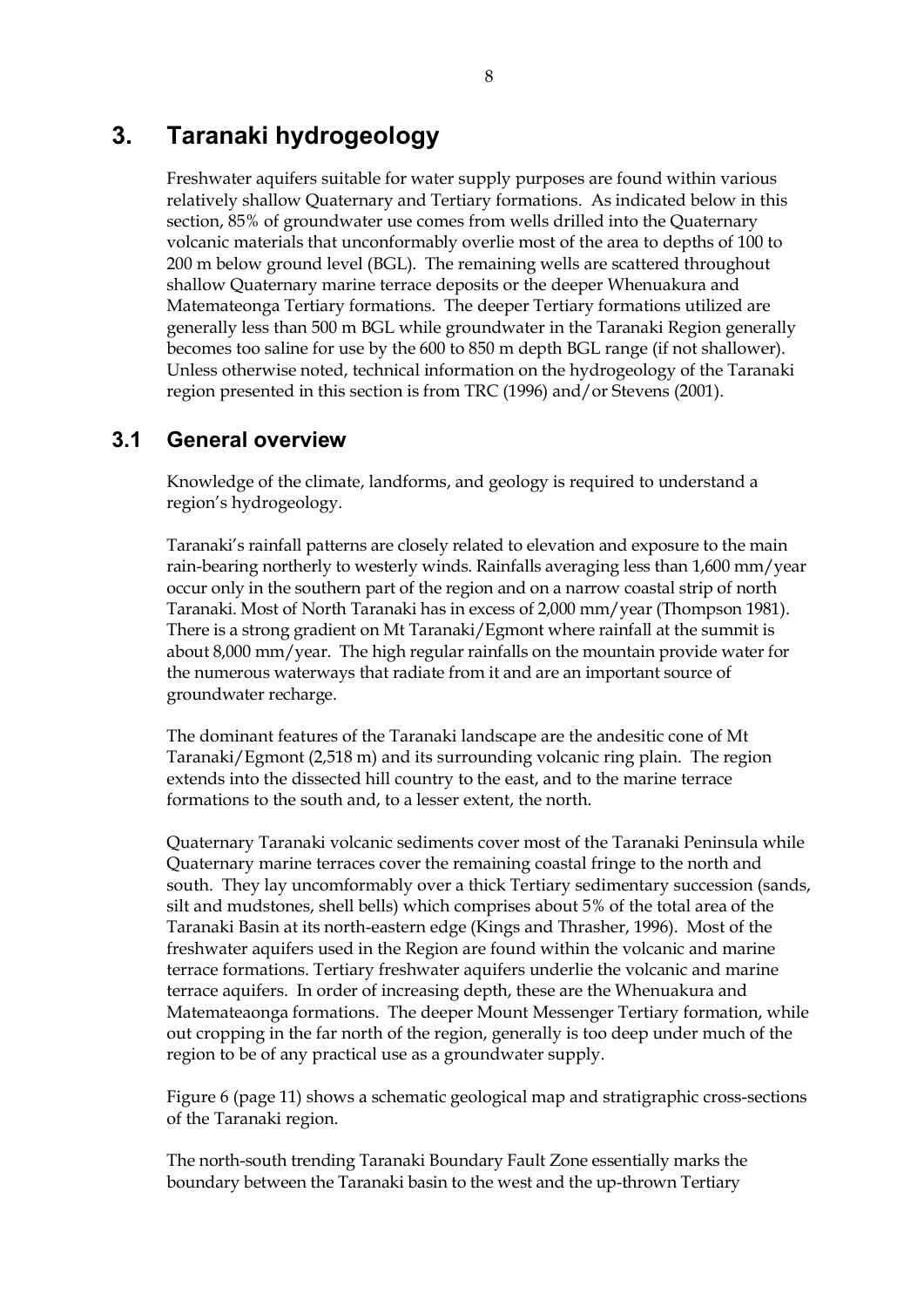sedimentary formations (the dissected hill country) to the east. To the west the downthrown Tertiary formations are of wide extent and stratigraphically similar to the sequences of the eastern hill country. They are unconformably overlain by Quaternary volcanic deposits of the Taranaki/Egmont Volcano, the preceding volcanic centres and the surrounding ring plain.

A number of geologic formations are recognised within the Tertiary sediments, principally in order of increasing depth (from youngest and shallowest to oldest and deepest) are the Whenuakura, Tangahoe, Matamateaonga, and the Urenui formations. The Urenui and Tangahoe formations are dominantly impermeable siltstones and mudstones and form extensive aquitards.

Water wells up to 100 m deep drilled into the Matemateaonga formation have yields of between 0.8 – 15 litres per second. Matemateaonga formation aquifers approach as deep as 800 m below mean sea level (MSL) in South Taranaki and 500 m below MSL near New Plymouth (Townsend et al, 2008).

## **3.2 Taranaki Volcanics aquifers**

Approximately 80% of all groundwater used within Taranaki is extracted from aquifers on the ring plain contained in volcanic deposits. Most of this is used for agricultural purposes (Taylor & Evans, 1999). The Taranaki Volcanics Formation includes the present ring plain surrounding Mt Taranaki and that of the earlier volcanic centres. It comprises significant lava, pyroclastic (air fall material including ash) and lahar deposits. Thicknesses of up to 170 m have been encountered near Stratford. However, in general the formation thins concentrically away from the volcanic source (Mount Taranaki/Egmont). The formation extends to the coast in the west of the region. To the east, the volcanic deposits thin and give way to the older Tertiary deposits of the Taranaki Basin. To the north and south they are disrupted by the Quaternary Marine Terrace Formations.

The Volcanics Formation comprises both coarse material (sands, breccia, agglomerates) and fine material (clay, tuff and ash), resulting in irregular lithologies and anisotropic hydrogeologic conditions (Taylor & Evans, 1999). This produces a complex groundwater system of multiple perched and partially confined aquifers. Typically the unconfined groundwater level (water table) on the ring plain is encountered at depths of 1 to 10 m below ground level; these are the aquifers that are most used in Taranaki for domestic and farm purposes. Taranaki Ring Plain Survey (TCC, 1984) found that shallow wells are generally low-yielding, with flow rates up to 4 litres per second being typical, although yields of 13 litres per second have been recorded.

Flow rates for the shallowest wells (about 20m) typically range from 0.2 to 0.7 litres per second whereas deeper bores typically have flows of 0.8 to 4.0 litres per second. Flow rates of up to 13 litres/second have been obtained but are rare. The deeper aquifers in the volcanics are usually confined, whereas the shallower aquifers are usually unconfined. In addition, perched water tables are found above various impermeable layers throughout the volcanic deposits. These are caused by localised iron pans and mudstones, and have been found at almost any depth from a few metres down to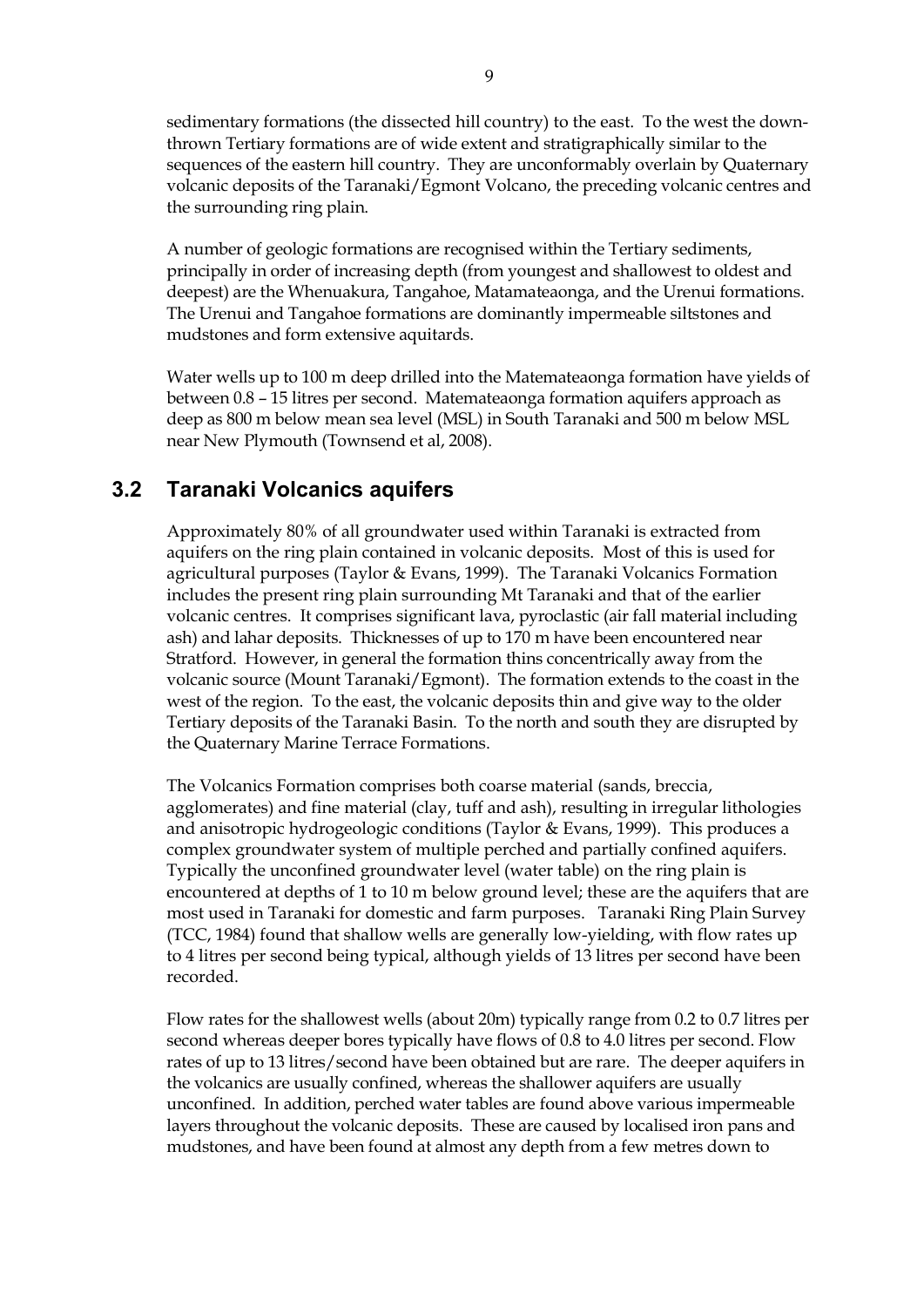about 230 m. Groundwater levels in wells drilled in volcanic deposits on the ring plain are generally close to the surface (Taylor and Evans, 1999).

Recharge of the Volcanics Formation aquifers is primarily from rainfall infiltration.

### **3.3 Marine Terrace aquifers**

Uplifted marine terraces extend 90 km through South Taranaki and 80 km along the North Taranaki coastline (Taylor & Evans, 1999). The cutting of marine terraces and the deposition of Plio-Pleistocene shelf sediments are attributed to eustatic fluctuations in sea level, progressive uplift of south Taranaki, and subsidence of the south Wanganui Basin. In South Taranaki the Marine Terrace Formation overlies the Whenuakura Formation on an erosional unconformity (wave cut platform). Basal units are typically marine sands, often with conglomerate or shell layers. The basal marine sediments grade up to non-marine (terrestrial) sediments. The marine terrace sediments range up to about 40 m in thickness and include multiple unconfined aquifers.

Productive aquifers have been found in the sand layers that occur between 9 and 23 m in depth from the available survey data. The water table and the permeability of the marine deposits are sufficiently high for groundwater supplies.

The average observed bore yield is 1.3 litres per second. Wells in the south more typically yield up to 2 litres/second, but yields up to 3.8 litres per second have been recorded (Allis, et al., 1997). The highest yields occur from the coarser grained units such as the basal sands and conglomerates. It should be noted that the observed yield depends on the size, construction and individual conditions of a bore, and does not necessarily reflect the theoretical yield from the aquifer itself.

The water table in the marine terraces is generally encountered at depths of 1 to 15 m below ground level. The water table typically follows the topography, though much more subdued.

Recharge of the Marine Terrace aquifers is primarily from rainfall infiltration.

## **3.4 Whenuakura aquifers**

The Whenuakura Formation is the sequence of Tertiary marine sediments in the Rotokare group that occurs on-shore in South Taranaki underneath Quaternary Marine Terraces and the Taranaki Volcanics (Evans & Murray, 1998). The Whenuakura Formation comprises Tertiary concretionary shelly blue-grey siltstone/mudstone/sandstone. It includes bedded pebbly sands, siltstone, mudstone, limestone and shellbeds. It is overlain by the Volcanics Formation north of Hawera and the Marine Terraces Formation to the south. It is underlain by impermeable layers of the Tangahoe Formation. The Whenuakura Formation is not exposed at the surface except in some incised river valleys in the south (Taylor & Evans, 1999).

The Whenuakura Formation consists of a series of numerous marine mudstones (papa), fine loose sands, sandstone, shellbeds and occasional hard concretionary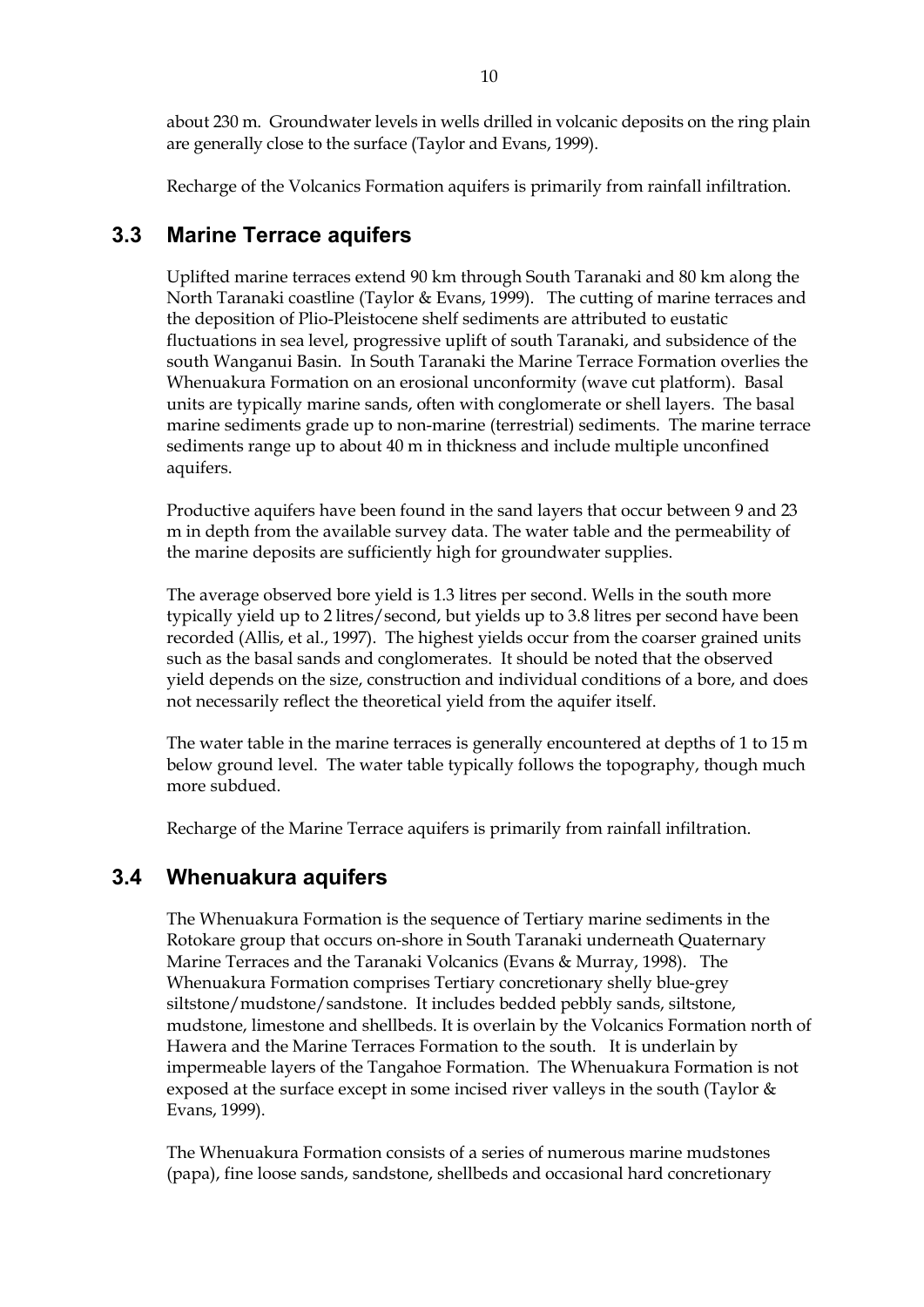bands. Regionally significant aquifers occur in some of the sand and shell layers, while other similar layers, although water-bearing, do no seem to be useful for water supply purposes.

Groundwater is abstracted from the sandstone and shelly limestone layers and several relatively extensive aquifers have been identified within the formation. Bores abstracting from the Whenuakura Formation typically display yields of up to 9.5 litres per second. Hydraulic conductivities have been measured at 1.3x10<sup>-5</sup> to 5.8x10-5 ms-1. Bores abstracting from Whenuakura aquifers are about 150m deep.

Recharge to these aquifers is not well understood. Some recharge may occur via the overlying Volcanics Formation in the north and in the far south where the overlying marine terraces are relatively thin. Some recharge may also occur where the formation is exposed in incised river valleys to the eastern hill country. Up to 40 metre thick sequence of Quaternary Marine Terraces unconformably overlie the Whenuakura Formation. The Tangahoe Formation lies under the Whenuakura Formation and is made up of a massive marine blue-grey mudstones. Despite occasional shellbeds and fine water-bearing sand layers, the Tangahoe Formation is considered an aquitard that separates aquifers in the Whenuakura Formation and underlying Matemateaonga Formation.

### **3.5 Matemateaonga aquifers**

The Matemateaonga Formation comprises alternating Tertiary sandstone, conglomeratic shell and mudstone beds. The formation extends across almost the entire region, except north of Urenui (Taylor & Evans, 1999). In a hydrocarbon exploration bore near Stratford the formation was encountered from 170 to 1,086 m below ground level. It is exposed throughout large areas of the eastern hill country in central and south Taranaki (Figure 6). The formation contains a greater proportion of sands towards south Taranaki, and is more fine-grained in the north.

The upper Matemateaonga aquifers in North Taranaki are largely unconfined. Elsewhere in the region, the aquifers are either confined or partially confined. Flowing artesian conditions exist at a number of localities, particularly in a band of incised hill country bordering the ring plain from Toko south to Ohangai. The Tertiary sediments that make up the inland hill country in the east of the region also underlie the volcanics deposits of the ring plain. The principal Tertiary water bearing formation is the Matemateaonga, where generally extensive aquifers are developed within sand and shellbeds between relatively impermeable mudstone layers (Allis et al, 1997).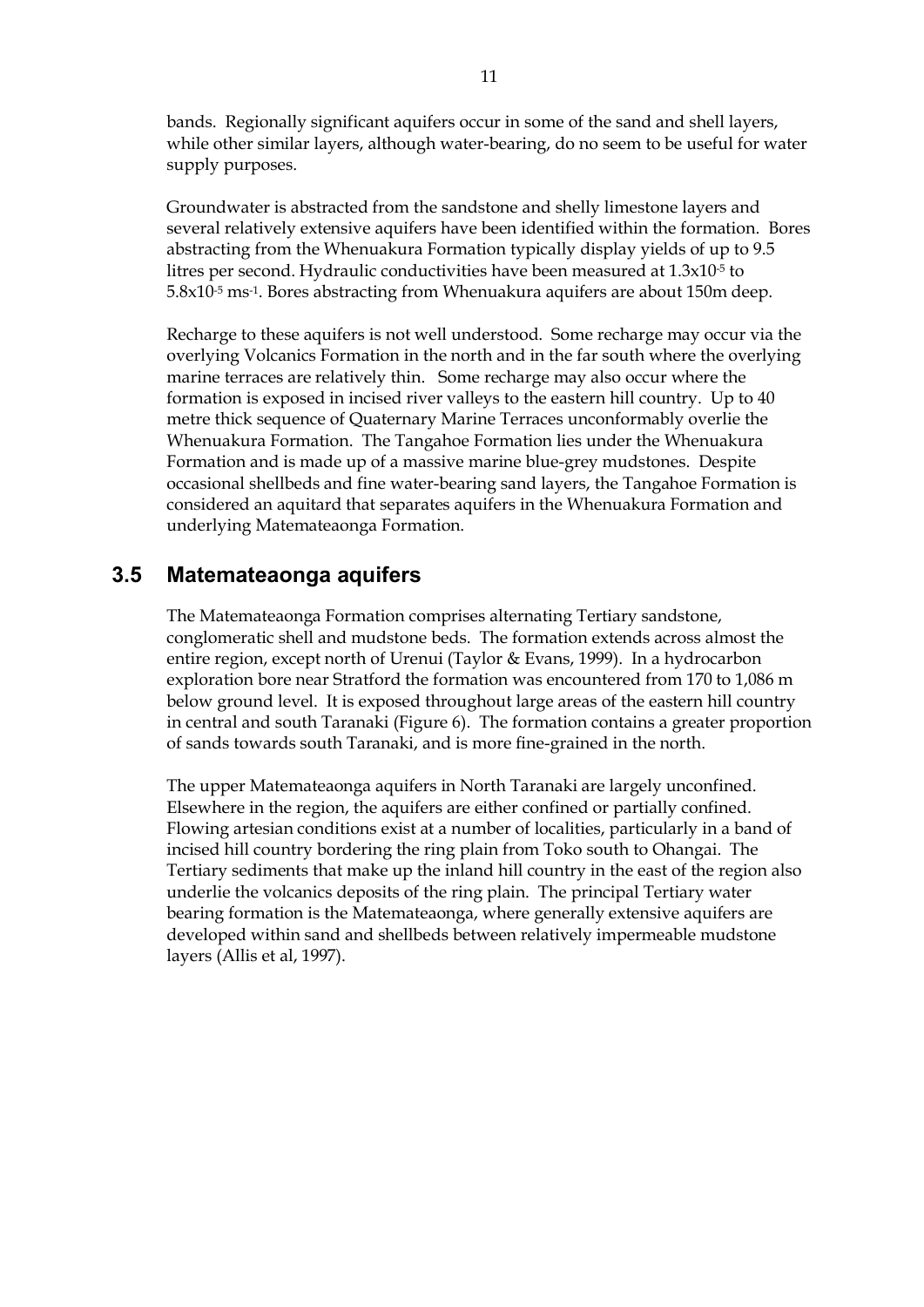

**Figure 6** Schematic of the geological formations that contain freshwater aquifers in Taranaki (Stevens, 2001)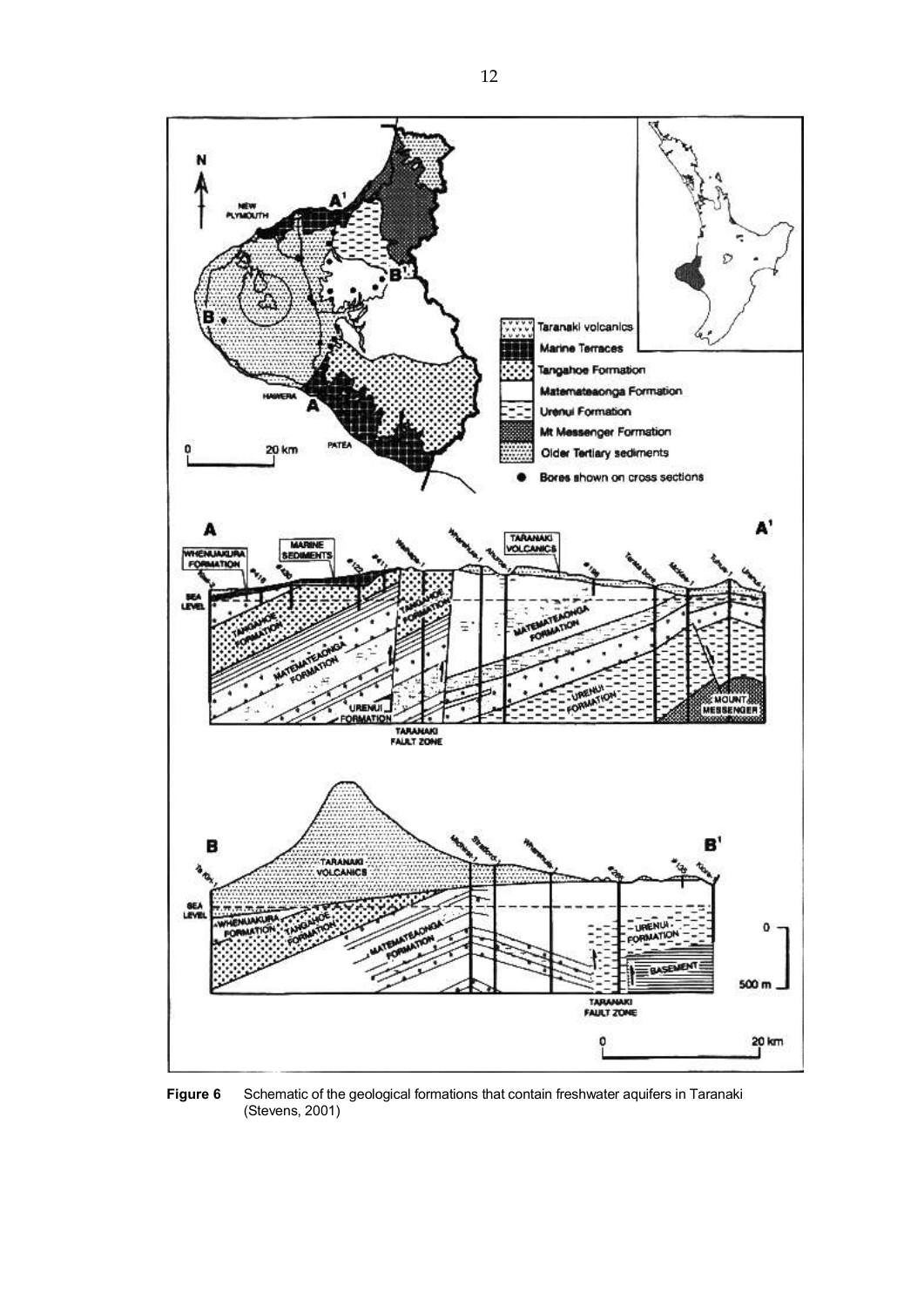Observed yields of up to 15 litres per second have been encountered from aquifers within the Matemateaonga Formation. Hydraulic conductivities of 1.4x10-5 to  $3.0x10^{-4}$  ms<sup>-1</sup>, and storativities of  $1.1x10^{-5}$  to  $2.3x10^{-4}$ , have been measured.

Potentiometric contours for the upper Matemateaonga Formation aquifers are shown in Figure 7. The contours show radial groundwater flow away from Mt Taranaki and south-westerly flow from the eastern hill country, where the formation is exposed at the surface. The potentiometric contours indicate that there is probably significant recharge to the aquifer from surface infiltration in the unconfined areas of the east and north and leakage from the overlying volcanic deposits of Mt Taranaki/Egmont and the surrounding ring plain.

Freshwater-bearing formations in the Matemateaoanga Formation occur as deep as 800 m in coastal South Taranaki, 600 m in central Taranaki, and up to 500 m in North Taranaki near New Plymouth. The same author has reported salty geothermal water down to 900 m





below sea level in New Plymouth (Taylor & Evans, 1999).

The Matemateonga Formation and its aquifers dip to the south and west in the region so aquifers in this formation will not be found at consistent depths across the region.

The upper section of the formation contains freshwater while the lower section and below contains saline water. The interface between the two sections is called the Freshwater/Saltwater Interface (FW/SW I). A transition from fresh to salt water occurs over several hundred metres so the FW/SW I is not a single depth and references are approximate and location/elevation dependent. Resistivity logs that are run on all wells drilled in the region and held in open file by the Ministry of Economic Development - Crown Minerals show this trend.

## **3.6 Groundwater quality**

### **3.6.1 General groundwater quality indicators**

The lithology of the aquifer and its geochemistry as well as the residence time of the groundwater in contact with subsurface zone geologic media contribute to the quality of a particular groundwater. This is reflected in the groundwater quality of the principal aquifers in Taranaki, where in general an increase in total dissolved solids is observed with increasing depth through the Volcanics, Whenuakura and Matemateaonga aquifers.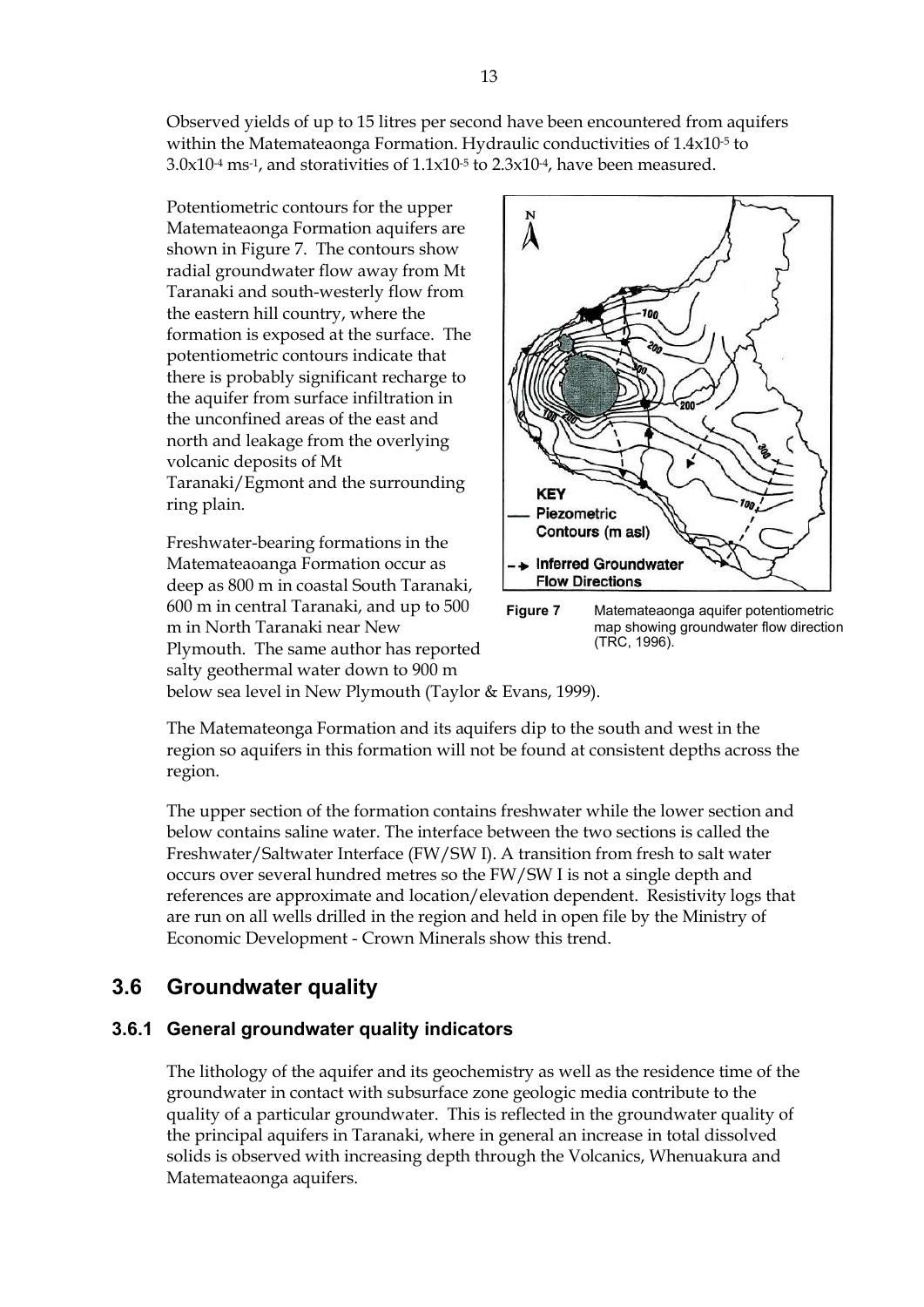Regional Council data indicates that fresh groundwater typically grades to saline (up to 22,000 gm-3 as NaCl) at depths between 600 and 850 m. There may also be zones, based on interpretation of resistivity borehole logs, where saline groundwater may be as shallow as 300 m. Such depths, however, are generally only encountered during hydrocarbon exploration activities. Drilling for water via deep bores, rarely extends below the 400-500 metres depth range where confined artesian aquifers are targeted in the upper part of the Matemateaonga Formation.

Groundwater from the Volcanics aquifers typically has elevated free carbon dioxide and substantial concentrations of iron and manganese. The free carbon dioxide occurs from the decomposition of organic matter, particularly as a result of frequent overwhelming of existing vegetation by eruptive events (TCC, 1984). This has resulted in the formation of relatively aggressive groundwaters and can cause corrosion of pipe work and metallic fittings.

The groundwater quality of the underlying Tertiary aquifers is considered to be generally of better quality than the overlying volcanic aquifers, although it has a higher hardness and can have elevated ammonia levels.

### **3.6.2 Methane in groundwater**

Methane gas in water bores has been found across the region for many years and predates any hydraulic fracturing in the region. The source of the gas is from water wells either penetrating a gas-rich organic formation ( e.g., old swamps) at shallow depths (known as biogenic methane) or from the gas percolating upwards from the decomposition of buried organic material at depth ( known as thermogenic methane). A possible example of both is shown in the Kaimiro-1 well log where the presence of gas is noted in all strata above the reservoir and increases close to the 50 m depth below ground level in the Volcanics (Figure 8). The well was drilled in July 1982 and is in the Kaimiro Field (MED, 2004).

An example of thermogenic methane is possibly shown in the McKee Field where gas is also within 50 m of the surface (MED, 2004). In North Taranaki gas has been accessed from water bores and used for domestic and cowshed use.



**Figure 8** Kaimiro-1 well lithological, production levels, gas levels and other data. Well drilled in July 1982 (MED, 2004).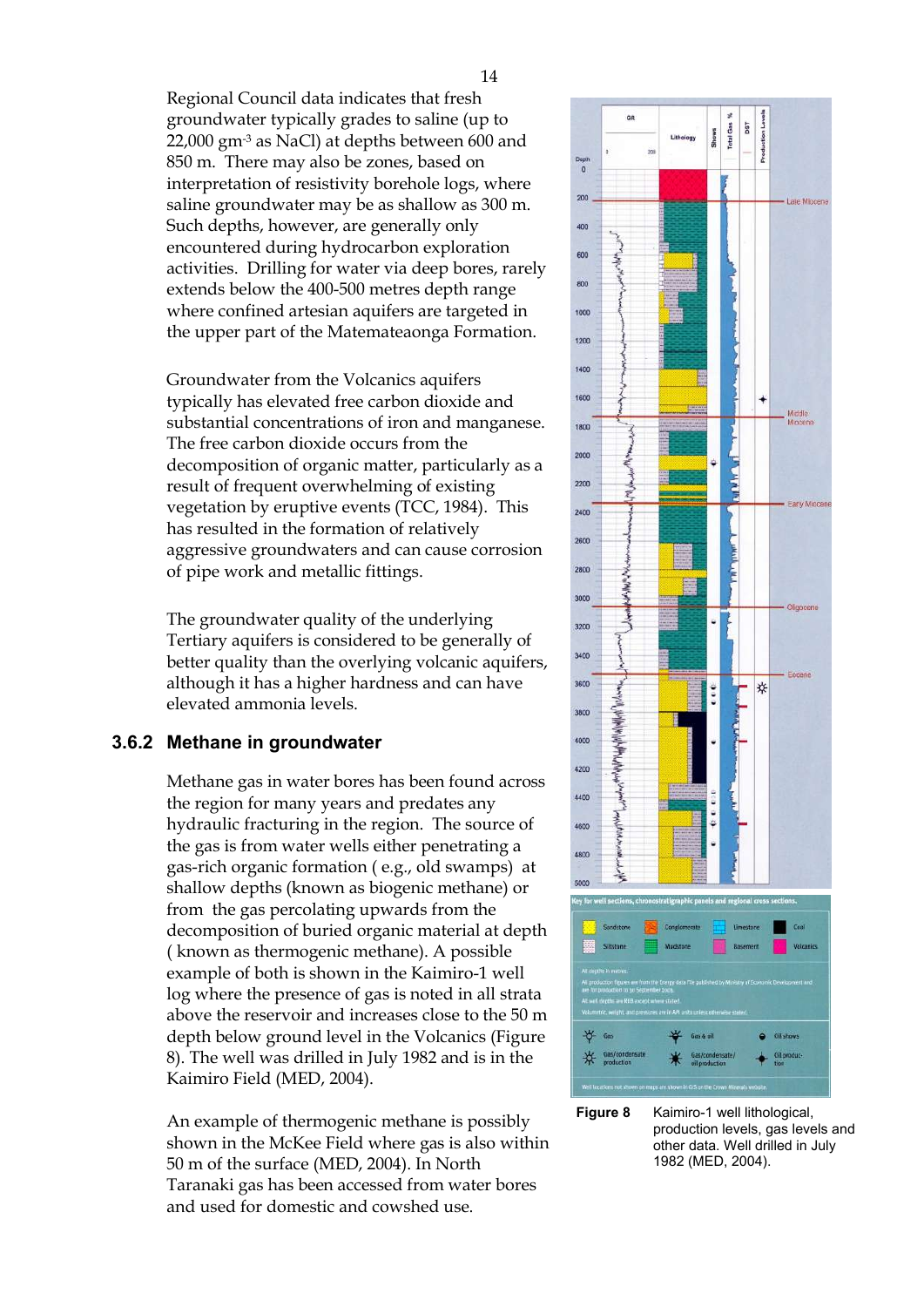### **3.7 Groundwater use and management in Taranaki**

Although yields from the aquifers in the Taranaki region are relatively low, groundwater is still a valuable resource for the region. Groundwater is abstracted predominately for domestic and farm water supplies throughout the region. It is also utilised for community water supplies by several settlements in the south of the region.

The groundwater resources of the ring plain were first described in the Taranaki Ring Plain Water Resources Survey (TCC, 1984). This survey found that approximately 13% of all water used was sourced from groundwater and used mostly for stock and domestic supplies. The majority of the groundwater (85%) was abstracted from shallow wells and bores in the Taranaki Volcanics Formation. This water use data has not varied much to date (July 2011). Often these wells were hand dug and unlined.

The remaining groundwater is drawn from Whenuakura and Matemateonga aquifers, with the municipal water supplies of the Patea and Waverley townships as examples of the former.

The greater proportion of bores drilled are on the ring plain to the east of Mt Taranaki (in areas not covered by rural water schemes sourced from surface water supplies) and on the Marine Terraces in the south of the region, as shown in Figure 9.

In more recent times there has been an increasing trend to utilise the deeper Tertiary aquifers (i.e. the Whenuakura and Matemateaonga aquifers) for stock and domestic water supplies. This is mainly due to the better security of supply and improved water quality that is obtainable. Bores to



**Figure 9** Bore locations in the Taranaki region (TRC, 1996)

depths in excess of 180 m are not uncommon. Often bores abstracting from the Tertiary aquifers were completed by grouting a well casing through the overlying volcanic or marine terrace strata and leaving an open hole in the underlying Tertiary formation. However, the installation of well screens is becoming increasingly more common.

New Plymouth District Council has completed some exploratory drilling in the north of the region to assess the potential for municipal water supply, but with the exception of a 250 m deep bore near Oakura, did not find aquifers of sufficient yield.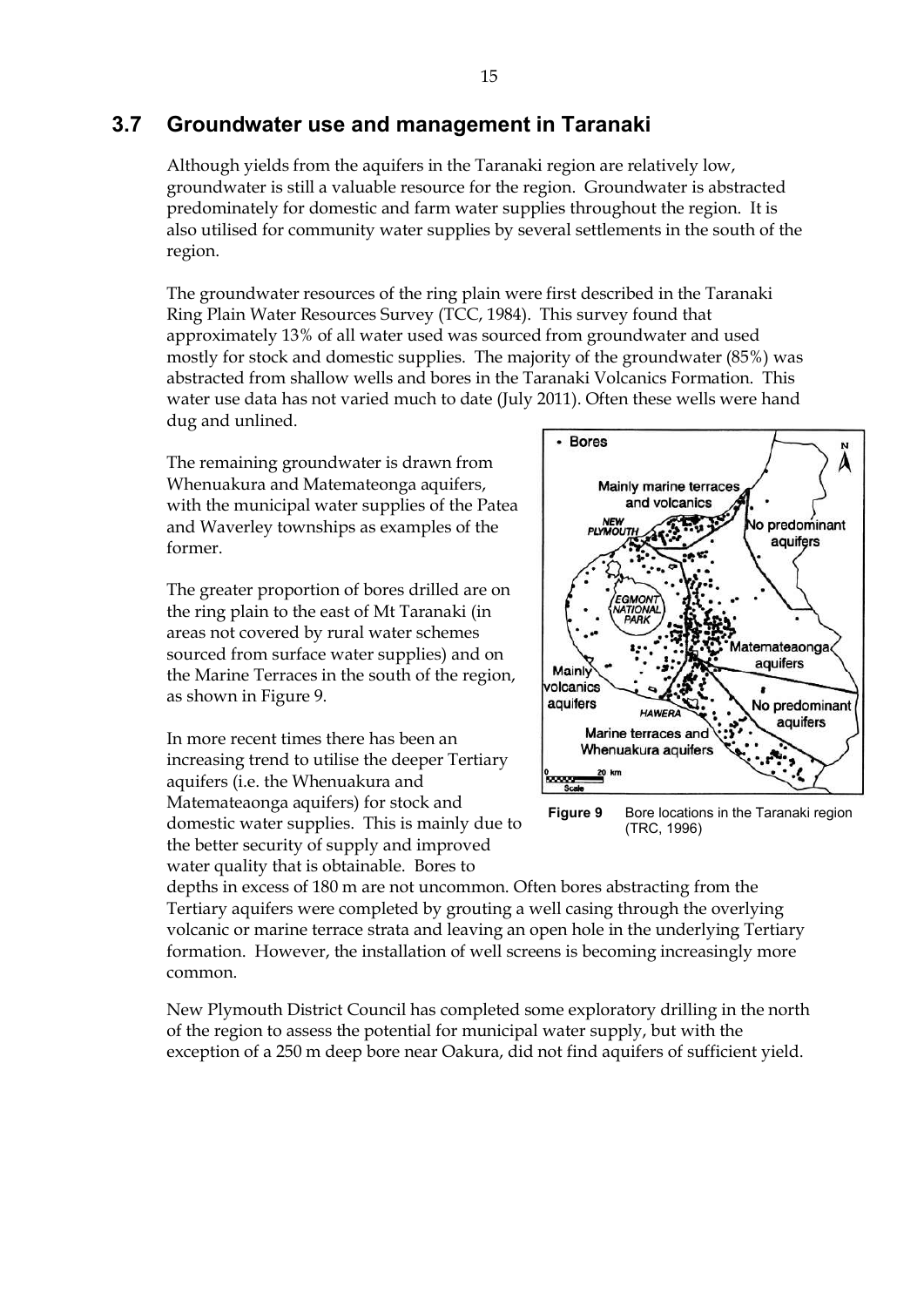# **4. Hydraulic fracturing undertaken in the region**

In Taranaki two service companies undertake all the hydraulic fracturing: BJ Services and Halliburton. Both have offices and personnel located in New Plymouth and work under contract for the oil and gas industry.

A survey of hydraulic fracturing practices up to mid-2011, in the region was undertaken using information supplied by all the oil and gas companies. The information was supplied without reservation by all the companies with the exception of those owned by Greymouth Petroleum Ltd (Table 5), which was supplied on a without prejudice basis. The Ngatoro well  $(1, 7, \& 9)$  and the Kaimiro well  $(1, 2, \& 3)$  data was provided without reservation by Greymouth Petroleum Ltd. The fracture fluid used, depth (mTVD- metres true vertical depth), geological formation, and groundwater information from this survey are summarised in Tables 1-5 below.

| Todd Energy Ltd supplied hydraulic fracturing data for North Taranaki well sites (Figure 11)<br>Table 1 |                 |                                      |                              |                                                          |                                                      |  |  |
|---------------------------------------------------------------------------------------------------------|-----------------|--------------------------------------|------------------------------|----------------------------------------------------------|------------------------------------------------------|--|--|
| <b>Date</b>                                                                                             | Well            | <b>Type fracture</b><br>fluid medium | <b>Geologic</b><br>formation | <b>Depth</b><br>mTVD                                     | Freshwater/<br><b>Saltwater Interface</b><br>(m TVD) |  |  |
| 5 May 1997                                                                                              | Mangahewa-      | Water                                | Mangahewa                    | 4103-4124                                                | 400                                                  |  |  |
| 21 May 1997                                                                                             |                 |                                      |                              | 3696-3714                                                |                                                      |  |  |
| 31 May 1997                                                                                             |                 |                                      |                              | 3590-3608                                                |                                                      |  |  |
| 29 January 2010<br>5 March 2010<br>10 March 2010<br>18 March 2010                                       | Mangahewa-<br>6 | Water                                | Mangahewa                    | 4186 - 4190<br>4092 - 4096<br>3933 - 3936<br>3887 - 3890 | 400                                                  |  |  |
| 28 April 2011                                                                                           | Waitui-1        | Water                                | Mangahewa                    | 4341 - 4352                                              | 400                                                  |  |  |

| Table 2 |  | Shell Todd Oil Services Ltd supplied hydraulic fracturing data for Kapuni well sites (Figure 11) |
|---------|--|--------------------------------------------------------------------------------------------------|

| <b>Date</b>                                                                                          | Well        | <b>Type fracture</b><br><b>Fluid medium</b> | <b>Geologic</b><br>formation | Depth<br>mTVD                                                                             | Freshwater/<br>Saltwater Interface<br>(m TVD) |
|------------------------------------------------------------------------------------------------------|-------------|---------------------------------------------|------------------------------|-------------------------------------------------------------------------------------------|-----------------------------------------------|
| 23 July 1993                                                                                         | KA15        | Water                                       | Kapuni                       | 3328-3347                                                                                 | 1000                                          |
| 8 March 1995                                                                                         | KA8         | Water                                       | Kapuni                       | 3144-3161                                                                                 | 1000                                          |
| 7 October 1995                                                                                       | KA6         | Water                                       | Kapuni                       | 3377-3383<br>3387-3402                                                                    | 1000                                          |
| 17 July 2003                                                                                         | KA05        | Water                                       | Kapuni                       | $3414 - 3418$                                                                             | 1000                                          |
| 2 February 2005<br>2 March 2005<br>26 March 2005                                                     | <b>KA04</b> | Water                                       | Kapuni                       | $3577 - 3584$<br>3446 -- 3454<br>$3349 - 3357$                                            | 1000                                          |
| 13 May 2010<br>24 May 2010<br>27 May 2010<br>11 December 2010<br>8 February 2011<br>13 February 2011 | <b>KA18</b> | Water                                       | Kapuni                       | 3828 - 3833<br>3767-3790<br>3709 - 3742<br>$3678 - 3681$<br>$3605 - 3624$<br>3566 -- 3571 | 1000                                          |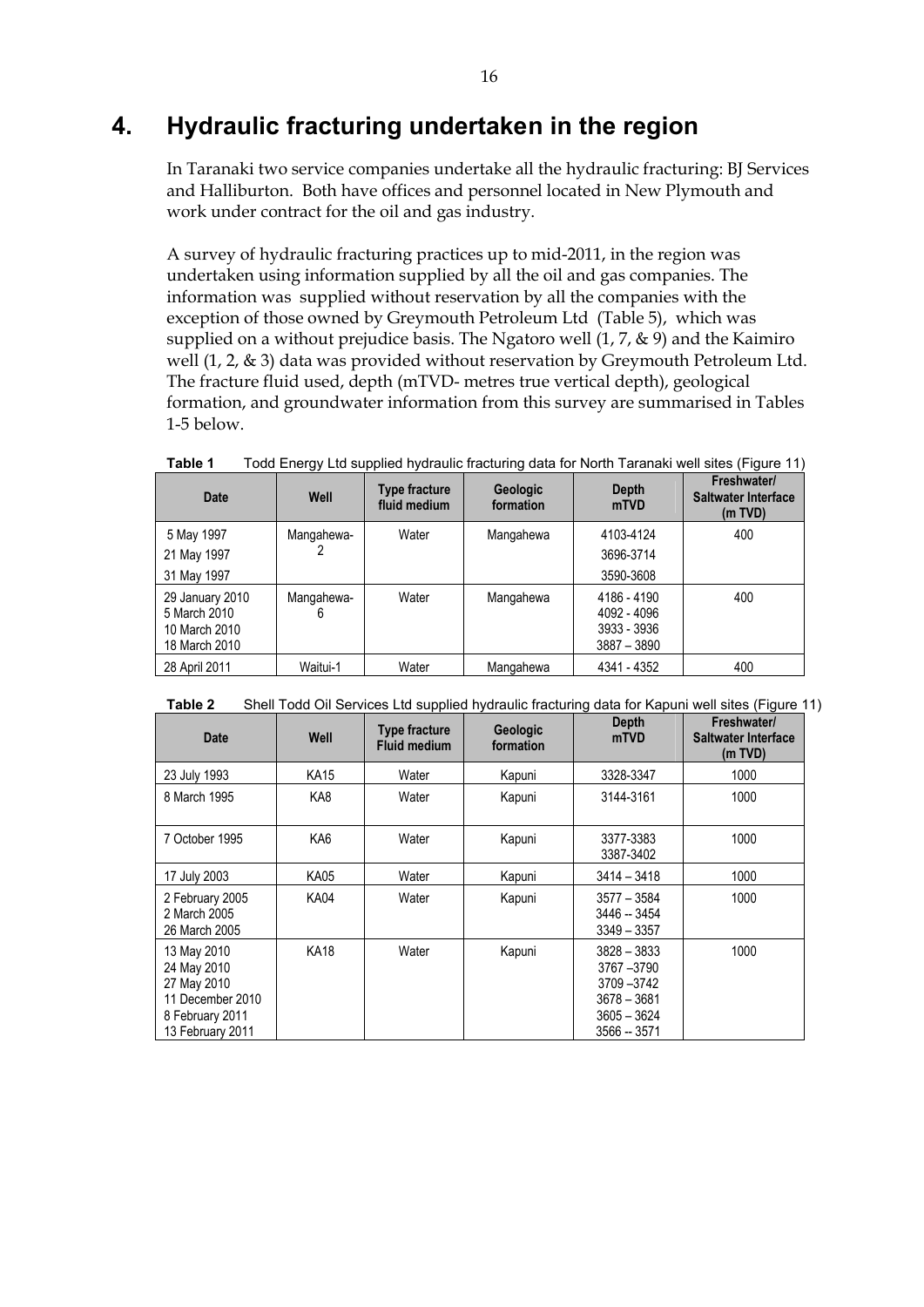| <b>Date</b>       | Well        | <b>Type fracture</b><br>fluid medium | Geologic<br>formation | <b>Depth</b><br>mTVD | Freshwater/<br>Saltwater Interface<br>(m TVD) |
|-------------------|-------------|--------------------------------------|-----------------------|----------------------|-----------------------------------------------|
| 17 December 2001  | Rimu A3     | Diesel                               | Tariki sands          | 3555 - 3592          | 900                                           |
| 28 November 2001  | Rimu A2     | Diesel                               | Tariki sands          | 3820 - 3877          | 900                                           |
| 30 July 2002      | Rimu A2A    | Water                                | Tariki sands          | 3570 - 3580          | 900                                           |
| 17 March 2003     | Kauri A1    | <b>Diesel</b>                        | Upper Tariki sands    | 3380 - 3383          | 900                                           |
| 15 March 2003     | Kauri A4    | Diesel                               | Kauri sands           | 2480 - 2489          | 900                                           |
| 29 August 2003    | Kauri E1    | <b>Diesel</b>                        | Kauri sands           | 2429 - 2456          | 900                                           |
| 28 August 2003    | Kauri E2    | Diesel                               | Kauri sands           | 2476 - 2484          | 900                                           |
| 10 September 2003 | Rimu A1     | Diesel                               | Tariki sands          | 3595 - 3646          | 900                                           |
| 28 October 2004   | Kauri E3    | Diesel                               | Kauri sands           | 2511 - 2519          | 900                                           |
| 10 October 2004   | Kauri E4A   | Diesel                               | Kauri sands           | 2462 - 2473          | 900                                           |
| 28 October 2004   | Kauri E5    | Diesel                               | Kauri sands           | 2473 - 2485          | 900                                           |
| 27 June 2005      | Kauri E1    | Diesel                               | Kauri sands           | 2429 - 2456          | 900                                           |
| 29 June 2005      | Kauri E7    | Diesel                               | Kauri sands           | 2471 - 2479          | 900                                           |
| 16 October 2005   | Kauri E2    | Diesel                               | Kauri sands           | 2476 - 2484          | 900                                           |
| 2 July 2005       | Kauri A4    | <b>Diesel</b>                        | Kauri sands           | 2480 - 2489          | 900                                           |
| 29 June 2005      | Kauri E9    | <b>Diesel</b>                        | Kauri sands           | 2450 - 2467          | 900                                           |
| 12 October 2005   | Manutahi A1 | Diesel                               | Manutahi              | 1157 - 1179          | 900                                           |
| 14 October 2005   | Manutahi B1 | Diesel                               | Manutahi              | 1160 - 1175          | 900                                           |

**Table 3** Swift Energy hydraulic fracturing data for South Taranaki well sites (Figure 11) supplied by Origin Energy NZ Ltd who purchased Swift in 2008

**Note**: Origin initially submitted the freshwater/salt water interface was at 1000m, based on an estimate derived from data at the Kupe Production site in South Taranaki some 25 km north west of the Rimu, Kauri and Manutahi wells. However, later more detailed analysis of resistivity logs from wells in the area indicated the interface was at 900 m and this level was used in the above table.

| <b>Date</b>       | Well                 | <b>Type fracture</b><br>fluid medium | <b>Geologic</b><br>formation | Depth<br>mTVD | <b>Freshwater/</b><br>Saltwater Interface<br>(m TVD) |
|-------------------|----------------------|--------------------------------------|------------------------------|---------------|------------------------------------------------------|
| 26 April 2010     | Cheal A7             | Water                                | Mt Messenger                 | 1750          | 200-500                                              |
| 29 September 2010 | Cheal B <sub>3</sub> | Water                                | Mt Messenger                 | 1750          | 200-500                                              |
| 14 November 2010  | Cheal BH1            | Water                                | Mt Messenger                 | 1750          | 200-500                                              |

**Note:** The BH1 well contains the horizontal section referred to below and was subject to a multi stage fracture programme with five zones subject to a separate fracture treatment.

#### **Table 4(a)** Austral Pacific fracturing data for the Cardiff Central Taranaki well site (Figure 11)

| <b>Date</b> | Well           | <b>Type fracture</b><br>fluid medium | <b>Geologic</b><br>formation | Depth<br>mTVD | Freshwater/<br><b>Saltwater Interface</b><br>(m TVD) |
|-------------|----------------|--------------------------------------|------------------------------|---------------|------------------------------------------------------|
| 2005        | Cardiff-2A-ST1 | Water                                | Mangahewa                    | 4057-4067     | 400-600                                              |
| 2005        |                |                                      |                              | 4139-4159     |                                                      |
| 2005        |                |                                      |                              | 4791-4820     |                                                      |

**Note:** This suspended well sits in the TAG Cheal permit area but was not part of the TAG acquisition from the receiver of Austral Pacific. However, TAG has taken over the wellsite (Cheal C) and was able to supply some data on the well and past hydraulic fracturing. Assumed hydraulic fracturing occurred on three separate occasions in 2005.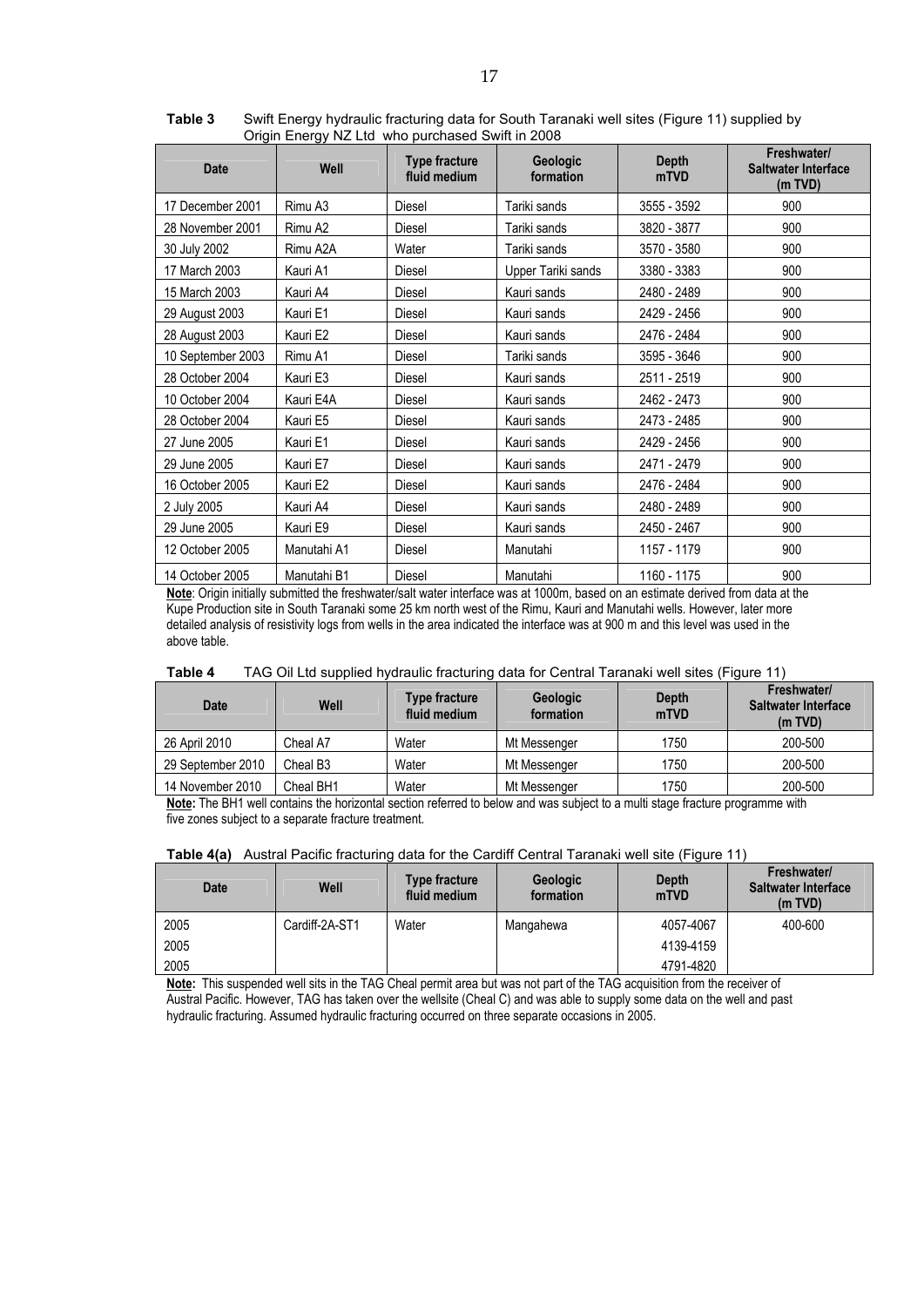| <b>Date</b>      | Well          | <b>Type fracture</b><br>fluid medium | Geologic<br>formation | <b>Depth</b><br>mTVD | Freshwater/<br><b>Saltwater Interface</b><br>(m TVD) |
|------------------|---------------|--------------------------------------|-----------------------|----------------------|------------------------------------------------------|
| 11 May 1989      | Kaimiro 2     | Water                                | Mt Messenger          | 1361-1378            | 945                                                  |
| August 1989      | Kaimiro 3     | Water                                | Moki                  | 2036 - 2055          | 655                                                  |
| November 1993    | Kaimiro 1     | Water                                | Mangahewa             | 3607 - 3622          | 725                                                  |
| 16 June 2000     | Ngatoro 9     | Water                                | Mt Messenger          | 1561 - 1586          | 795                                                  |
| 24 May 2001      | Ngatoro 7     | Water                                | Mt Messenger          | 1602 - 1637          | 795                                                  |
| 7 February 2002  | Ngatoro 1     | Water                                | Mt Messenger          | 1600 - 1657          | 775                                                  |
| 20 February 2006 | Turangi 1     | Water                                | Mangahewa             | $4000 - 4100$        | 214                                                  |
| 2 March 2006     | Turangi 1     | Water                                | Mangahewa             | $3700 - 3800$        | 214                                                  |
| 12 March 2006    | Turangi 1     | Water                                | Mangahewa             | $3500 - 3600$        | 214                                                  |
| 19 August 2008   | Turangi 2     | Water                                | Mangahewa             | $4100 - 4200$        | 214                                                  |
| 20 August 2008   | Turangi 3     | Water                                | Kaimiro               | $4800 - 4900$        | 214                                                  |
| 25 August 2008   | Turangi 2     | Water                                | Mangahewa             | $3600 - 3700$        | 214                                                  |
| 29 August 2008   | Turangi 3     | Water                                | Kaimiro               | 4400 - 4500          | 214                                                  |
| 4 September 2008 | Turangi 2     | Water                                | Mangahewa             | $3500 - 3600$        | 214                                                  |
| 26 January 2009  | Kowhai A1     | Water                                | Kaimiro               | $5000 - 5100$        | 249                                                  |
| 2 February 2009  | Kowhai A1     | Water                                | Mangahewa             | $4100 - 4200$        | 249                                                  |
| 5 February 2009  | Kowhai A1     | Water                                | Mangahewa             | $4000 - 4100$        | 249                                                  |
| 8 February 2009  | Kowhai A1     | Water                                | Mangahewa             | $3900 - 4000$        | 249                                                  |
| 30 May 2010      | Radnor 1B     | Water                                | Mangahewa             | $4800 - 4900$        | 1037                                                 |
| 15 June 2011     | Kaimiro 2 ST1 | Water                                | Mangahewa             | $3300 - 3400$        | 850                                                  |

**Table 5** Greymouth Petroleum and subsidiary company supplied fracturing data for Central and North Taranaki well sites (Figure 11)

#### **Notes:**

1) Fracturing depth data from 20 February 2006 onward has been rounded to the nearest 100m for commercial sensitivity reasons. The earlier data is open file and not subject to the same classification by MED.

2) Freshwater / saltwater interface depths are based on the depth to a resistivity value that is calculated for rock saturated with 1,000 ppm total dissolved solids water. Depths come from log data from the well site named in each row, or are extrapolated from the nearest well with available resistivity log data.

3) Petrocorp Exploration Ltd Kaimiro 1, 2 & 3 wells and NZOG Ngatoro 1, 7 & 9 wells hydraulic fracturing data availability was notified to the TRC by the MED in April 2012 and obtained in May. Kaimiro 1 and 3 wells are at the Kaimiro Production Station site, while the Kaimiro 3 well is at the Kaimiro B site. The Ngatoro I & 2 wells are at the Ngatoro A site and Ngatoro 9 is at the Ngatoro B site.

The number of onshore wells fractured over the period in Taranaki is summarised in Figure 10. This shows there was a total of 65 hydraulic fracturing events in 39 wells. An average of almost three wells were hydraulically fractured per year during the period 1989 to mid-2011, with most activity from 2003 onward.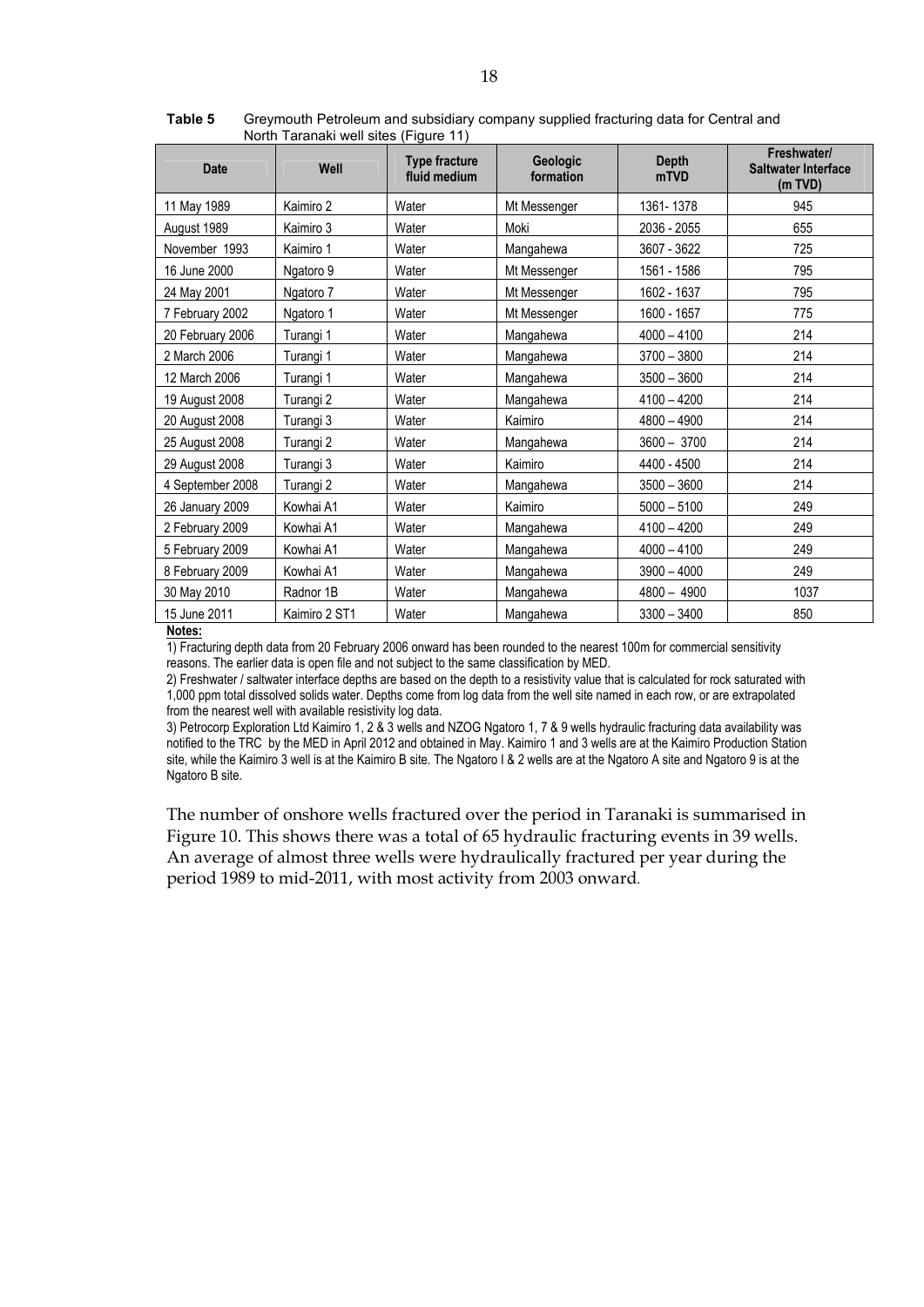

**Figure 10** Well hydraulic fracture events per year 1989 to mid-2011

The data in Tables 1 to 5 shows that fracturing occurs in oil and gas reservoirs that are up to 4 km underground with most deeper than 2.4 km (Figure 11). The shallowest fracturing that has occurred is at about 1.15 km (Table 3) at the Manutahi well site. This is discussed further below. Adverse media publicity has focused on fracturing undertaken by Tag Oil Ltd at the Cheal well site. Fracturing at this site is also discussed further below and provides an example of the monitoring and reporting that is undertaken as a part of modern hydraulic fracturing activities (BJ Services Ltd, 2010).

Tag Oil Ltd has supplied information on hydraulic fracturing to the Council. The fracturing at the Cheal well sites (Table 4) in 2010 comprised:

- Wells A7 and B3 were drilled vertically to 1750 mTVD. Well BH1 was deviated and had a horizontal 548m section at 1758 mTVD.
- A water based fracture fluid system.
- Total volume of water/fracture chemicals and sand in brackets for A7 well 77.2 cubic metres (17.5 tons sand proppant), 183 cubic metres for the B3 well (34.4 tons sand proppant), and 511 cubic metres for the BH1 well (115 tons sand proppant). Note the BH1 well comprised five fracture stages with five zones subject to a separate fracture treatment.
- XLFC-1B, X-CIDE 162, Wax-Chek 5222,US-4D, sodium bicarbonate, Saraline 185V, PSA-2L, PSA-1, GW-3, GBW-12CD, Clay Master-5C, and BF-7L were used as additives with the fracture fluids. MSDS sheets for these additives are provided in Appendix I.
- The fracture chemicals comprised 0.85 % of the fracture fluid in each fracture.
- Maximum surface pressure used for the A7 well 3,700 psi, 2,200 psi for B3 well, and 2,268 psi for the BH1 well.
- Volume of return fluids for each well was difficult to determine as they flowed back to a group separator and were reused in power fluids.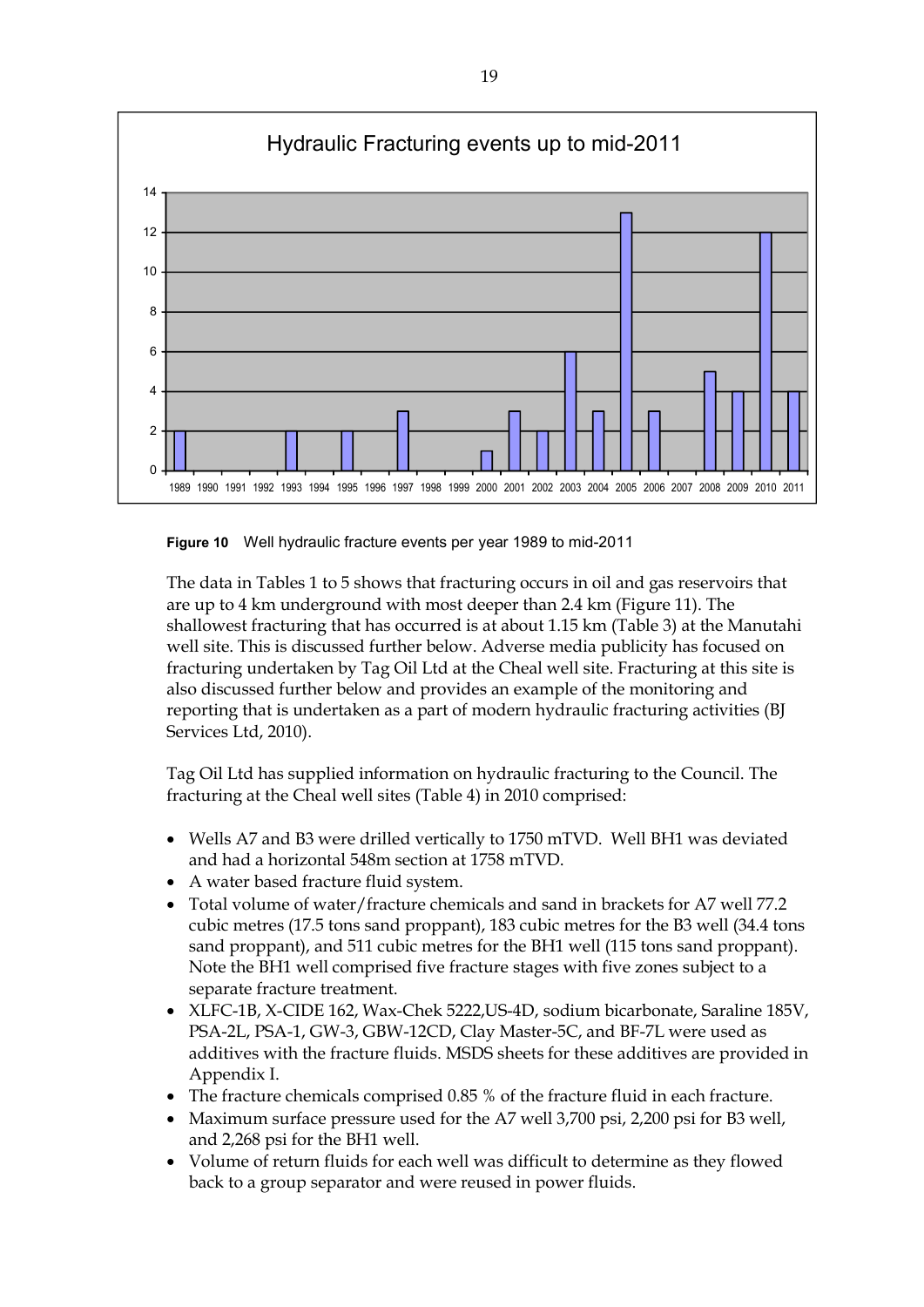- Reservoirs are in the Mt Messenger geological formation (lies below the Matemateonga formation the upper part of which has the freshwater/salt water interface).
- Modelled maximum fracture fissures extent at 1750 m was less than 50 m within the reservoir.
- Freshwater/salt water interface for the wells is 200-500 m below the surface in the Matemateonga Formation. (Council data from an old exploration well close by Stratford notes it is about 600 m in the Matemateonga Formation which is consistent with the maximum depth estimate by Tag Oil Ltd).
- In view of the above data, the distance from the top of fracture fissures in the reservoir to the freshwater/saltwater interface is about 1100 m (1700-600=1100 m). Within this zone are numerous "geologic seals" (interbedded claystone and sandstone layers) to provide protective separation between fracturing and freshwater aquifers in the Matemateonga Formation above and, therefore, minimize any potential impact from hydraulic fracturing operations.
- Return fluids were reused or taken off site and deep well injected at depth into saline zones under a resource consent. Water produced with the hydrocarbons (termed 'produced water') contains some fracture fluids that are "leached" out of the formation. It is used with other produced water from the reservoir and imported water in power fluid which is heated and circulated through the reservoir to enhance oil recovery. Any excess power fluids are deepwell injected under a resource consent.

Origin Energy NZ Ltd has supplied information on hydraulic fracturing undertaken by Swift Energy Ltd to the Council. Origin Energy Ltd purchased Swift Energy Ltd in 2008. The fracturing undertaken at the Manutahi well site (Table 3) in 2005 comprised:

- A diesel based fracture fluid system. The Frac/Pac design was used whereby resin coated sands are pumped into the formation via well perforations and act as a filter to control production of formation sand.
- The fracture fluids for both wells comprised 99 % diesel and 1 % additives (GO-64, XLO-5, NE-110W, GBO-9L, SuperSetP). MSDS sheets for additives in Appendix I.
- 3919 kg 16/30 PolarProp used for Manutahi A1 and 5,300 kg PolarProp used for Manutahi B1.
- Maximum surface pressure used 1666 psi during treatment and 2749 psi at screen- out (the packing of the sand) for A1 well and 2165 psi during treatment and 2338 psi at screen-out for the B1 well.
- Volume of diesel/fracture fluids 56 cubic metres for A1 well and 74 cubic metres for the B1 well.
- Volume of produced back fluids 56 cubic metres for the A1 well and 74 cubic metres for the B1 well.
- Fracture fluids were reused or produced back through the processing plant during production testing.
- Manutahi A1 well casing was perforated at 1157-1179 mTVD. A fracture length of about 8.5 m and a fracture height of about 9 m were achieved.
- Manutahi B1 well casing was perforated in the 1160 1175 mTVD range. A fracture length of about 14 m and a fracture height of about 12 m were achieved.
- Both wells had cement bond logs run after cementing the final casing string which indicated that the cement over the formations was of good quality. In addition,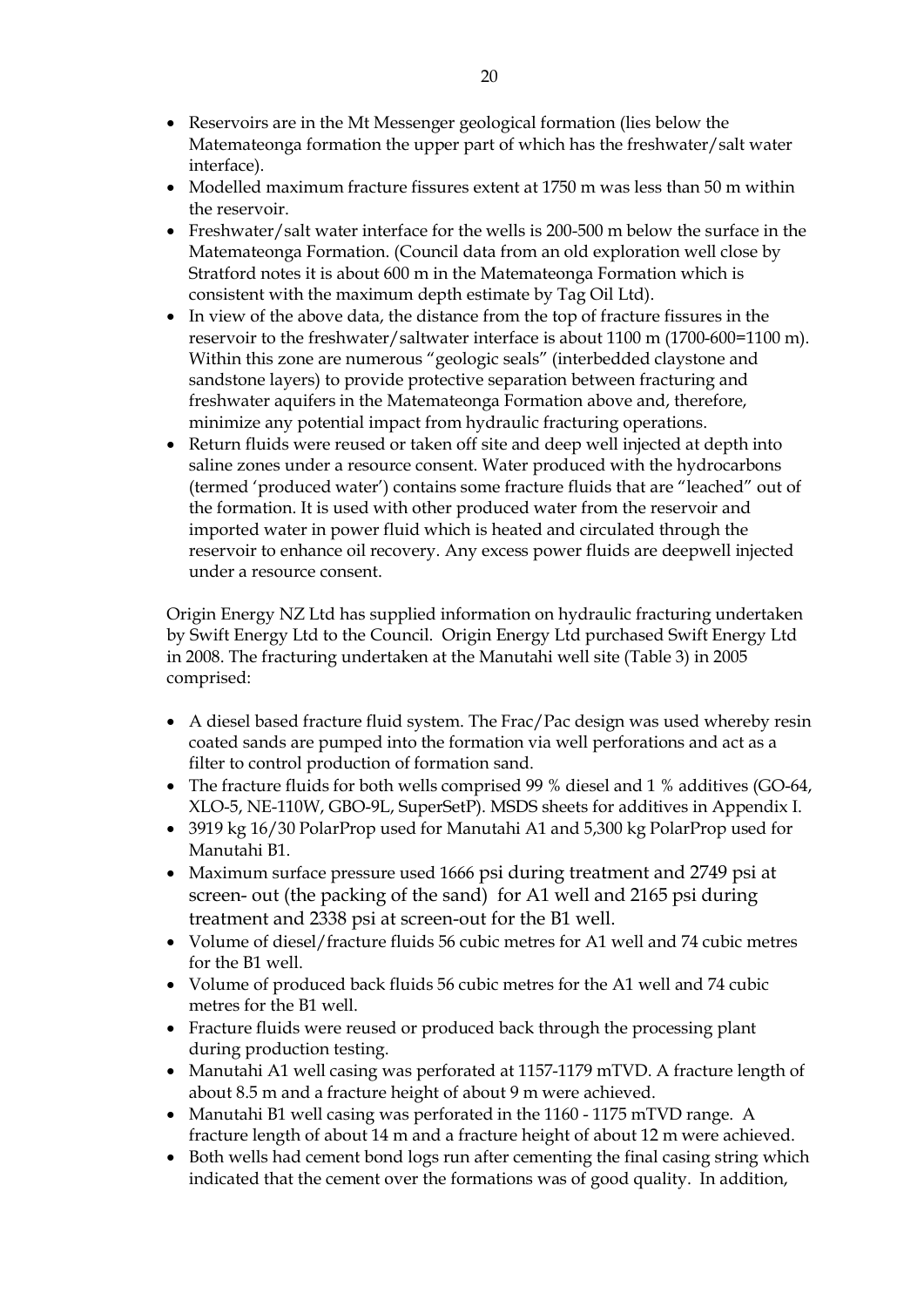the tubing pressure and the A annulus pressure (tubing to casing annulus) were and are monitored during regular well testing to ensure well integrity.

- Petroleum hydrocarbon reservoirs in the Manutahi Formation (lies below the Matemateonga and Tangahoe Formations) and a coal measure above the reservoir in the Manutahi Formation in the 1116-1118 mTVD range.
- Resistivity logs indicate freshwater to 590 m followed by a transition to salt water in the 590- 900 m depth range. Hence the freshwater/salt water interface for the wells is considered to be about 900 m in the Matemateonga Formation with the Tangahoe Formation (a mudstone considered an aquitard) between this zone and the Whenuakura Formation (where aquifers are used for water supply purposes).
- Produced water levels and quality did not change pre- and post-fracturing. This indicates that reservoir integrity was maintained.
- Directly above the reservoir is a coal layer. During production and subsequent workover activities, there was no evidence of coal being observed. This indicates that the fractures did not extend beyond the reservoir.
- In view of the above data, the distance from the top of the fraccing fissures in the reservoir to the freshwater/saltwater interface is about 257 m (1157- 900= 257 m). Within this zone are numerous geological seals in the Manutahi and Matemateonga Formations to provide protective separation between fracturing and freshwater aquifers in the upper Matemateonga and Whenuakura Formations above and therefore minimize any potential impact from hydraulic fracturing operations.
- Both wells had cement bond logs run after cementing the final casing string which indicate that the cement over the formations is of good quality. In addition, the tubing pressure and the A annulus pressure (tubing to casing annulus) are monitored during regular well testing to ensure well integrity.

Hydraulic fracturing undertaken by Swift Energy, from 2001 to 2005, is described in a paper presented to a Society of Petroleum Engineers International conference. The paper concluded fracture treatments using oil-based fluids produced better hydrocarbon flows than treatments using water-based fluids. Preventing possible water damage to the formation is probably a major factor in this accomplishment (Green et al, 2006). Table 3 confirms that, with one exception, the fracture fluids were oil-based (diesel).

Greymouth Petroleum Ltd (GPL) took over the Ngatoro and Kaimiro fields from other operators (see footnote for Table 5) who had undertaken hydraulic fracturing in 6 wells. GPL was able to supply the following data about each hydraulic fracture from paper records held in storage. All of the wells had hydraulic fracture stimulations that could reasonably be classified as a fracpak. These are relatively small treatments designed to both increase well deliverability and reduce fine sand production from the wellbore.

The shallow fracturing undertaken at the Ngatoro and Kaimiro wells (Table 5) between 1989 and 2002 involved:

### **Ngatoro 1 Well**

- Well drilled to a vertical depth of 4119m TVD.
- A water based frac fluid was used.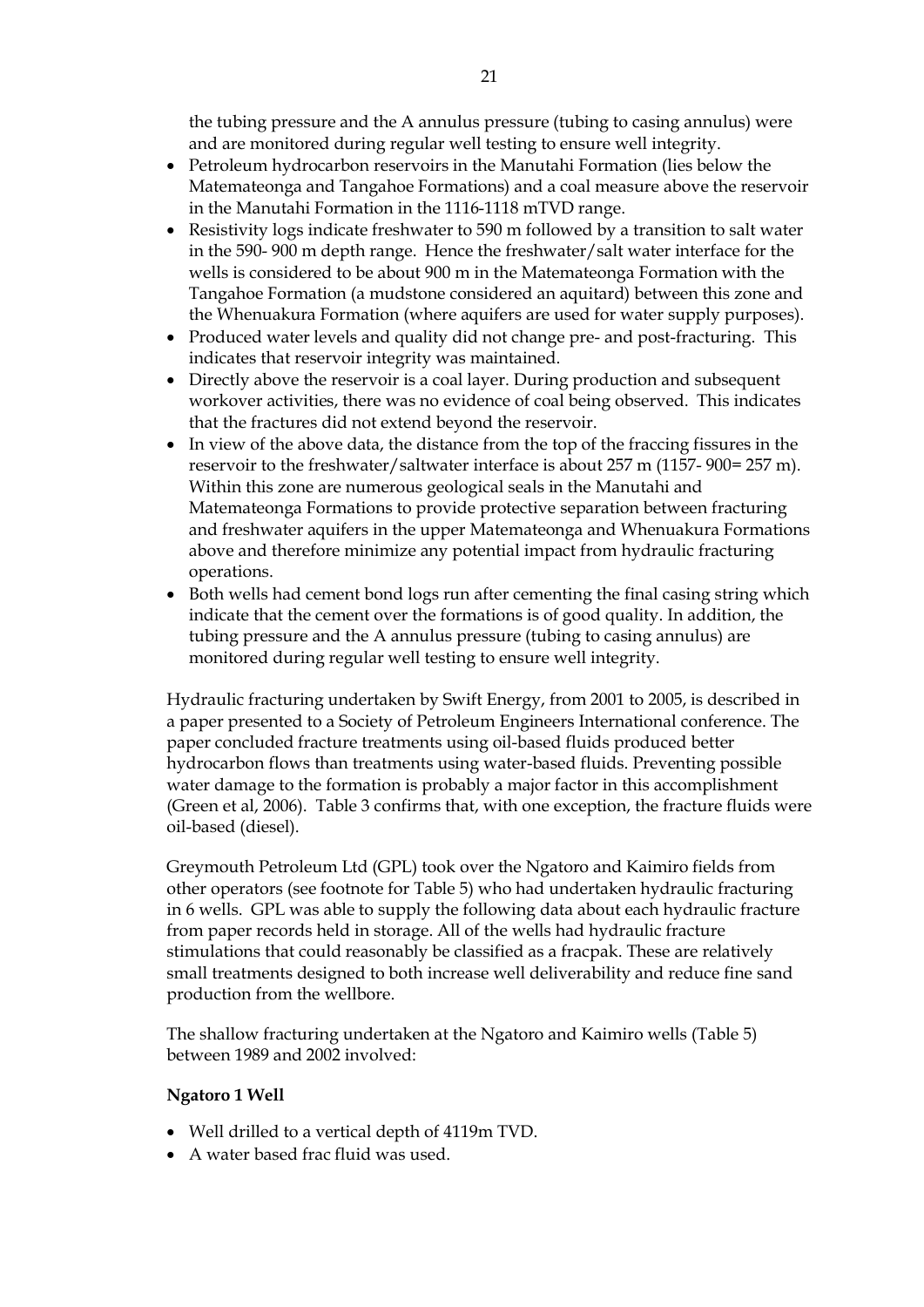- Total volume water and fracture chemicals were about 68 cubic metres plus 11600 kilograms of sand proppant.
- KCL, Clayfix II, WG-19,HYG-3, Be-5,Lo Surf 357 were used as a additives with the fracture fluids.
- Fracture chemicals comprised less than 1% of the fracture fluid.
- Maximum surface pressure used was 2200 psi.
- Reservoirs are in the Mt Messenger Formation which is below both the Matemateonga Formation and the Tangahoe Formation (a significant sealing mudstone aquitard).
- Modelled maximum fissure propagation height was less than 15m in the formation at the depth of 1600-1657m TVD.
- Fresh water/saltwater transition zone base is shown on logs to be at 795m TVD.
- Distance from the top of fracture fissures in the reservoir to the fresh water/ saltwater is about 800m. Within this 800m there are multiple geologic aquitards providing physical barriers to migration increasing the improbability of contamination of fresh water by fracking fluids.

### **Ngatoro 7 Well**

- Well drilled to a vertical depth of 2115m TVD.
- A water based frac fluid was used.
- Total volume water and fracture chemicals were about 76 cubic metres plus 11600 kilograms of sand proppant.
- KCL,Be-5, Clayfix,K-34,NF-5, WG-11,HYG-3,Lo Surf 357,GBW-30,WG-19,BC-140,SP-breaker,CAT-3 were used as a additives with the fracture fluids.
- Fracture chemicals comprised less than 1% of the fracture fluid.
- Maximum surface pressure used was 2500 psi.
- Reservoirs are in the Mt Messenger Formation which is below both the Matemateonga Formation and the Tangahoe Formation (a significant sealing mudstone aquitard).
- Modelled maximum fissure propagation height was less than 18m with in the formation with completions at the depth between 1602-1637m TVD.
- Fresh water/saltwater transition zone base is shown on logs to be at 775m.
- Distance from the top of fracture fissures in the reservoir to the fresh water/ saltwater is about 800m. Within this 800m there are multiple geologic aquitards providing physical barriers to migration increasing the improbability of contamination of fresh water by fracking fluids.

### **Ngatoro 9 Well**

- Well drilled to a vertical depth of 1753m TVD.
- A water based frac fluid was used.
- Total volume water and fracture chemicals were about 50 cubic metres plus 88400 kilograms of sand proppant.
- KCL,Be-5, Clayfix II,K-34,FE-1A, WG-11,Lo Surf 357,GBW-30,BC-140,SPbreaker,CAT-3 were used as a additives with the fracture fluids.
- Fracture chemicals comprised less than 1% of the fracture fluid.
- Maximum surface pressure used was 2750 psi.
- Reservoirs are in the Mt Messenger Formation which is below both the Matemateonga Formation and the Tangahoe Formation (a significant sealing mudstone aquitard).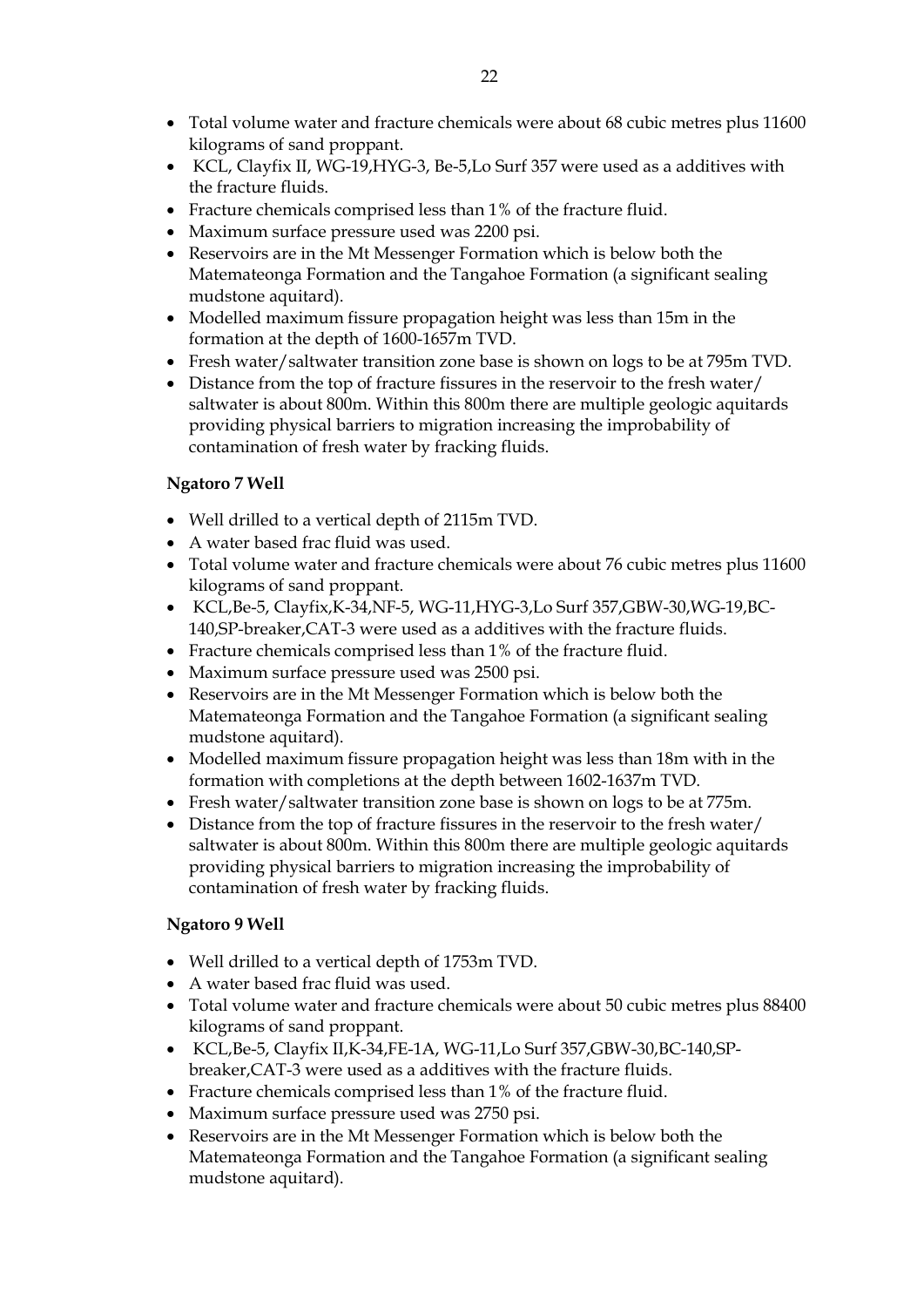- Modelled maximum fissure propagation height was less than 18m with in the formation with completions at the depth between 1561-1586m TVD.
- Fresh water/saltwater transition zone base is shown on logs to be at 795m TVD by correlation to the Ngatoro-1 well.
- Distance from the top of fracture fissures in the reservoir to the fresh water/ saltwater is about 700m. Within this interval there are multiple geologic aquitards providing physical barriers to migration increasing the improbability of contamination of fresh water by drilling fluids.

### **Kaimiro 2 Well**

- Well was drilled to a vertical depth of 2113m TVD.
- A water based frac fluid was used.
- Total volume water and fracture chemicals were about 50 cubic metres plus 9700 of sand proppant.
- Loser 300,Fe-1A,FR-20,KCL,Clay Stat XP,WG-11,BE-4,HYG-3,WG-11,K-34,Cl-11,SP-Breaker,Matriseal 2,WAC 12L were used as a additives with the fracture fluids.
- Fracture chemicals comprised less than 1% of the fracture fluid.
- Maximum surface pressure used to pump frac was 2450 psi.
- Reservoirs are in the Mt Messenger Formation which is below both the Matemateonga Formation and the Tangahoe Formation (a significant sealing mudstone aquitard).
- The formation of completions is at a depth between 1361-1378m TVD.
- Fresh water/saltwater transition zone base is shown on logs to be at 945m TVD.
- Distance from the reservoir completed to the fresh water/ saltwater is about 400m. Within this 400m interval there are multiple geologic aquitards providing physical barriers to migration increasing the improbability of contamination of fresh water by drilling fluids.

The MSDS sheets for the products used in the hydraulic fracturing described above are shown at the end of Appendix I.

In deeper hydrocarbon reservoirs (e.g., Mangahewa and Kapuni), fracturing has occurred at depths of 2- 5 km. These zones are separated from freshwater aquifers by even more extensive geological seals on the order of about 1.5—4 km thick depending on the exact location.

All the fracturing that has occurred in the region has occurred below sea level in saline geological formations (Figure 11).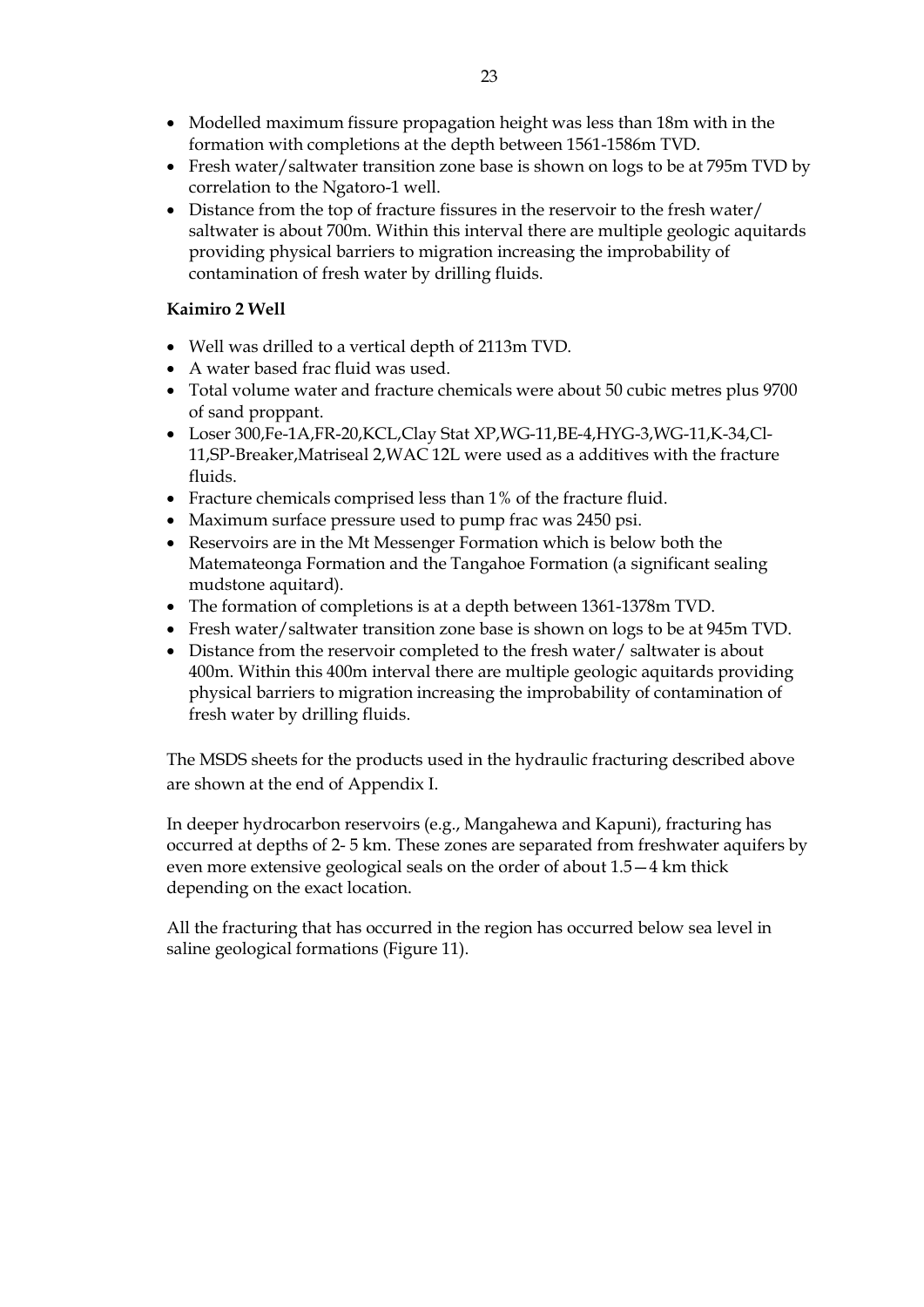## **5. Hydrogeologic risk assessment**

If hydraulic fracturing operations are carried out properly, it is unlikely that contaminants will reach overlying freshwater aquifers in the Taranaki region. However, although unlikely it is not impossible. There are four potential routes for that to occur: (1) leakage from the hydraulic fracturing well casing due to defective installation or cementing; (2) leakage through the geology overlying the hydrocarbon reservoir; (3) leakage from improper handling of chemicals used in the process and from hydraulic fracturing wastewaters ( i.e., flow back or produced water from the formation) brought back to the surface at the well site; or (4) a well blowout resulting in underground leakage into aquifers or surface recharge via spillage.

## **5.1 Leakage due to defective well installation/operation**

Section 2 of this report described the installation of wells composed of steel casing cemented in place. Well construction involves the installation of a series of protective steel casings inside each other and cemented in place. They are specifically designed and installed to protect freshwater aquifers and to ensure the production zone is isolated from overlying formations as well as to avoid losing product and for the safety of wellhead facilities. Once the casing strings are run and cemented there are multiple barriers between the inside of the production tubing and water bearing formations (fresh or salt). The production tubing in the well provides access to the reservoir for fracturing and is designed to be able to withstand the pressures associated with the process. Figure 2 shows a typical well schematic and the conductor, surface, intermediate, and production casing.

Before a fracture job is undertaken a series of integrity tests are performed. The tests are designed to ensure that the well, well equipment and fracturing equipment are in proper working order and will safely withstand the application of fracturing treatment pressures and pump flow rates. The tests start with the testing of the well casings and cements during the drilling and well construction process. Testing continues with pressure testing of fracture equipment prior to fracturing (Todd Taranaki Ltd, 2011).

The fracture process is overseen continuously by operators and service companies to evaluate and document the events of the fracturing process. Every aspect of the fracturing process is carefully monitored, from the wellhead and down-hole pressures to the pumping rates and the density of fracture fluids. The monitors also track the volumes of each additive and the water used, and ensure the equipment is functioning properly. Tag Oil Ltd provided a post fracture treatment report, prepared by the fracturing contractor BJ Services Ltd, for the Council's information to show the scope and results of monitoring and modelling that take place to ensure there are no unexpected or undesirable outcomes (BJ Services Ltd, 2010).

The potential for groundwater to be impacted by leakage from a hydraulic fracturing well that is properly constructed and operated is very small.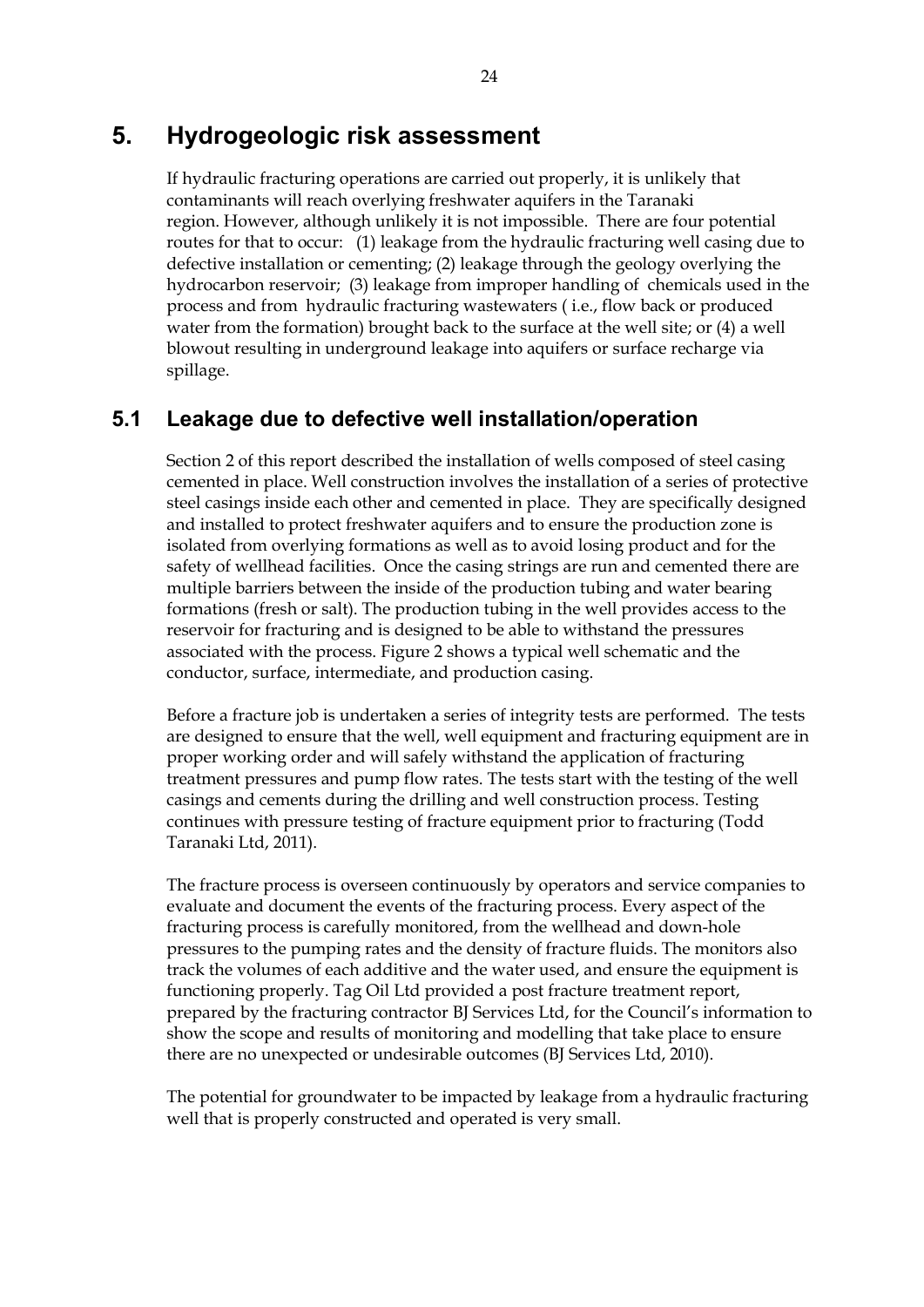### **5.2 Leakage Through Geologic Media**

Leakage of hydraulic fracturing contaminants through the geologic media overlying the petroleum hydrocarbon reservoir (i.e., the "geological seals") would require the migration of fluids (i.e., including hydraulic fracturing fluids with introduced and natural contaminants and petroleum hydrocarbon gasses) upwards through substantial thicknesses (as indicated in Tables 1-5, hundreds to thousands of metres in most cases) of naturally occurring low permeability geologic formations.

These "geological seals" act as natural barriers in the subsurface formations that hold the hydrocarbons in the reservoir. Without such seals, hydrocarbons would naturally escape to the earth's surface and deplete the petroleum hydrocarbon reservoir. These "geologic seals" also act as barriers to any potential vertical migration of fracture fluids upwards towards overlying relatively shallow freshwater aquifers. Fractures and faults within these "geologic seals" could provide pathways for upward movement. Some faults are known to exist in the region. However, these do not generally extend directly to the surface or from relatively deep petroleum hydrocarbon reservoirs into the relatively freshwater aquifers. Additionally, faults do not necessarily connect to or provide a pathway for the migration of fluids. The thicker these "geologic seals" are, the less likely they may be breached and allow upward migration of fluids from hydraulic fracturing operations.

Hydraulic fracturing involves the pumping of a fluid into a reservoir at a calculated predetermined rate and pressure to generate very small fractures or cracks. The process of designing fracturing treatments involves identifying properties of the reservoir including fracture pressure and the desired length of the fractures. Operators have strong economic incentives to ensure that the fractures they generate do not propagate beyond the reservoir and into adjacent rock strata. Allowing the fractures to extend beyond the reservoir would result in financial loss and could also result in the loss of the well and associated petroleum hydrocarbon resource. The length of the small fractures fissures can be modelled by fracturing contractors from fracturing data based on the physical properties of the reservoir. An example of this was provided by Tag Oil Ltd to the Council for inspection as discussed above (BJ Services Ltd, 2010).

As shown in Tables 1-5 and illustrated in Figure 11, hydraulic fracturing in Taranaki for the most part has occurred at depths deeper than 2,400 metres. Occasionally, fracturing stimulation of less deep reservoirs has occurred and the Council has looked at these more closely, as shown above, given the greater potential risk.

There have been five cases where hydraulic fracturing operations occurred at relatively shallow depths less than 2,400 m at the following wells: Manutahi (Table 3); Cheal (Table 4); Ngatoro (Table 5); and Kaimiro (Table 5). In the Ngatoro case there was still in excess of 700 m of "geologic seals" between the hydraulic fracturing zone and the freshwater aquifer. In the Kaimiro case there was in excess of 400 m of "geological seals" between the fracture zone the freshwater aquifer. In the Cheal case there was in excess of 1,100 m of "geological seals" between the hydraulic fracture zone and the freshwater aquifer. The Urenui Formation mudstones vary in thickness and form the regional seal for the Mount Messenger Formation. Where present the Tangahoe Formation lies between the Whenuakura and Koira and Matemateonga formations (Figure 6). The well log for the Kaimiro 1 well (Figure 8) shows the local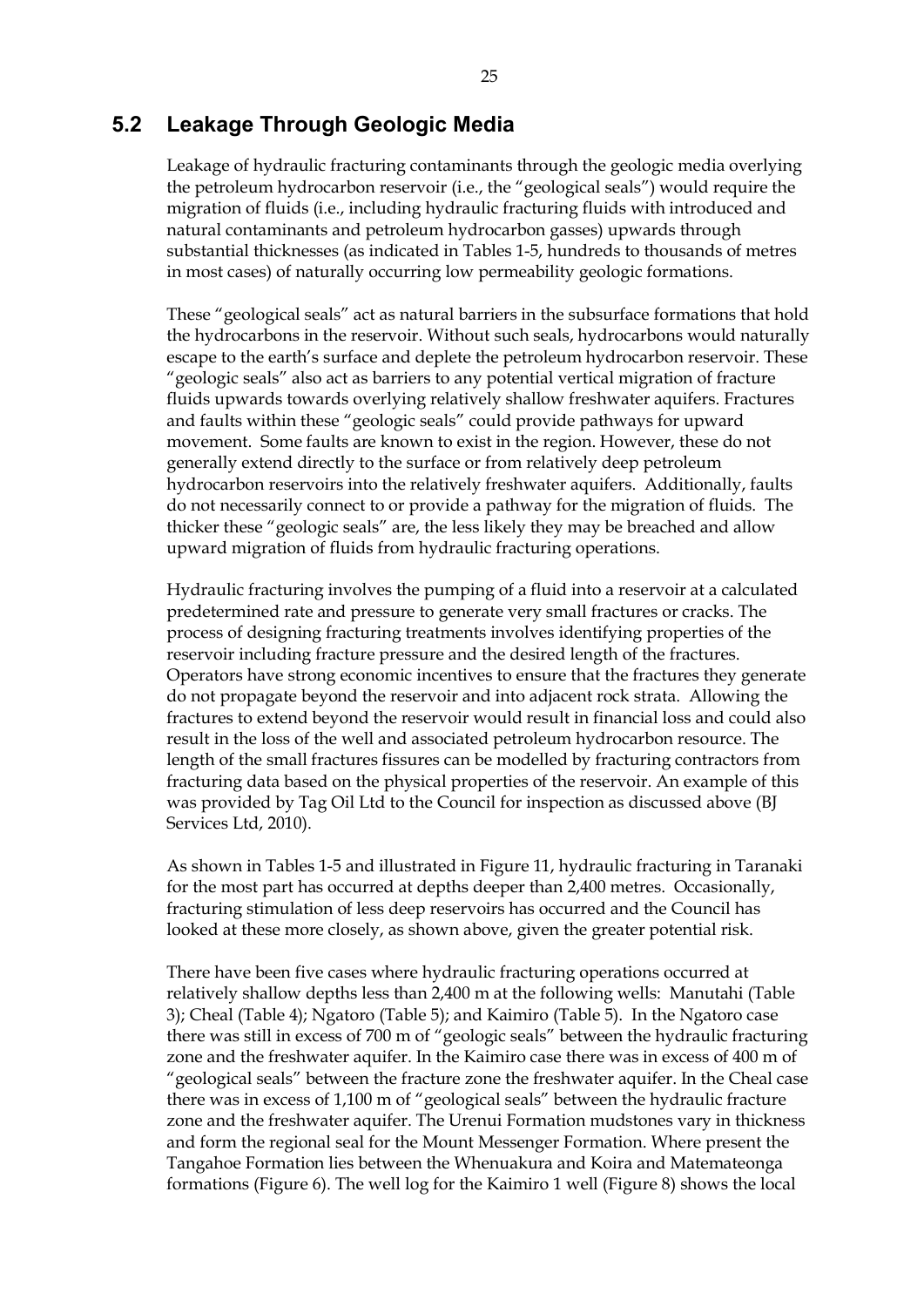geology for the Kaimiro and Ngatoro wells and the presence of the mudstone and siltstone "geological seals" above the limited fracture zones.

In the Manutahi case, the estimated separation between the hydraulic fracturing zone and the freshwater aquifer was 257 m. This is the least of any of the known operations listed in Tables 1 through 5. Immediately above the reservoir is 18 m of the Manutahi Formation. This includes a 2 m thickness of coal, and then the lower section of the Matemateonga Formation. The lower section of the Matemateonga Formation contains saline water. It is believed that these formations provide sufficient protection against transport of any fracture fluids through them into the freshwater aquifer. A variety of data supplied by Origin Energy NZ Ltd (referred to in Section 4) indicates that the "geologic seals" overlying this petroleum hydrocarbon reservoir have remained intact, validating this interpretation.

The available information indicates that for the hydraulic fracturing that has been undertaken in the Taranaki region to date there is no evidence that the natural "geological seals" above the petroleum hydrocarbon reservoir have been breached and even if they had been there would still be substantial thicknesses of low permeability geologic media protecting the overlying freshwater aquifers. However, from a risk perspective, the closer the hydraulic fracturing operations zone comes to freshwater aquifers, the greater the risk and the need for appropriate regulation. There are large separation distances between most past hydraulic fracturing activities and freshwater aquifers (Figure 11). There are geological seals that define the reservoir and multiple geological seals above to stop any contaminants from fracturing activities reaching freshwater aquifers. As an example, the well log for the Kaimiro-1 well shows multiple mudstones, siltstones and sandstone layers are present underground ( Figure 8). The five relatively shallow fractures, by Petrocorp Exploration Ltd, New Zealand Oil and Gas Ltd ( with both companies well sites now operated by Greymouth Petroleum Ltd), Tag Oil Ltd and Swift Energy Ltd (now Origin Energy Ltd) were investigated in more depth (see Section 4) and considered not to pose a risk to freshwater aquifers above.

In order for hydraulic fracturing to result in an impact on freshwater aquifers in the Taranaki Region, it would be necessary for a combination of independent events to occur simultaneously and go undetected. These include multiple leaks in the various casings and production tubing (Figure 2) coupled with the unlikely occurrence of fluids moving long distances upward out of the salt water zone to reach a freshwater aquifer. Such a combination of adverse events is considered extremely unlikely.

Water quality testing of groundwater and streams closeby the Cheal well has been undertaken in response to some local concerns and no contaminants associated with the hydraulic fracturing process found. Similar sampling at Manutahi has been undertaken as a precautionary measure. Sampling is planned for the Ngatoro and Kaimiro well sites, where shallow hydraulic fracturing also occurred, again as a precautionary measure, and all the sampling results will be presented to the community on the Council's website

In view of the following factors specific to Taranaki Region geology, the risk of upward leakage from petroleum reservoirs through geologic media as a result of hydraulic fracturing operations is considered very small: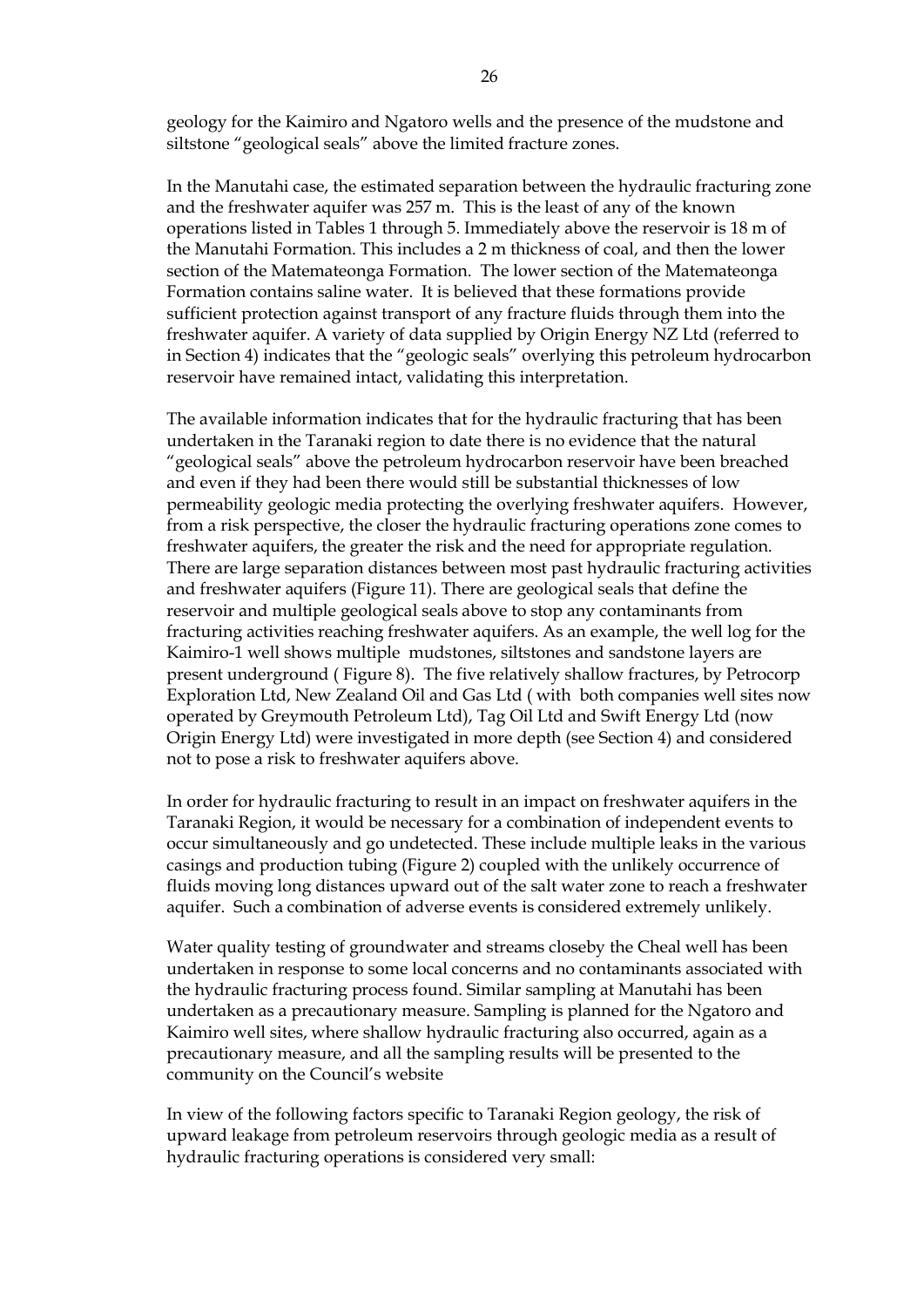- 1. The depth of hydraulic fracturing is generally relatively deep compared to the depth of freshwater aquifers;
- 2. The technology to properly design and install wells exists and there are methods that allow checking of the integrity of the well installation;
- 3. Petroleum hydrocarbon reservoirs have natural overlying "geologic seals" that trap the gas in place; and
- 4. There are substantial thicknesses of low permeability geologic materials separating petroleum reservoirs from overlying freshwater aquifers.

## **5.3 Leakage or Improper Handling of Chemicals and Wastewaters**

It is standard procedure at well sites to have some type of containment for holding drilling fluids and wastes. Originally, containment consisted of unlined pits dug into the ground. More recently, if pits are used, they are lined to prevent leakage and, depending on the wastes involved, steel tanks for an improved level of containment may also be required.

The chemicals used in the hydraulic fracturing process are stored on site and must meet EPA requirements (e.g., concerning bunding, separation and safety). The monitoring of EPA requirements in the workplace is the responsibility of the Department of Labour. Improper storage and use of chemicals could result in contaminants reaching freshwater.

The wastewaters involved in the case of hydraulic fracturing operations include flowback of hydraulic fracturing fluids and produced formation water. As noted by Ground Water Protection Council and Interstate Oil and Gas Compact Commission (2011) "The containment of fluids within a pit is the most critical element in the prevention of contamination of shallow ground water. The failure of a tank, pit liner, or the line carrying fluid ("flowline") can result in a release of contaminated materials directly into surface water and shallow ground water."

Contained wastewaters ultimately require treatment to appropriate standards and discharge, deep-well injection, or re-use in hydraulic fracturing or other well field operations. Proper disposal "is critically important to the protection of both surface and ground water" (Ground Water Protection Council and Interstate Oil and gas Compact Commission, 2011).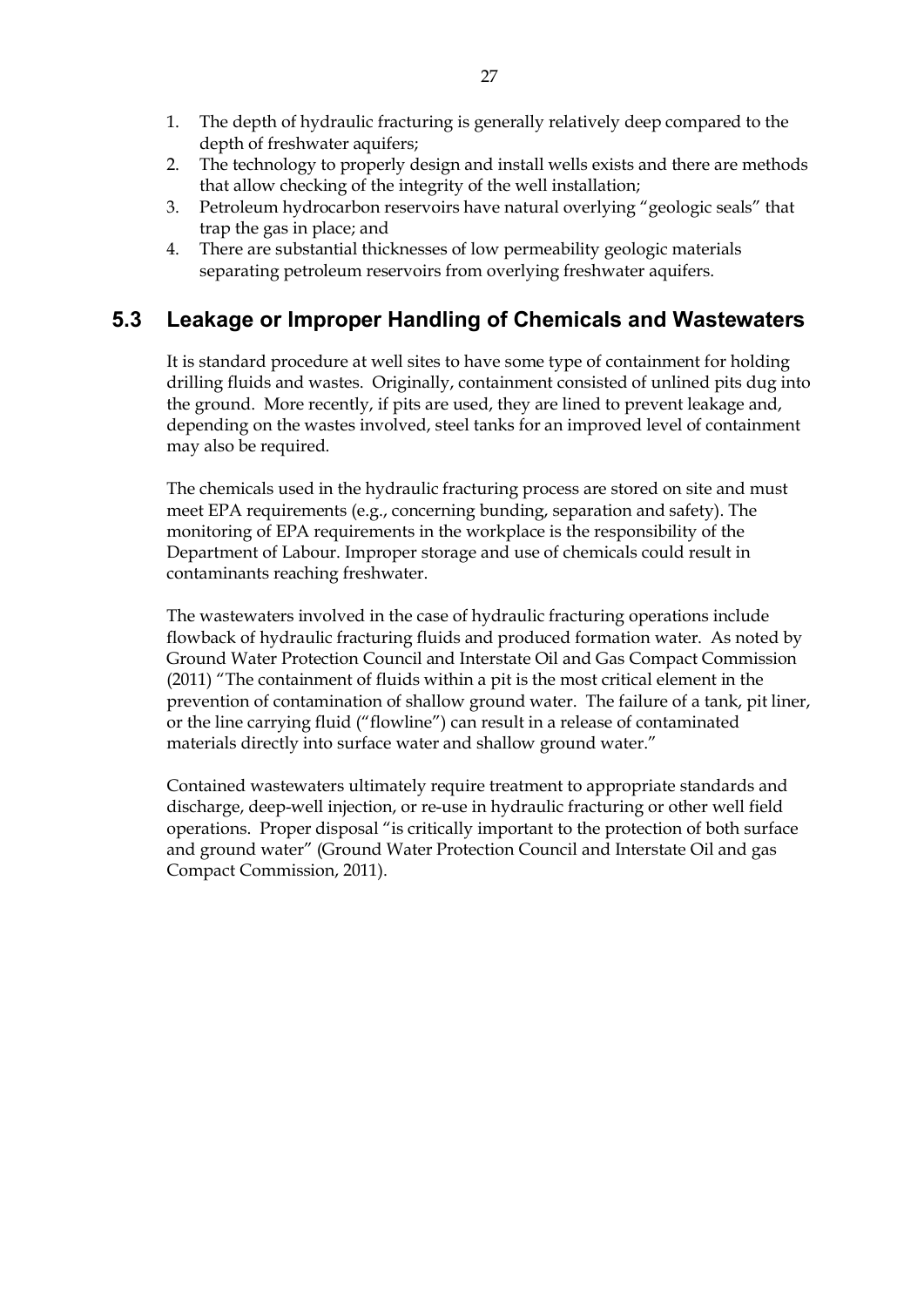

**Figure 11** Hydrogeological summary of hydraulic fracture activities described in Tables 1-5.

 $\overline{v}$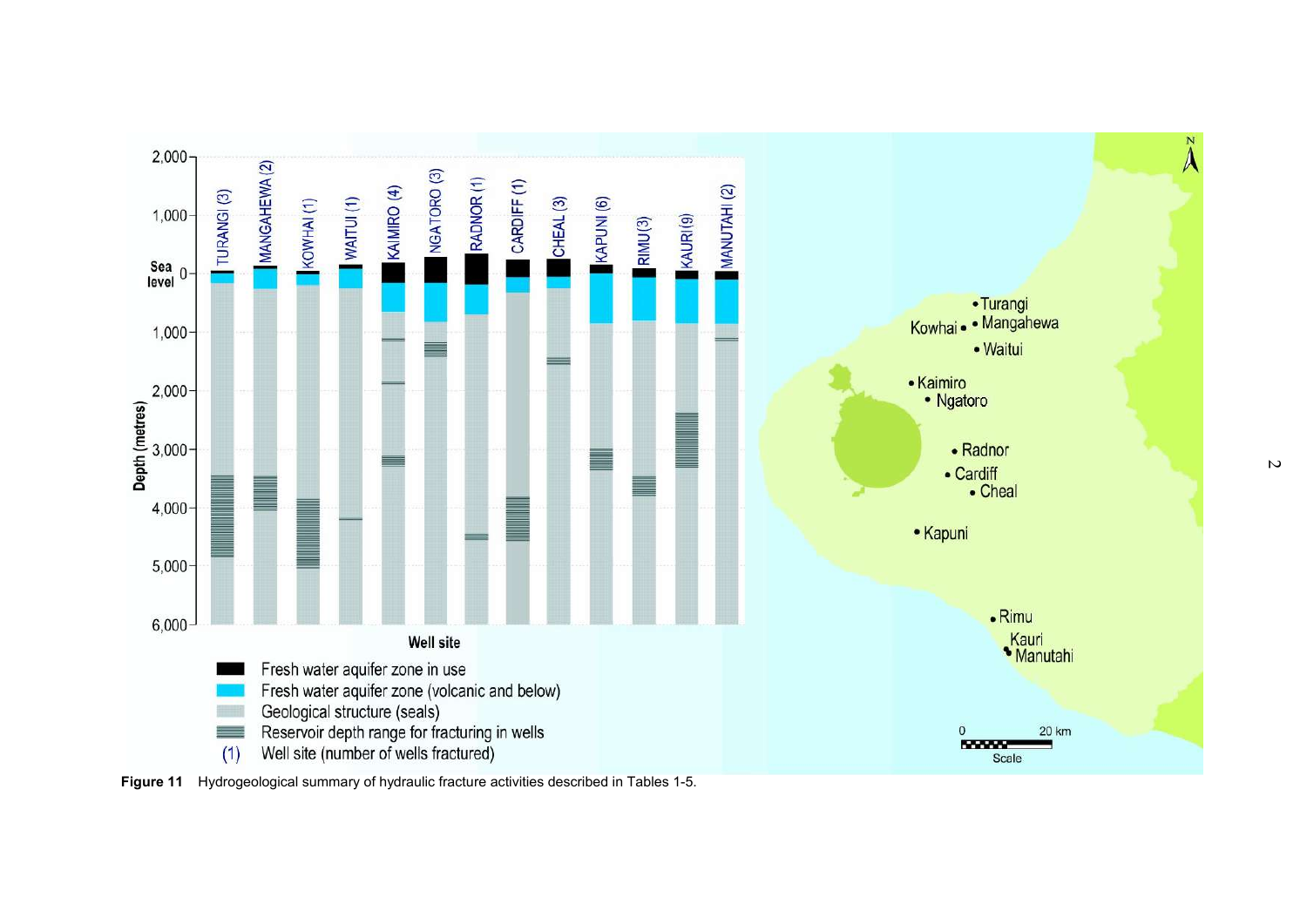### **5.4 Well blowouts**

"Well blowouts are variously defined as 'uncontrolled flow of well fluids and/or formation fluids from the wellbore' or 'uncontrolled flow of reservoir fluids into the wellbore'" (Jordan and Benson 2009). A well blowout may occur during any phase of oil and gas well operations, but the risk of a blowout is highest during tripping and drilling activities (Grottheim 2005). There are several types of blowouts that may occur. With respect to onshore sites, the two types of concern are surface and underground. With regard to potential impact on shallow freshwater aquifers, in the former case formation fluids reach the surface and may result in contamination through surface recharge while in an underground blowout formation fluids generally flow from lower high pressure stratum to shallower low pressure ones (Valleyo-Arrieta 2002).

Reliable statistics on well blowouts and particularly with regard to gas wells undergoing hydraulic fracturing appear to be elusive. What data are available indicate that the probability of a blowout has decreased as oil and gas industry operational methods have improved over the years (Jordan and Benson 2009). Nevertheless, they still occur. Data also indicate that the probability of kicks and, therefore blowouts if kicks are not controlled increases with an increase in drilling depth (Grottheim 2005). General statistics for oil and gas production in the central valley of California, indicate that the rate of blowouts for the period 2001-2008 in which 16,400 wells were drilling was very low both in terms of either the number of well years (i.e., 1 per 5,200 wells) or drilling distances (1 per 13 million feet) (Jordan and Benson, 2009). The applicability of these statistics to the circumstances of the drilling, hydraulic fracturing, and production of gas wells in the Taranaki Region is uncertain. If they are illustrative, given the relatively small number of wells involved they indicate a very low probability of a blowout. Although the probability of a blowout may be very low, it cannot be completely discounted. Blowouts have occurred during hydraulic fracturing operations in other countries.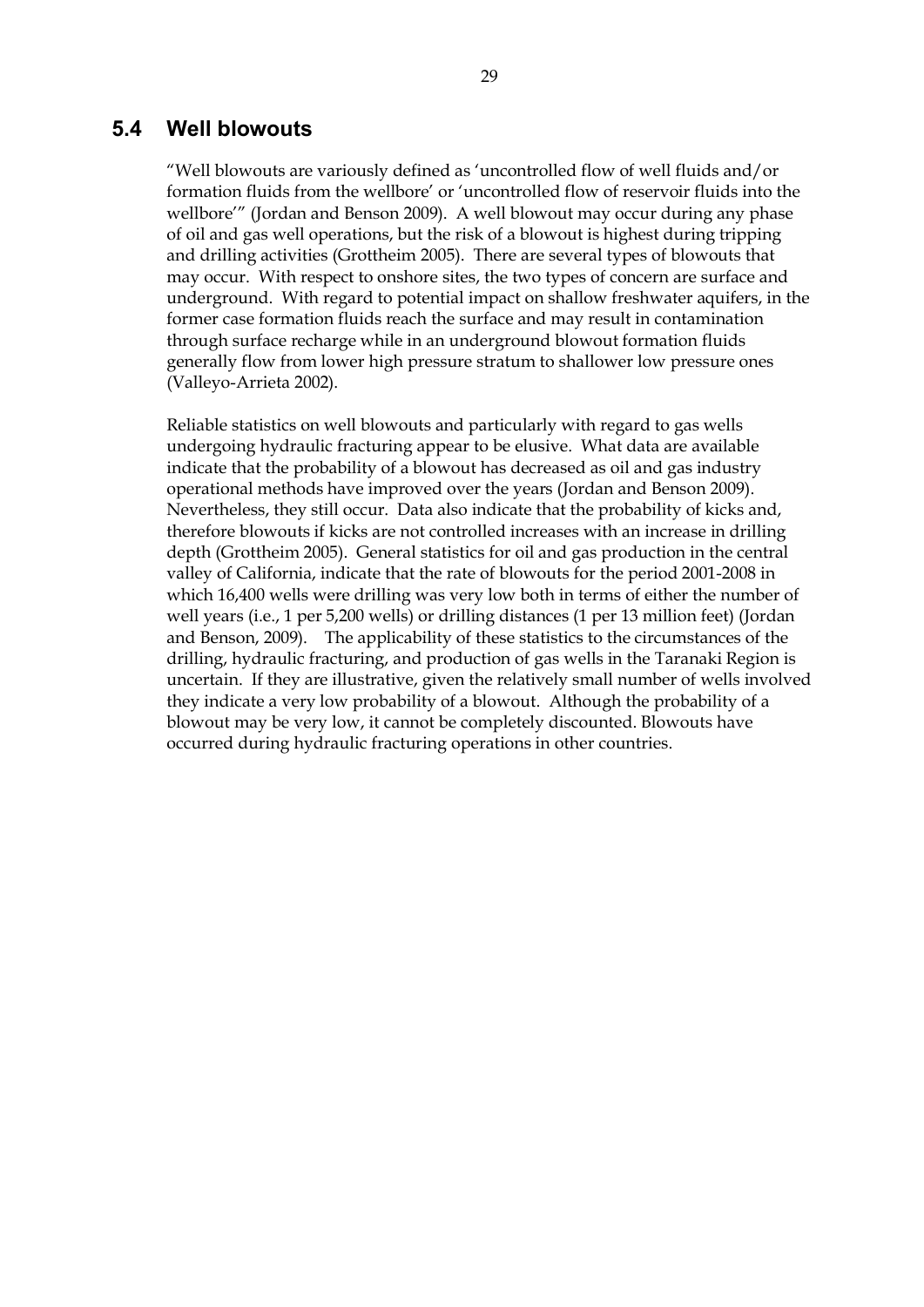## **6. Regulation of fracturing under the Resource Management Act**

Whether or not a consent should be required for the discharge of hydraulic fracturing fluids to deep petroleum hydrocarbon reservoirs in the Taranaki region is a matter of varied opinion. The Council has recently obtained a legal opinion specifically on this matter.

In summary, the legal opinion notes that the situation is complex, but the Council could require a resource consent for the activity of fracturing on the grounds that it is a discharge of contaminants (energy, chemicals, water, proppant) to land , albeit at depth, from an industrial or trade premise as per section 15 1 (d) of the RMA. While the Council's Regional Fresh Water Plan (2001) does not specifically address the activity, a catch all rule (Rule 44) allows the Council to process hydraulic fracturing discharge applications as a discretionary activity under the RMA if deemed necessary.

To avoid any doubt, the Council has adopted a conservative approach and informed the industry in late-July 2011 that a resource consent would henceforth be required for hydraulic fracturing (i.e., the discharge of fracturing fluids to land). Each application will be assessed on its merits. Given an application for hydraulic fracturing at considerable depth would likely meet the "no more than minor adverse environmental effects" and the "no affected party" tests in the RMA, the application could legally and properly be non-notified. There is public interest in hydraulic fracturing from some limited quarters but this does not mean that these interest groups are affected parties to a resource consent application as recognised pursuant to the RMA.

An information sheet on the assessment of environmental effects information requirements for those making fracturing discharge applications will be prepared. As well as meeting the fourth schedule requirements of the RMA for an assessment of environmental effects, applicants will provide material that demonstrates the integrity of the well (i.e., that it has been designed and constructed in accordance with good practices and found through appropriate checks to meet applicable standards), the existence of "geologic seals" above and below the hydraulic fracturing interval, and that the appropriate safeguards are in place. The monitoring that is to be undertaken by the applicant should also be outlined. The Council will also conduct its own monitoring and auditing programme in each case.

Under the Council's Regional Fresh Water Plan (2001) the drilling and construction of a hydrocarbon exploration or production well is a permitted activity under Rule 46. The key standard that must be met requires all wells to be cased and sealed to prevent the potential for aquifer cross-contamination. This essentially requires appropriate casing and cementing programmes to be in place to ensure protection of freshwater aquifers.

To ensure the integrity of the well and avoid contamination of groundwater, including aquifer cross-contamination , there are generally a number of safety measures in place including: (1) using reservoir knowledge and staff expertise (pressure testing and a qualified/experienced well team); (2) well design ( casing and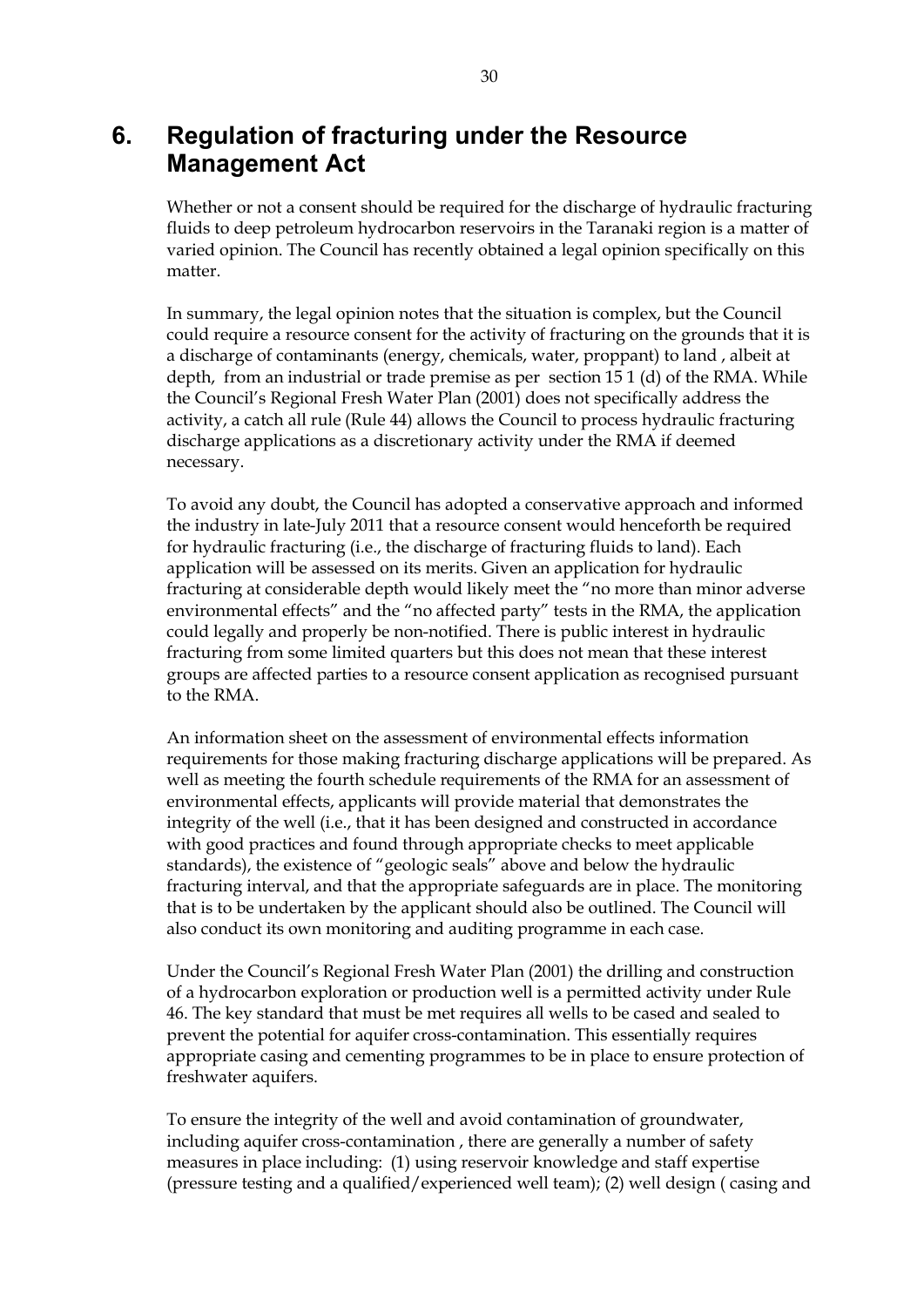cementing programmes), ensuring well integrity (pressure testing and corrosion management); and (3) the application of industry standards (e.g., American Petroleum Institute Standards).

Compliance monitoring programmes for the subsurface discharge of fracture fluids will be developed and could include groundwater monitoring of nearby wells/bores to document conditions prior to fracturing (i.e., establishment of baseline water quality), and afterward. This will allow assessment of potential water quality impacts based on site-specific data. Monitoring will include dissolved methane, major ions, and other specific chemical constituents likely to be present in hydraulic fracturing or formation fluids.

The regulation of the activity will be further specifically considered in the review of the Regional Fresh Water Plan (2001) that is currently being undertaken by the Council.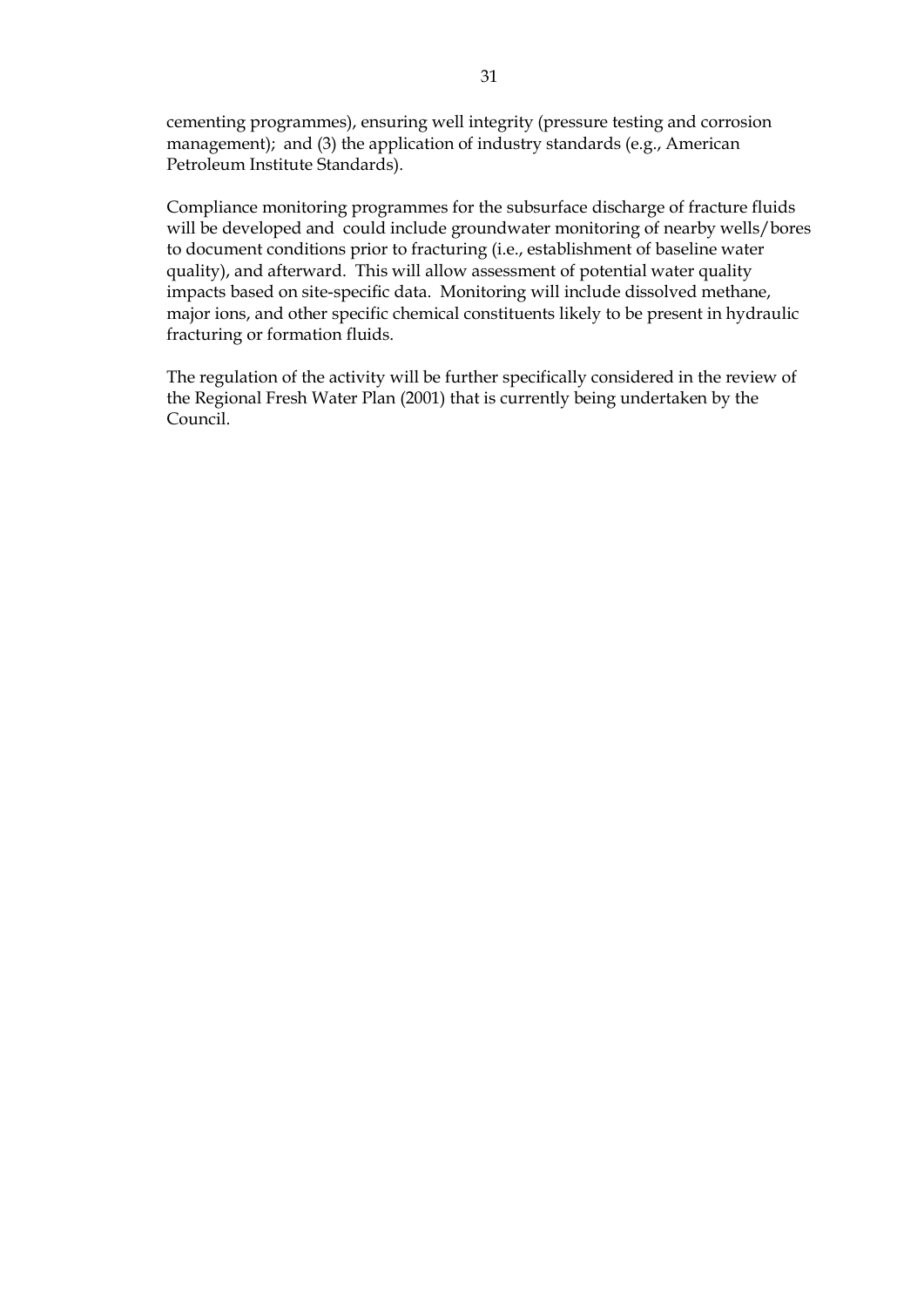# **7. Conclusions**

The oil and gas companies that have undertaken hydraulic fracturing operations in Taranaki have provided data for the above investigation and assessment. The operations have occurred between 1989 and mid-2011. All but Greymouth Petroleum Ltd provided the data without reservation, with the latter data provided on a without prejudice basis. The Ngatoro well  $(1, 7, \& 9)$  and the Kaimiro well  $(1, 2, \& 3)$ data was provided without reservation by Greymouth Petroleum Ltd.

Considering the depths involved (of both hydraulic fracturing operations and freshwater aquifers), the limited scale of hydraulic fracturing currently occurring, the integrity of the well casing, the integrity of the natural reservoir geologic seals, and the nature of the multiple natural geological seals between the petroleum hydrocarbon reservoir and any freshwater aquifer, there is no evidence that hydraulic fracturing operations for gas production conducted in the Taranaki Region between 1989 and mid-2011 have involved any substantial adverse impact on groundwater quality. Assuming hydraulic fracturing operations are properly designed and conducted in the future, there is little potential for any in the future. The situation with regard to historical hydraulic fracturing operations is summarized in Figures 10 and 11, which generally show large thicknesses of low permeability natural materials between past hydraulic fracturing activities and freshwater aquifers.

Although it is not possible to eliminate all risk, the risk that properly conducted hydraulic fracturing operations could adversely affect freshwater aquifers in the Region is considered very low. It can be maintained low through adherence to good technical practices by industry and regulatory control by the Council. From a risk perspective, the closer hydraulic fracturing is conducted to freshwater aquifers the greater the potential risk. The Council has decided henceforth to require resource consents for all hydraulic fracturing discharges to land at depth beneath the Region and will process these in accordance with the requirements of the RMA.

The assessment has been peer reviewed by a Senior Hydrogeologist with the Institute of Geological and Nuclear Sciences Ltd (GNS Science). This GNS Science peer review supports the hydrogeological assessment and conclusions of the Council.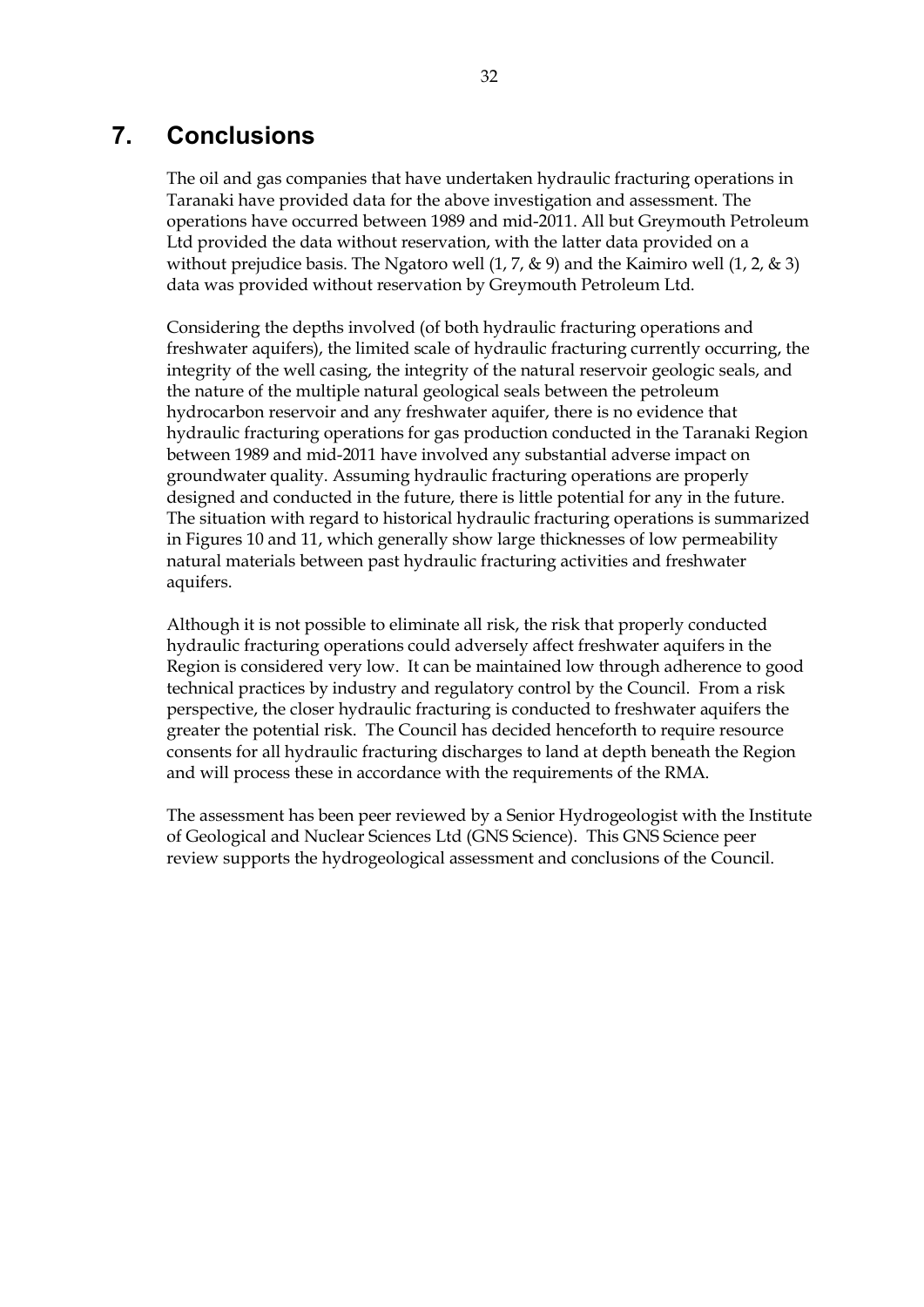## **References**

- Allis, R.G; Zhan, X; Evans, C Kroopnick, P 1997. Groundwater flow beneath Mt Taranaki. New Zealand, and implications for oil and gas migration. New Zealand Journal of Geology and Geophysics 40.
- API, 2009: Hydraulic fracturing operations- well construction and integrity. American Petroleum Institute Guidance Document HF1, First Edition, October 2009.
- Bay J, 2011: Contract Strategies Ltd, pers comm, August/September 2011.
- BJ Services Ltd, 2010: Post fracture treatment report Tag Oil Cheal B-HZ-1. A report prepared for Tag Oil by BJ Services Ltd, November 2010.
- Cuadrilla Resource Holdings Ltd, 2011: Memorandum submitted by Cuadrilla Resources Holding Ltd (SG 08), May 2011. Internet site, www.publications.parliament.uk , accessed November 2011.
- EPA, 2004: Evaluation of Impacts to Underground Sources of Drinking Water by Hydraulic Fracturing of Coal-bed Methane Reservoirs National Study and final report. United States Environmental Protection Agency, June 2004.
- Evans C, Murray D., 1998: Extent of Groundwater Aquifers in the Whenuakura Formation of South Taranaki. Taranaki Regional Council & University of Otago, July 1998.
- Fleming, C.A 1953: The geology of Wanganui subdivision; Waverley and Wanganui sheet districts (N137 and N138). New Zealand Geological Survey Bulletin 52.
- GNS 2008: Geology of the Taranaki area, scale 1:250,000. Compiled by D Townsend, A Vonk and P J J Kamp. Institute of Geological and Nuclear Sciences 1:250,000 Geological Map 7. GNS Science, Lower Hutt.
- Green D, Seanard K, Martin A N, 2006: Hydraulic fracturing of Miocene and Oligocene sandstones in the Taranaki Basin, New Zealand. Society of Petroleum Engineers International 2006, SPE 101121.
- Grottheim, O.E. 2005. Development and assessment of electronic manual for well control and blowout containment. MS Thesis, Texas A&M University, College Station, TX, 146 pages.
- Huckerby J, 1998: Mangahewa gas programme. NZ Petroleum Conference Proceedings 30 March- 1 April 1998.
- Ground Water Protection Council and Interstate Oil and Gas Compact Commission. 2011. Hydraulic fracturing, how it works. Fracturing fluid management. Frac Focus: Chemical Disclosure Registry internet site, http://fracfocus.org, accessed October 2011.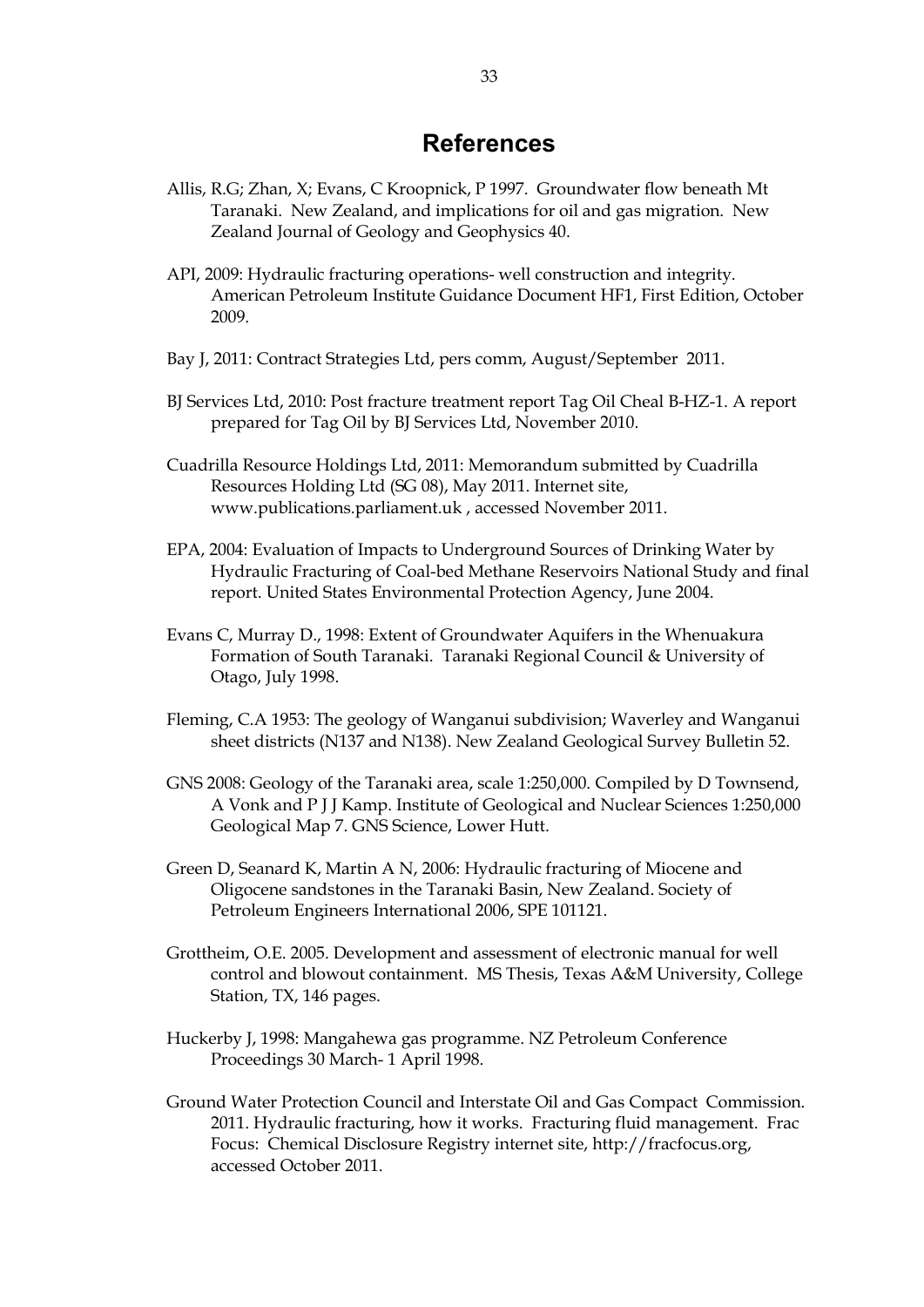- Jordan, P.D. and S.M. Benson. 2009. Well blowout rates in California Oil and Gas District 4 – update and trends. Exploration and Production Oil & Gas Review, Vol. 7, Issue 2, pages 59-65.
- King P.R. and Thrasher, G.P. 1996. Cretaceous-cenozoic geology and petroleum systems of the Taranaki basin, New Zealand. Monograph 13, GNS Science, Lower Hutt, 244 pages.
- L & M Energy, 2011: Company announcement to explore South Island shale plays. Company announcement, 24 June 2011.
- Ministry of Economic Development 2004: New Zealand's Petroleum Basins. Published by Crown Minerals, Ministry of Economic Development, Wellington.
- Ministry of Economic Development 2012: Some limited data from their files for hydraulic fracturing undertaken in the Kaimiro 1,2, & 3 wells, by Petrocorp Exploration Ltd, and Ngatoro 1,7, & 9 wells, by NZOG Ltd.
- Ridley M, 2011: The Shale Gas Shock. The Global Warming Policy Foundation Report 2. ISBN: 978-9566875-2-4.
- Stevens 2001: Groundwater of New Zealand- Chapter 18. NZ Hydrological Society report edited by M Rosen and P White, 2001, ISBN 0-473-07816-3.
- Swackhammer, D.L. and D.A. Dzombak. 2011. SAB review of EPA's draft hydraulic fracturing study plan. Letter dated 4 August to L.P. Jackson (USEPA Administrator). Science Advisory Board, USEPA, Washington, DC, 3 pages.
- Taranaki Geological Society, 1993: Field Guide to Taranaki Geology, Taranaki Branch of the Geological Society of New Zealand. Geological Society of New Zealand Inc. Misc Series Publication No. 64.
- TRC, 1996: Groundwater Resources of the Taranaki Region. Taranaki Regional Council, 1996.
- TRC, 2003: Taranaki- our place, our future; report on the state of environment of the Taranaki Region- 2003. Taranaki Regional Council, 2003.
- TCC, 1984: Groundwater Hydrology-Taranaki Ring Plain Water Resources Survey. Taranaki Catchment Commission, 1984.
- Taylor C.B. and Evans C.M., 1999: Isotopic indicators for groundwater hydrology in Taranaki, New Zealand. Journal of Hydrology (NZ) 38(2), pp237-270.
- Thompson C S, 1981: The Climate and Weather of the Taranaki Region. Ministry of Transport New Zealand Meteorological Service, Wellington, 1981.